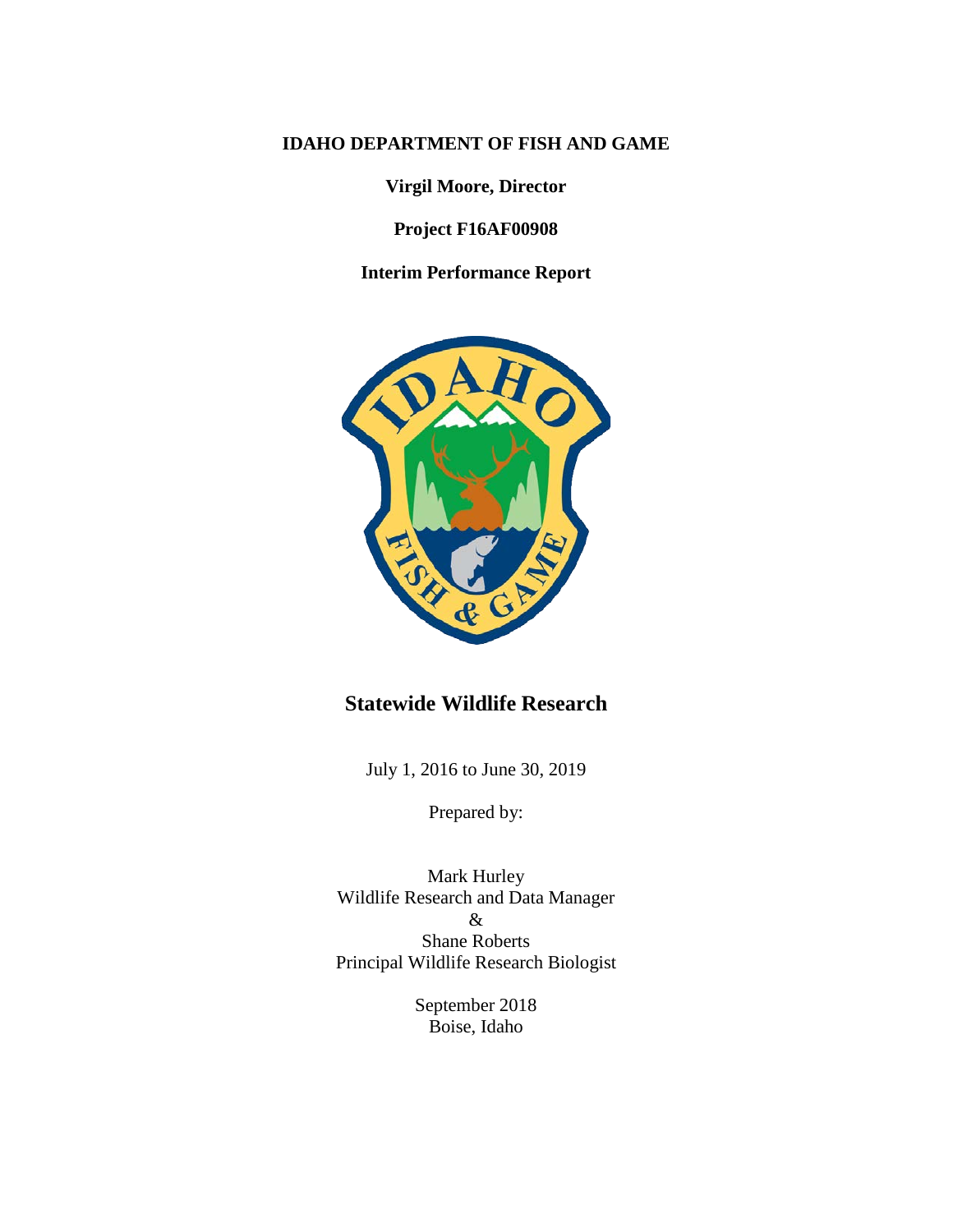Idaho Department of Fish and Game (IDFG) adheres to all applicable state and federal laws and regulations related to discrimination on the basis of race, color, national origin, age, gender, disability or veteran's status. If you feel you have been discriminated against in any program, activity, or facility of IDFG, or if you desire further information, please write to: Idaho Department of Fish and Game, PO Box 25, Boise, ID 83707 or US Fish and Wildlife Service, Division of Wildlife and Sport Fish Restoration Program, 5275 Leesburg Pike, MS: WSFR, Falls Church, VA 22041-3803, Telephone: (703) 358-2156. This publication will be made available in alternative formats upon request. Please contact IDFG for assistance.

Please note that IDFG databases containing this information are dynamic. Records are added, deleted, and/or edited on a frequent basis. This information was current as of [08/24/18]. Raw data do not have the benefit of interpretation or synthesis by IDFG.

IDFG requests that you direct any requests for this information to us rather than forwarding this information to third parties.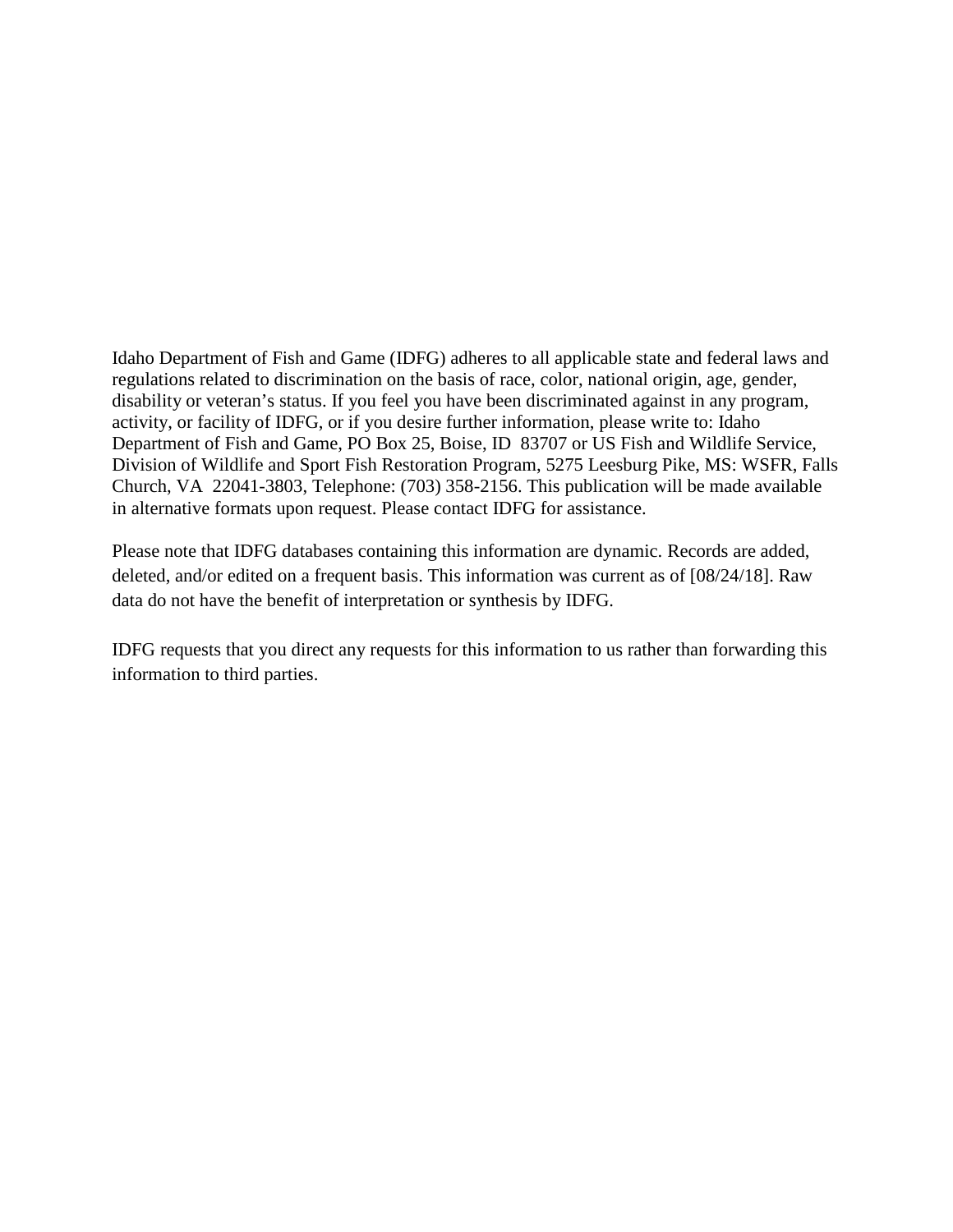## **TABLE OF CONTENTS**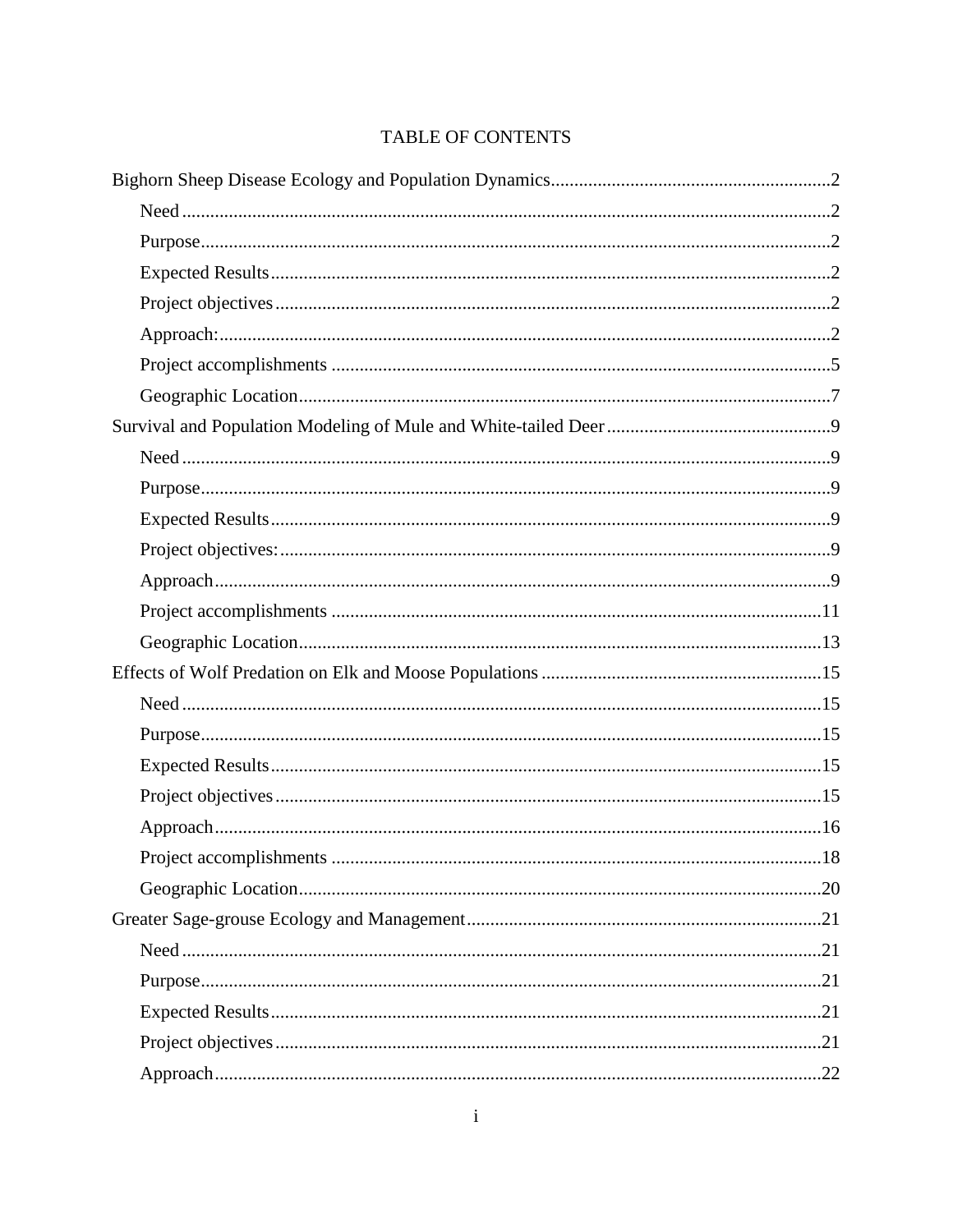| Project objectives. | .33 |
|---------------------|-----|
|                     |     |
|                     |     |
|                     |     |
|                     |     |
|                     |     |
|                     |     |
|                     |     |

## TABLE OF CONTENTS (Continued)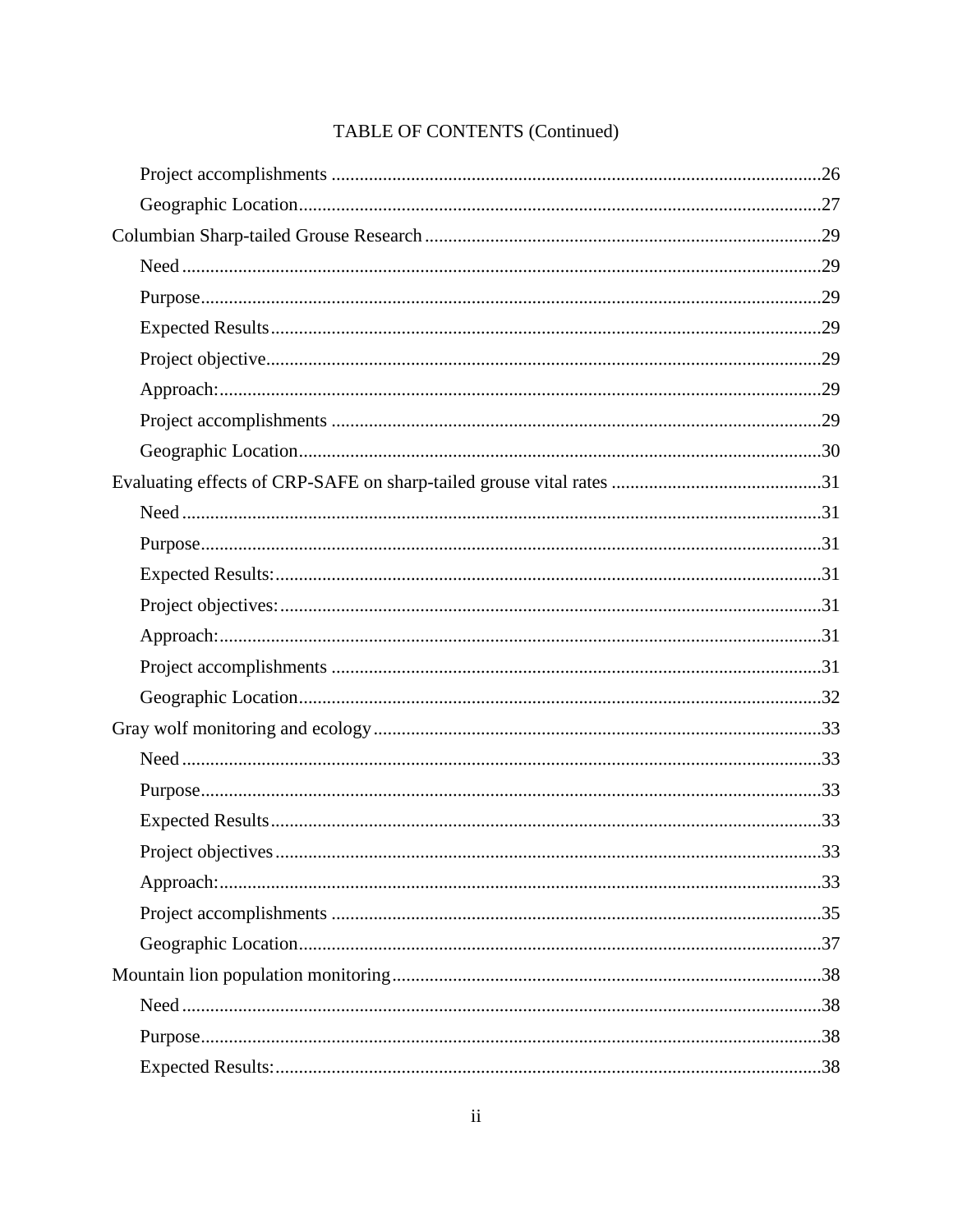## TABLE OF CONTENTS (Continued)

## LIST OF TABLES

| Table 2. Proportion of bighorn sheep sampled (n) that tested positive on nasal swabs for<br>Movi shedding and proportion that tested positive for presence of serum antibodies |  |
|--------------------------------------------------------------------------------------------------------------------------------------------------------------------------------|--|
| Table 3. Survival and productivity of bighorn sheep in four Idaho populations, 2017 –                                                                                          |  |
| Table 4. Abundance estimates (N) and 95% confidence intervals based on mark-resight<br>surveys of the East Fork Salmon River bighorn sheep population, December 2017. 8        |  |
| Table 5. Estimated wolf occupancy from a model using images of wolves captured at                                                                                              |  |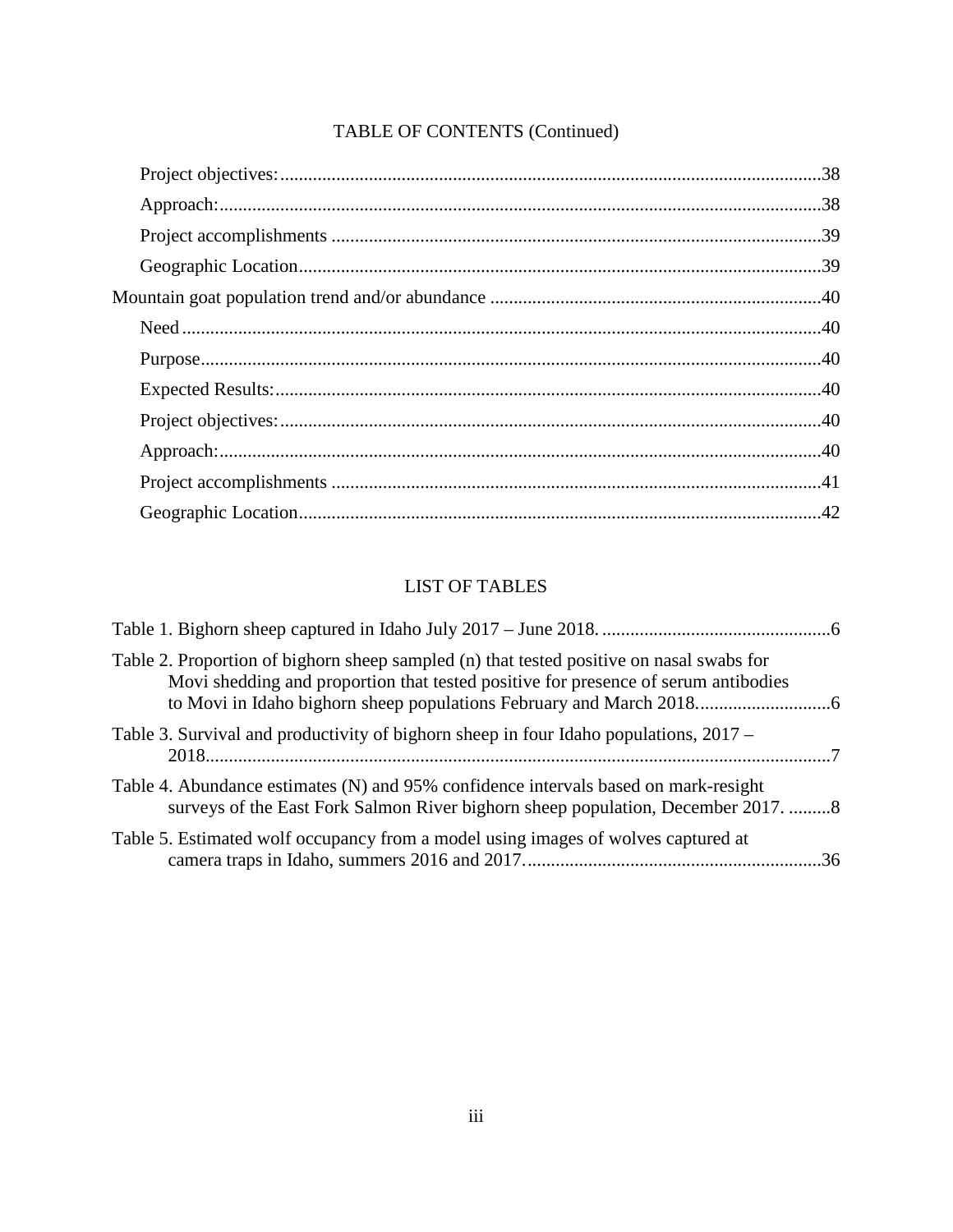## **FEDERAL AID IN WILDLIFE RESTORATION ANNUAL PERFORMANCE REPORT**

**State**: Idaho

**Grant number**: F16AF00908 Amendment 1

**Grant name**: Statewide Wildlife Research

**Report Period**: July 1, 2017 through June 30, 2018

**Report due date:** September 28, 2018

**Geographic Location** Statewide

**If the work in this grant was part of a larger undertaking with other components and funding, present a brief overview of the larger activity and the role of this project.**  $N/A$ 

**Describe how objectives were met:** See individual project reports contained herein.

**Discuss differences between work anticipated in grant proposal and grant agreement, and that actually carried out with WSFR grant funds; include differences between expected and actual costs**

 $N/A$ 

**List any publications or in-house reports resulting from this work.** See Appendix.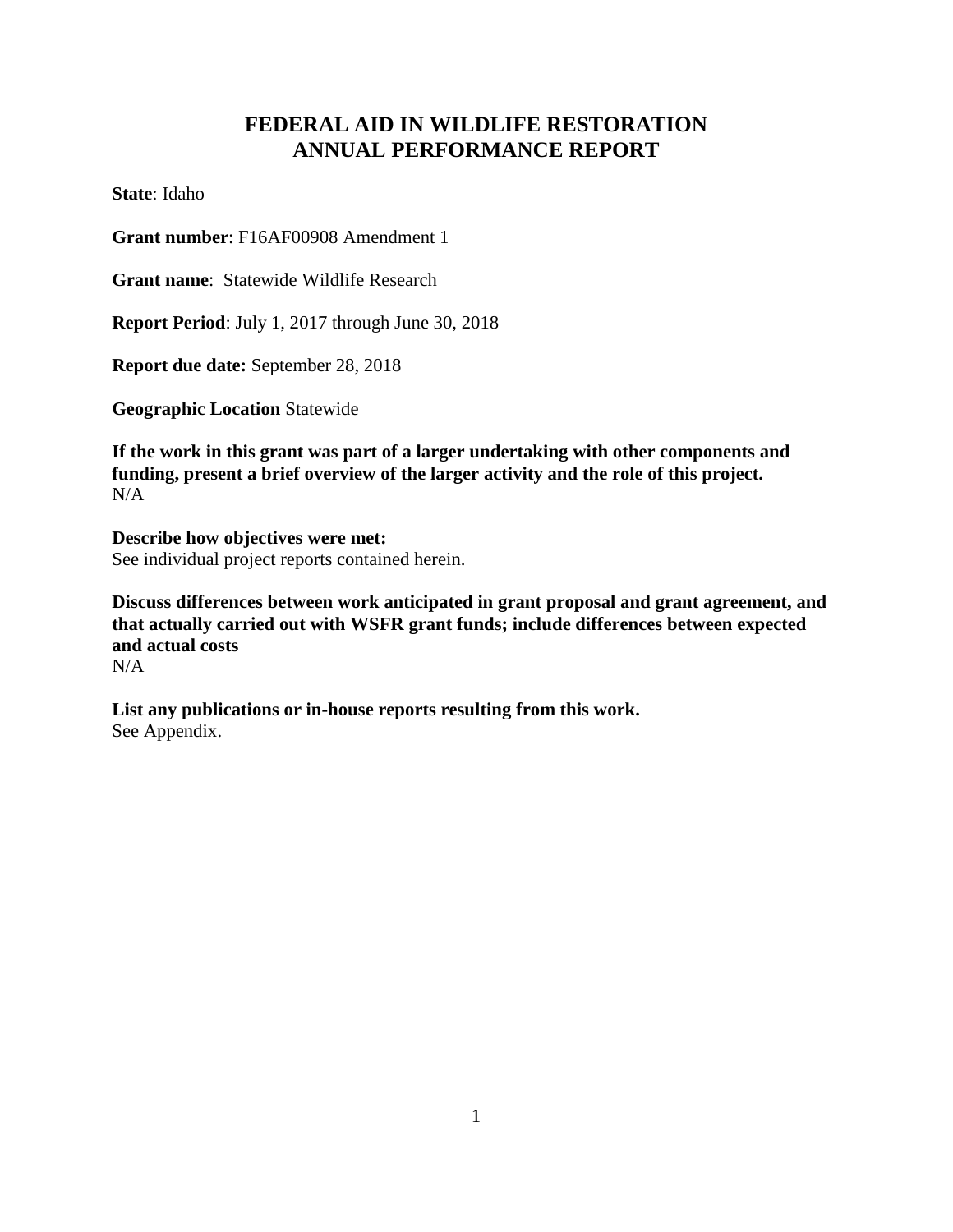## **Bighorn Sheep Disease Ecology and Population Dynamics**

## <span id="page-6-1"></span><span id="page-6-0"></span>**Need**

The Idaho Department of Fish and Game and the Idaho Fish and Game Commission are mandated by State Law to preserve, protect, perpetuate, and manage all wildlife in Idaho. The state's big game mammals, upland game birds and other species are of great social and economic value, and the state holds a public trust responsibility to manage these species in a manner that will preserve, protect, and perpetuate them as natural resources owned jointly by the citizens of Idaho into perpetuity. Fulfilling Idaho's public trust responsibility to Idaho citizens requires knowledge about each species and its relationship to its environment. To obtain this critical information, Idaho maintains a staff of highly trained professional wildlife research biologists, assisted on occasion by graduate students, to obtain needed information. This project will help the Department and the Fish and Game Commission acquire the necessary biological information needed to carry out their mission. The Department needs to understand the factors responsible for disease in bighorn sheep populations.

## <span id="page-6-2"></span>**Purpose**

Monitor radio-collared bighorn sheep and their lambs to estimate vital rates, population demographics, movements, and disease status. Produce two manuscripts for peer-reviewed publication to document research outcomes by 30 June 2019.

## <span id="page-6-3"></span>**Expected Results**

- Understand the underlying causes, potential precipitating factors, and population level impacts of pneumonia in bighorn sheep.
- Develop vaccines or other measures to reduce disease in bighorn sheep.
- In the absence of medicinal or other solutions, develop and implement management strategies to maintain separation between bighorn and domestic sheep.
- Develop and implement a study plan to test and evaluate alternative methods to monitor bighorn sheep populations.

## <span id="page-6-4"></span>**Project objectives**

- 1. Measure 200 (50 in FY18) vegetation plots for nutritional quality and biomass of vegetation available to bighorn sheep in the Owyhee River and East Fork Salmon River by 30 June 2018.
- 2. Capture and sample 150 (50 in FY18) bighorn sheep to radio-collar, document body condition, and determine disease status by 30 June 2018.
- 3. Monitor 600 (300 in FY18) radio-collared bighorn sheep and their lambs to estimate vital rates, population demographics, and movements by 30 June 2018.
- 4. Produce two manuscripts from bighorn sheep research by 30 June 2018.

## <span id="page-6-5"></span>**Approach:**

We are using field monitoring and experimentation, laboratory investigation, and captive animal experimentation in this research.

## **Field monitoring**: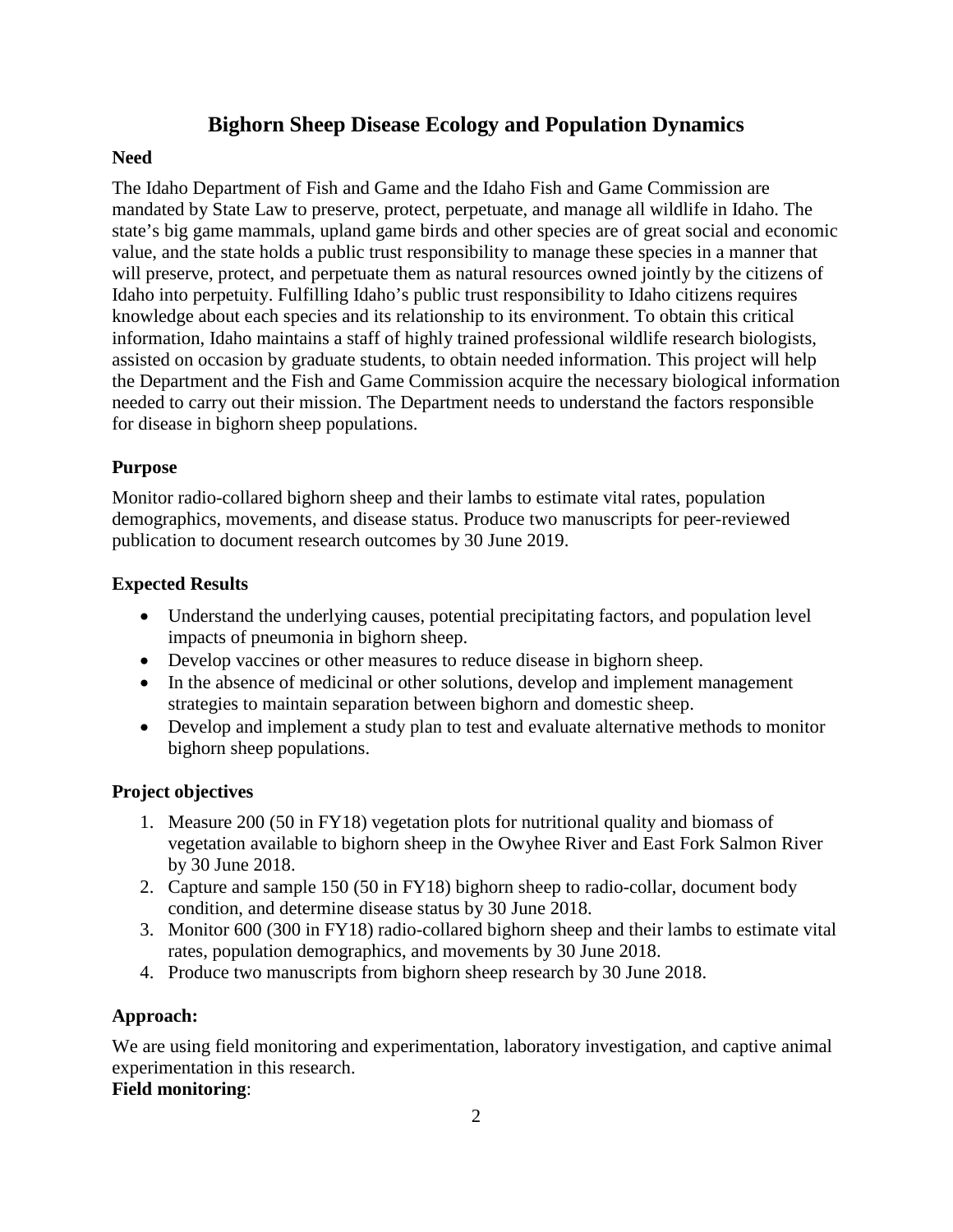We will capture, test, and individually mark approximately 50 bighorn sheep in 4 Hells Canyon populations using corral traps, ground darting, and helicopter netgunning. Capture is being conducted to monitor health and shedding status of Mycoplasma ovipneumoniae (M. ovi) as part of a 5 year study to investigate the role of chronically infected bighorn ewes in causing pneumonia epizootics in lambs and to mark individuals for evaluating alternative methods for population estimation.

We will monitor approximately 300 marked sheep (previously and newly collared) from the ground and from the air to estimate survival, cause-specific mortality, productivity, and population size and trend. This work is ongoing and complementary to laboratory and captive animal investigations. These data are also used for spatial assessment of risk of transfer of pathogenic organisms from domestic to wild sheep. Key cooperators include Oregon Department of Fish and Wildlife, Washington Department of Fish and Wildlife, Bureau of Land Management (BLM), and U.S. Forest Service (USFS).

#### **Laboratory investigation**:

We plan to use multi-locus sequence typing to characterize strains of the bacterium M. ovi within and between bighorn sheep populations, We will assess the utility of using quantitative polymerase chain reaction (qPCR) and other diagnostic tests on swabs, blood, or serum that may correlate to health and carriage. Key cooperators include Washington State University (WSU), US Geological Survey Rocky Mountain Research Center (USGS), and Montana State University. Biological samples (e.g. ear swabs, nasal pharyngeal swabs, fecal, blood) are collected from bighorn sheep found dead, captured during radio-collaring efforts, and captured specifically to monitor disease status. Repeated sampling of individuals is ongoing to document changes (if any) in infection status through time.

#### **Captive animal experimentation**:

Controlled experiments on captive animals will test field hypotheses and observations about causes of pneumonia in bighorn sheep. These include hypotheses regarding pathogen transmission among bighorn sheep. Understanding the causes and epidemiology of disease in bighorn sheep is critical for developing successful management solutions and many of these questions can only be reliably investigated, at least initially, in a controlled setting. Key cooperator is WSU. A second ongoing experiment is designed to test the role of chronic shedders in maintaining disease. Lamb survival will be compared in shedders and non-shedders penned separately and commingled. Key cooperator is South Dakota State University. Captive bighorn sheep are maintained at WSU and South Dakota State University under their Animal Care & Use Committee permits.

#### **Spatial structure and connectivity**:

This work will use historic bighorn sheep location data and data collected during new, associated bighorn sheep projects to model space and habitat use, gene flow, and pathogen transmission, within and across Idaho bighorn sheep populations. This analysis will identify potential routes for gene flow and disease transmission to inform management strategies aimed at reducing disease impacts. The analyses will also address trade-offs between speeding colonization of vacant or under-occupied habitat through translocations and possible increases in disease transmission among bighorn sheep populations and contact with domestic sheep.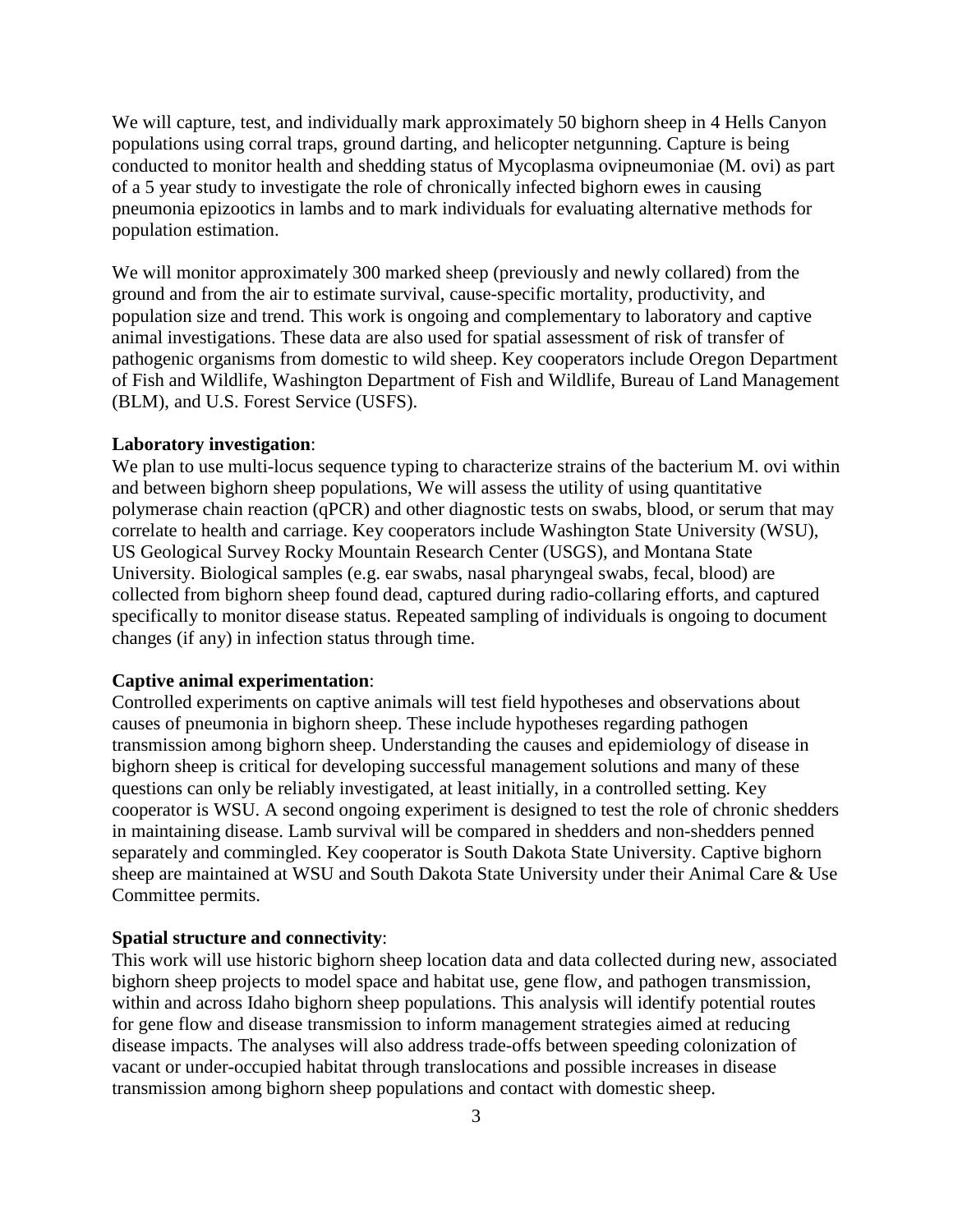To estimate habitat connectivity for bighorn sheep across the study area, we will utilize an existing base map of suitable habitat and active domestic sheep allotments developed by the USFS for Idaho. Incorporating this map will ensure consistency with base information on which federal land management actions are evaluated. In FY18 we will continue to refine this map by using general linear mixed models (GLMM) to develop seasonal resource selection functions from GIS layers similar to those used in the USFS habitat model (terrain, vegetation, and water) to better describe habitats used by bighorn sheep statewide. Subsequently, we will estimate connectivity using a method such as circuit theory or least-cost path analysis. Our approach will provide statistical estimates of potential connectivity and predicted movement patterns within and among populations. These measures of connectivity will subsequently be incorporated into models of gene flow, pathogen transmission, and risk of disease transmission among wild sheep populations and from domestic sheep and goats. Key cooperators include University of Idaho, WSU, and USGS.

#### **Alternative Monitoring Methods**:

We will test and evaluate alternative methods to monitor bighorn sheep population sizes. We will collect scat for noninvasive genetic capture / recapture population or survival estimation, and ground-based surveys including capture / recapture population estimates of previously collared individuals.

When complete, we envision a multi-faceted approach to monitoring bighorn sheep that incorporates variables such as diverse topography and habitat, widely varying population density, and ground access, among others. This framework will produce various data products depending on statistical, logistical, and species natural history constraints. Key cooperators include Washington Department of Fish and Wildlife, Oregon Dept. of Fish and Wildlife, University of Idaho.

#### **Habitat and Nutrition**:

We will utilize collared bighorn sheep, vegetation surveys, and remotely-sensed data to examine the relationships between bighorn sheep nutrition, movements, population performance, and habitat quality. We will use helicopter net-gunning to capture and GPS-collar at least 30 bighorn sheep (ewes and rams of various age classes, =1.5 years of age) in the Owyhee River, East Fork Salmon, and Lost River Range study areas of southern Idaho along with the sheep collared in Hells Canyon as part of disease research. During capture we will sample sheep for disease exposure; estimate body condition through fat and musculo-skeletal measurements taken with a portable ultrasound unit, weight, and palpation-based condition scoring; collect fecal samples for diet analysis; and draw blood for DNA analysis and pregnancy testing. We will utilize pregnancy results from capture and fixed-wing aerial and ground observations during the lambing season to document lambing. We will then use GPS locations and at least monthly aerial (fixed-wing visual observations or infrared imagery) or ground observations of bighorn sheep lambs to monitor movements and early lamb survival (birth through September).

We will use line-intercept sampling to estimate canopy cover, the disc pasture method to estimate plant biomass (Dorgeloh 2002), and establish plots to repeatedly-measure plant phenology throughout the growing season to quantify forage availability at random sites within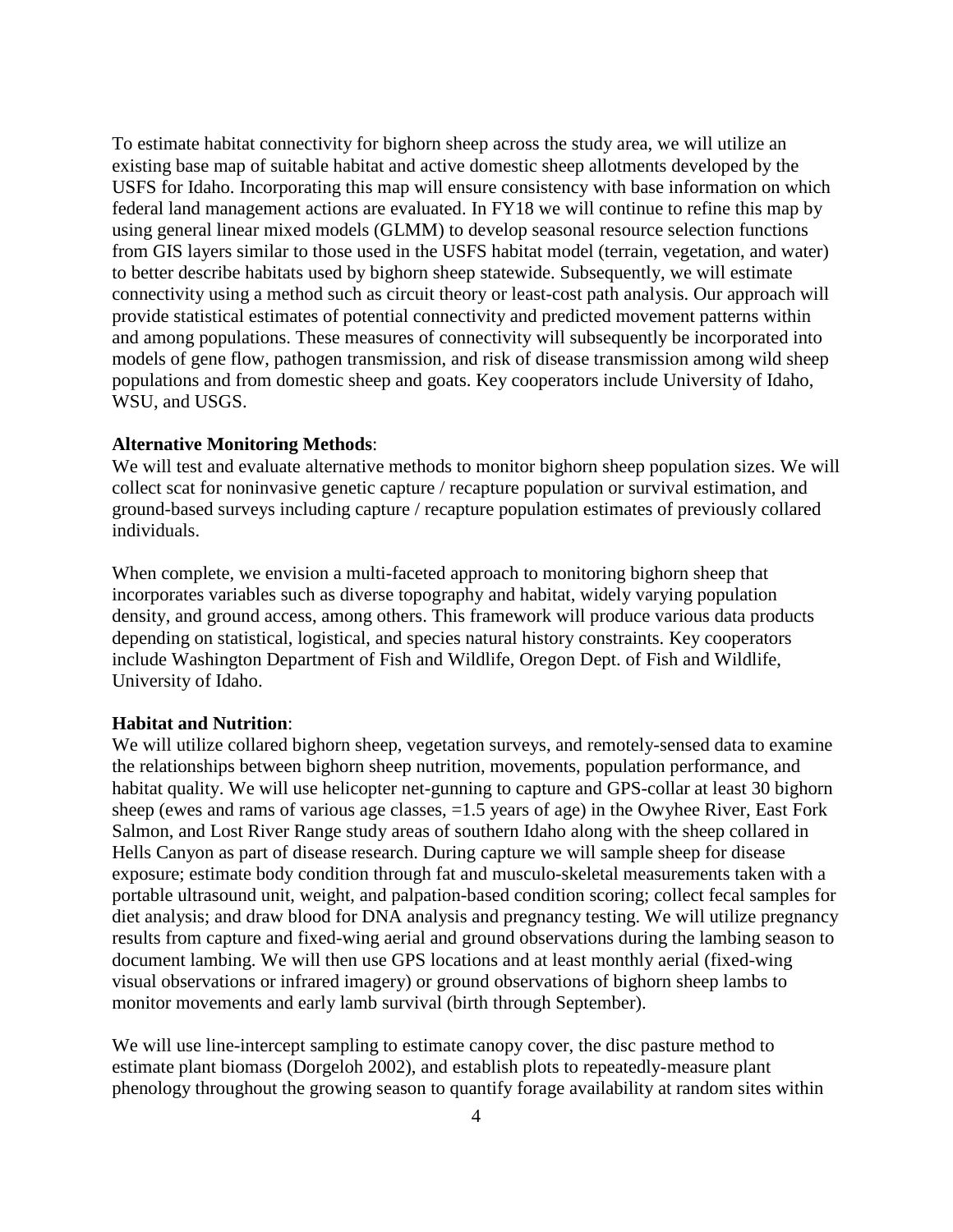habitat types occupied by bighorn sheep during the lambing and early lamb-rearing seasons (spring-summer). Line-intercept transects won't have any lasting markers post-measurement but we will mark the start, end, and frame corner points at phenology plots with metal or wooden stakes (<12 inches long) so we can effectively measure phenology on the exact same plants repeatedly. Stakes will be removed after the last phenology plot reading of the study. There will be 4-12 phenology plots at each study site, with the final number depending on the major canopy cover types and elevation gradients we need to sample to effectively characterize plant phenology for the entire lamb rearing season. The number of line-intercept transects will ultimately depend on the number of different vegetation types at each study site and the variation in species-specific canopy cover between transects within the same vegetation types (i.e., we will use this variation to determine the needed sample size and potentially even split or combine vegetation types based on this variation) but will likely exceed 25 per study site. Line-intercept transects and phenology plot measurements won't result in any significant disturbance to vegetation.

During mule deer research in Idaho, we have amassed a large library of the forage quality of many plants (particularly forbs and grasses) in various phonological stages across southern Idaho, but there may be some plant species that occur on these bighorn sheep study areas which we have not yet tested. For present grass and forb species or phenological stages for which we don't have forage quality estimates, we will use clipping to collect  $>1/4$  gallon of plant material for subsequent forage analysis. Plants will be clipped near, but not in, phenology plots and lineintercept transects. We will not clip any plants that are protected under the Endangered Species Act or that have a special management status from the appropriate land management agency (e.g., U.S. Forest Service sensitive species). The exact number of species and phenological stages we'll need to clip will not be known until they are encountered, but will likely exceed 30 at each study site. We will not clip multiple species from the exact same point (i.e., creating bare ground) and will spread clippings throughout the landscape. We will obtain appropriate permission to clip vegetation on special status federal lands (e.g., Owyhee wilderness). Vegetation sampling will result in measures of species-specific canopy cover, biomass, and forage quality along with site-specific plant phenology that can be related to remotely-sensed measures of vegetation growth, with the ultimate goal of measuring bighorn sheep forage quality from remotely-sensed data (e.g., NDVI) alone.

We will conduct aerial and ground surveys to estimate bighorn sheep population abundance, population structure (ram:ewe:lamb ratios), and ram age structure. The final analysis will investigate relationships between lamb and adult survival, sheep movements, landscape forage quality, population structure, and body condition. We will look for opportunities to collaborate with researchers in neighboring States investigating related aspects of bighorn sheep nutrition and disease status.

#### <span id="page-9-0"></span>**Project accomplishments**

*Objective 1*: Measure 50 vegetation plots for nutritional quality and biomass of vegetation available to bighorn sheep in the Owyhee River and East Fork Salmon River by 30 June 2018.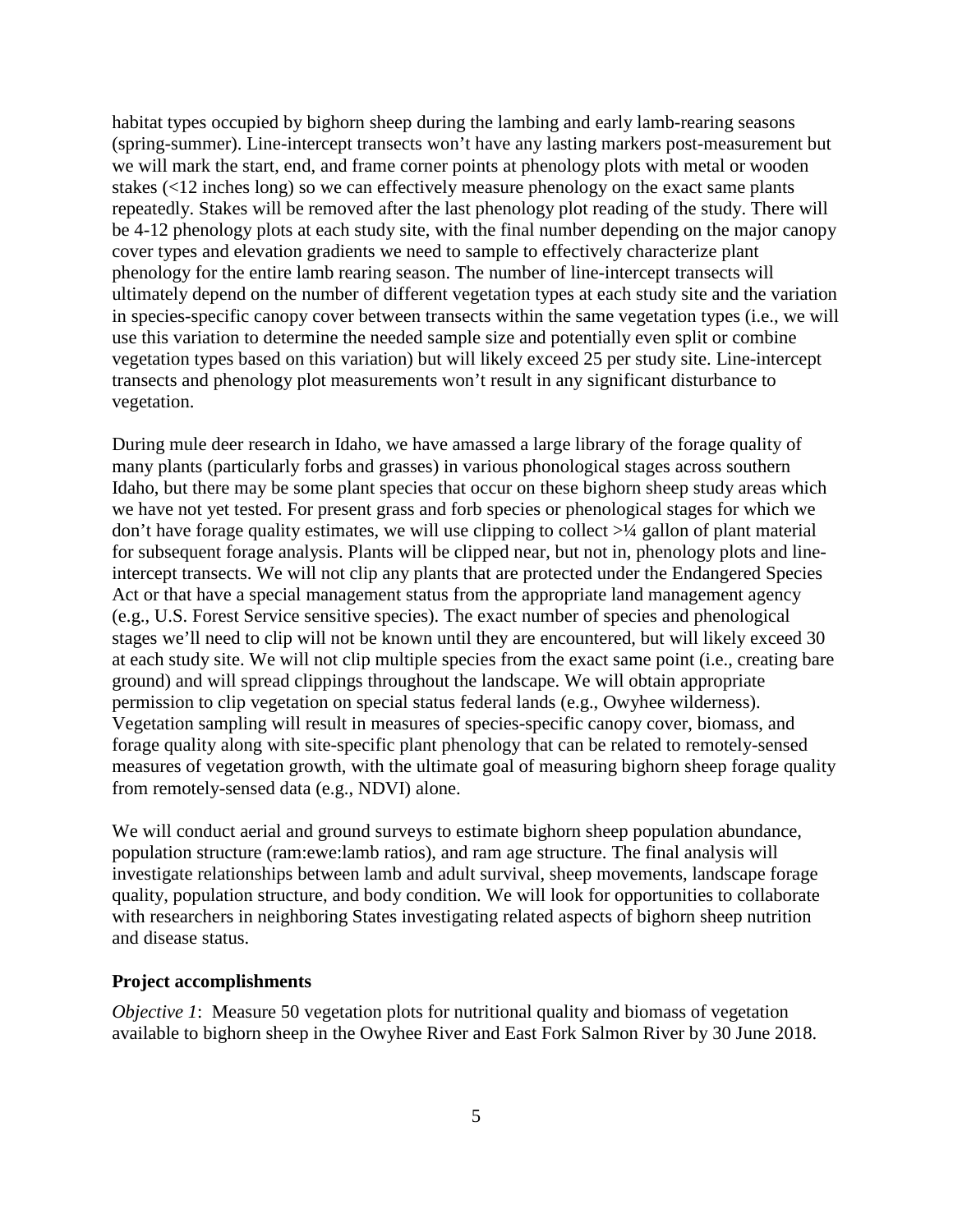We measured 36 vegetation plots for nutritional quality and biomass of vegetation available to bighorn sheep and conducted 4 monthly phenology plots in each study area (Owyhee, Lost River, and East Fork Salmon) to track the availability and succession of plant species. A total of 32 habitat plots were measured from April to July 2018. We conducted a total of 64 vegetation plots on the project during FY18.

*Objective 2*: Capture and sample 50 bighorn sheep to radio-collar, document body condition, and determine disease status by 30 June 2018.

We captured 129 sheep during February and March 2018 (Table 1). We weighed them and used ultrasound and palpation to document body condition and submitted serum and blood samples for trace element analysis at the University of Idaho Analytical Sciences Laboratory. We also collected samples to test for exposure to and carriage of the respiratory pathogen *Mycoplasma ovipneumoniae* (Movi, Table 2)*,* and other bacteria, parasites and respiratory viruses.

| Population          | Adult | Adult   | Yearling | Yearling | Total |
|---------------------|-------|---------|----------|----------|-------|
|                     | Males | Females | Males    | Females  |       |
| Hells Canyon GMU 11 |       | 36      |          |          | 50    |
| Owyhee River        |       |         |          |          |       |
| East Fork Salmon R. |       |         |          |          | 19    |
| Lost River Range    |       | 44      |          |          | 55    |
| Total               |       |         |          |          | 129   |

<span id="page-10-0"></span>Table 1. Bighorn sheep captured in Idaho July 2017 – June 2018.

<span id="page-10-1"></span>Table 2. Proportion of bighorn sheep sampled (n) that tested positive on nasal swabs for Movi shedding and proportion that tested positive for presence of serum antibodies to Movi in Idaho bighorn sheep populations February and March 2018.

| Population                    | n   | % Movi PCR positive | % ELISA positive |
|-------------------------------|-----|---------------------|------------------|
|                               |     | (shedding)          | (exposed)        |
| Hells Canyon GMU 11           | 50  | 4%                  | 44%              |
| Owyhee River                  |     |                     |                  |
| <b>East Fork Salmon River</b> | 19  | 21%                 | 83%              |
| Lost River Range              | 53  | 21%                 | 38%              |
| Total                         | 127 |                     |                  |

*Objective 3*: Monitor 300 radio-collared bighorn sheep and their lambs to estimate vital rates, population demographics, and movements by 30 June 2018.

We monitored approximately 274 radio-collared bighorn sheep July 2017 – June 2018 including 120 in 4 focal populations (Table 3). We experienced significant collar failures in the East Fork Salmon River and Owyhee River populations which reduced our sample size. We also completed movement analyses of collared female bighorn sheep to confirm that ground surveys used to estimate lamb survival did not significantly alter the movement rates of females.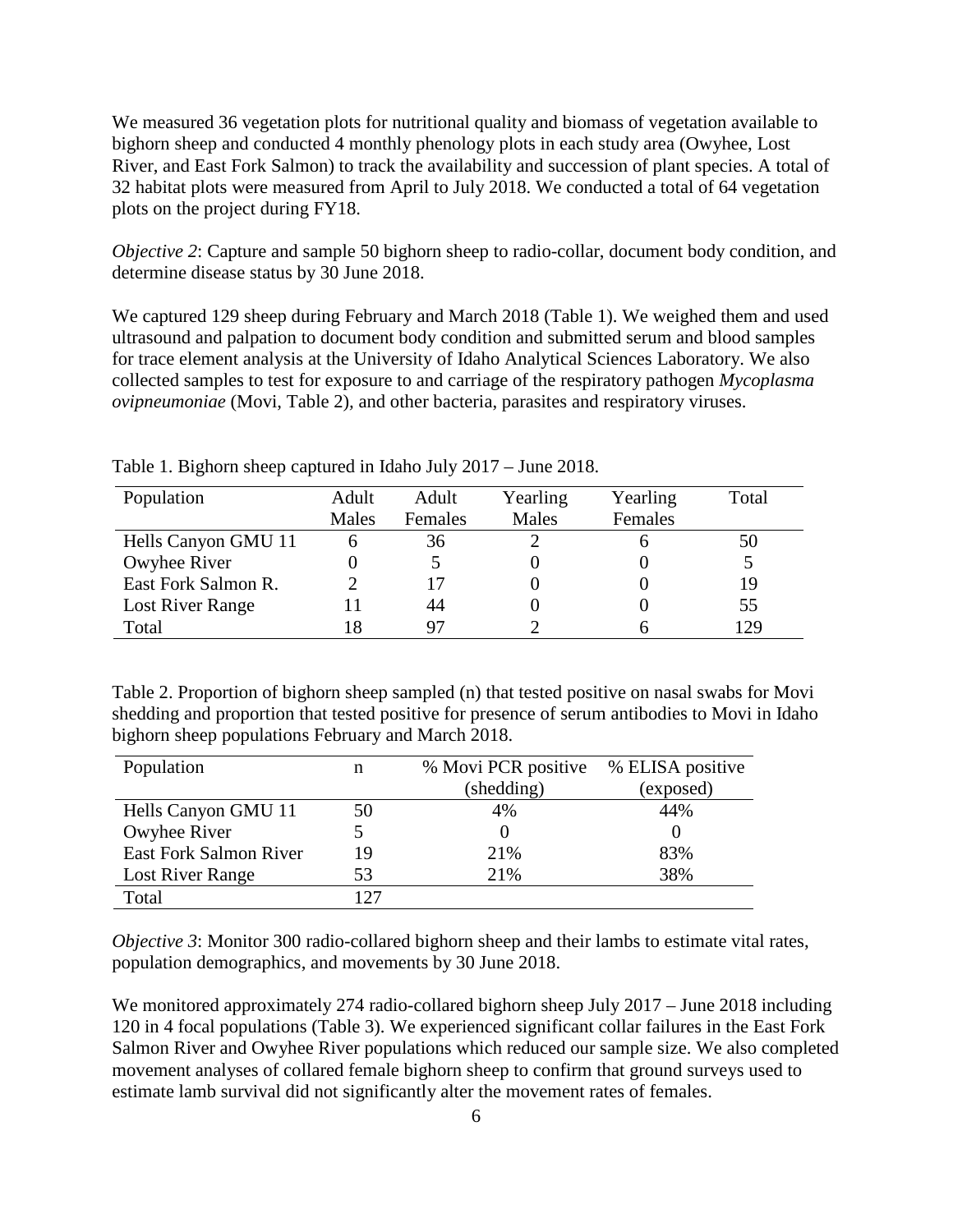#### <span id="page-11-0"></span>**Geographic Location**

The field portions of this project are in Hells Canyon of the Snake River in Idaho, Oregon, and Washington and the Owyhee River, East Fork Salmon River, and Lost River Range of Idaho. Idaho counties include Adams, Butte, Clark, Custer, Idaho, Lemhi, Nez Perce, and Owyhee. The laboratory portion is primarily at Washington State University. Captive animal experiments are conducted at Washington State University and South Dakota State University. The alternate monitoring methods will include areas in Hells Canyon and throughout the State, some of which are scheduled for aerial surveys and/or survival estimates identified within the Project Statement for the Statewide Wildlife Surveys and Inventories Grant.

| Population                    | No.<br>marked<br>females | No.<br>marked<br>males | Female<br>survival | Male<br>survival | Observed<br>productivity<br>2017 | Lamb<br>summer<br>survival | Lamb:ewe<br>ratios at $6-$<br>9 months |
|-------------------------------|--------------------------|------------------------|--------------------|------------------|----------------------------------|----------------------------|----------------------------------------|
| Hells<br>Canyon<br>(GMU 11)   | 34                       | 8                      | 0.79               | 1.00             | 0.62                             | 0.19                       | 0.06                                   |
| Owyhee<br>River               | 20                       | 8                      | 0.92               | 0.57             | $0.75 - 0.90$                    | 0.50                       | N/A                                    |
| <b>East Fork</b><br>Salmon R. | 24                       | 8                      | 0.92               | N/A              | 0.89                             | 0.77                       | 0.39                                   |
| <b>Lost River</b><br>Range    | 12                       | 6                      | 0.83               | 0.83             | 0.98                             | 0.80                       | N/A                                    |

<span id="page-11-1"></span>Table 3. Survival and productivity of bighorn sheep in four Idaho populations, 2017 – 2018.

*Objective 4*: Produce two manuscripts from bighorn sheep research by 30 June 2018.

We published two peer-reviewed papers during this reporting period (Appendix):

- Cassirer, E. F., K. R. Manlove, E. S. Almberg, P. L. Kamath, M. Cox, P. Wolff, A. Roug, J. Shannon, R. Robinson, R. B. Harris, B. J. Gonzales, R. K. Plowright, P. J. Hudson, P. C. Cross, A. Dobson, and T. E. Besser. 2018. Pneumonia in bighorn sheep: risk and resilience. Journal of Wildlife Management 82:32-45.
- Plowright, R. K., K. R. Manlove, T. E. Besser, D. J. Páez, K. R. Andrews, P. E. Matthews, L. P. Waits, P. J. Hudson, and E. F. Cassirer. 2017. Age-specific infectious period shapes dynamics of pneumonia in bighorn sheep. Ecology Letters 20:1325-1336

*Additional Accomplishments*: We also evaluated the feasibility of ground-based mark-resight surveys for estimating abundance of bighorn sheep in the East Fork Salmon River. We conducted surveys over 4 days in December 2017. A minimum of 90 sheep were observed: 46 ewes, 15 lambs, and 29 rams. All 23 marked ewes were observed and identified to individual at least once. Two of 8 marked rams were observed and individually identified and at least one other unidentified marked ram was observed. This was the first mark-resight survey conducted in the East Fork Salmon River bighorn sheep population. More sheep were observed than in recent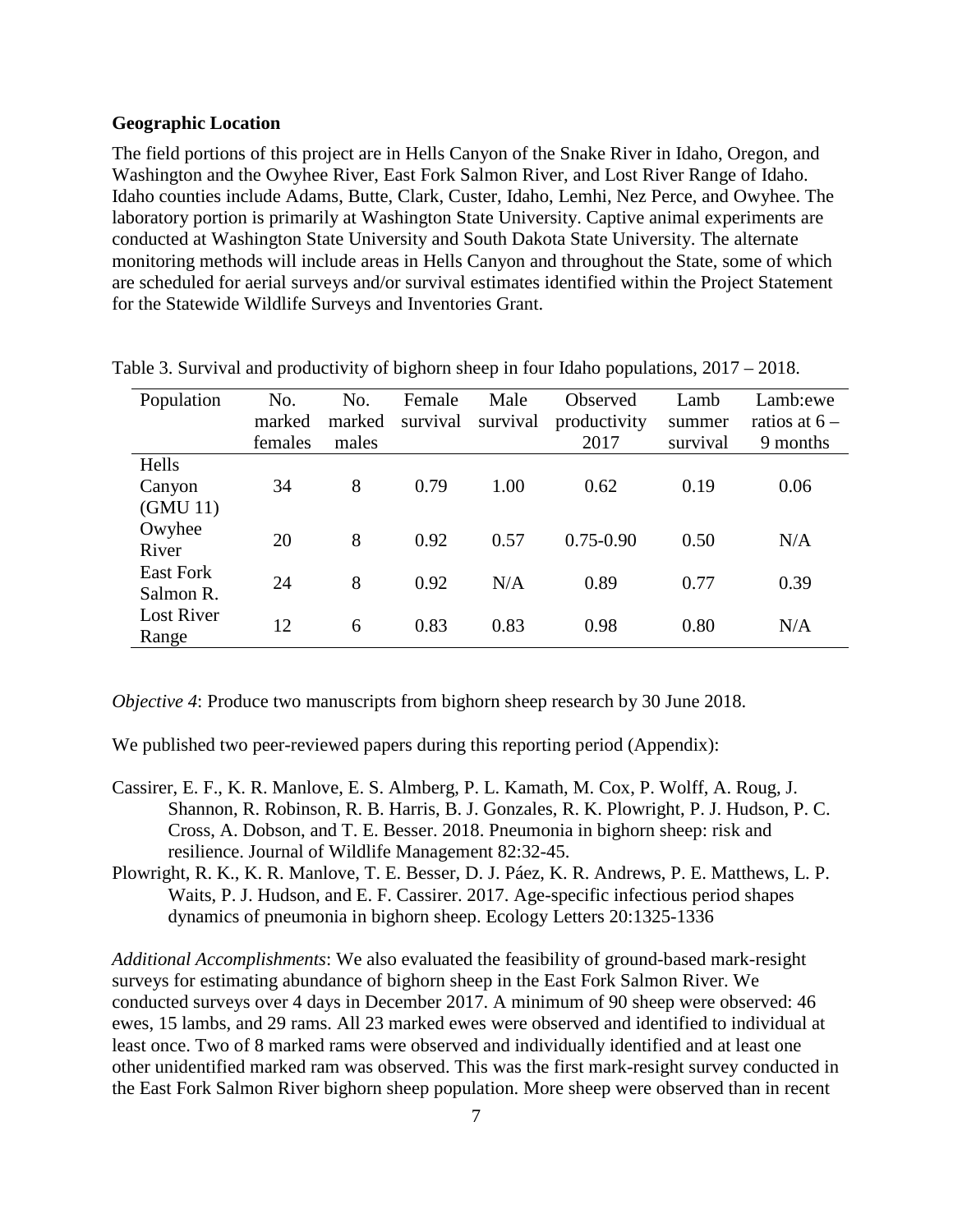helicopter surveys and abundance was estimated with a 95% confidence interval of  $+/$ -13% (Table 4). This is an effective alternative survey technique for monitoring this population.

|             |               | <b>Resight Probability</b> |                     |  |
|-------------|---------------|----------------------------|---------------------|--|
|             | N             | $11^{th} - 13^{th}$        | $19^{th} - 21^{st}$ |  |
| <b>Ewes</b> | $49(43 - 55)$ | 0.71                       | 0.78                |  |
| Lambs       | $19(16-21)$   |                            |                     |  |
| Rams        | $32(20 - 43)$ | 0.67                       | 0.76                |  |

**Total**  $102 (89 - 115)$ 

<span id="page-12-0"></span>Table 4. Abundance estimates (N) and 95% confidence intervals based on mark-resight surveys of the East Fork Salmon River bighorn sheep population, December 2017.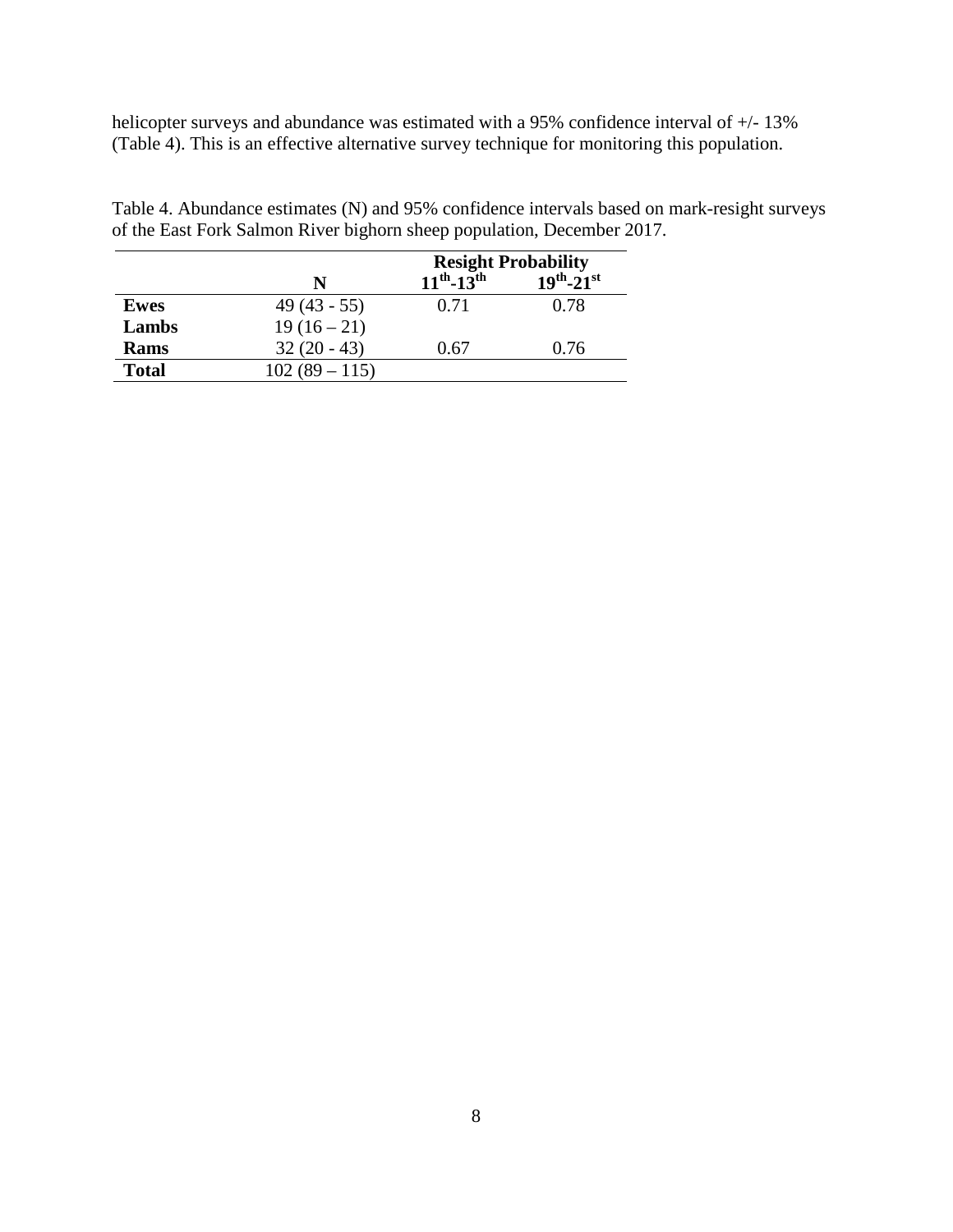## **Survival and Population Modeling of Mule and White-tailed Deer**

## <span id="page-13-1"></span><span id="page-13-0"></span>**Need**

The Idaho Department of Fish and Game and the Idaho Fish and Game Commission are mandated by State Law to preserve, protect, perpetuate, and manage all wildlife in Idaho. The state's big game mammals, upland game birds and other species are of great social and economic value, and the state holds a public trust responsibility to manage these species in a manner that will preserve, protect, and perpetuate them as natural resources owned jointly by the citizens of Idaho into perpetuity. Fulfilling Idaho's public trust responsibility to Idaho citizens requires knowledge about each species and its relationship to its environment. To obtain this critical information, Idaho maintains a staff of highly trained professional wildlife research biologists, assisted on occasion by graduate students, to obtain needed information. This project will help the Department and the Fish and Game Commission acquire the necessary biological information needed to carry out their mission. The Idaho Department of Fish and Game needs to develop cost-effective methods to monitor and predict mule and white-tailed deer population status and trend.

## <span id="page-13-2"></span>**Purpose**

Updated estimates of mule and white-tailed deer vital rates and population demographics are needed to implement conservation and management actions.

## <span id="page-13-3"></span>**Expected Results**

- Develop fine-scale habitat maps for mule deer and white-tailed deer seasonal ranges to predict productivity.
- Estimate survival and cause-specific mortality for wintering fawns and adult females in 11 Population Management Units.

## <span id="page-13-4"></span>**Project objectives:**

- 1. Capture 80 male mule deer for survival estimation by 30 June 2018.
- 2. Monitor 200 mule deer males to estimate survival relative to hunting season structure and habitat and geographic features (i.e., security cover) by 30 June 2018.
- 3. Develop fine-scale habitat maps for mule deer and white-tailed deer seasonal ranges to predict productivity by 30 June 2018.
- 4. Estimate survival and cause-specific mortality annually for wintering fawns and adult females in 11 Population Management Units by 30 June 2018.

## <span id="page-13-5"></span>**Approach**

We will continue to refine mule deer fawn and adult doe survival models and the web-based integrated population model we've developed for mule deer population estimation in southern Idaho. Survival models incorporate weather and habitat quality variables. To accommodate everchanging habitat quality, we must be able to measure it repeatedly and efficiently. Therefore, the development of a fine-scale vegetation model/map and methods to estimate mule deer body condition (i.e., portable ultrasound measurements of rump fat) will be crucial to this effort. Integrated population models have been constructed that include an interface for data entry and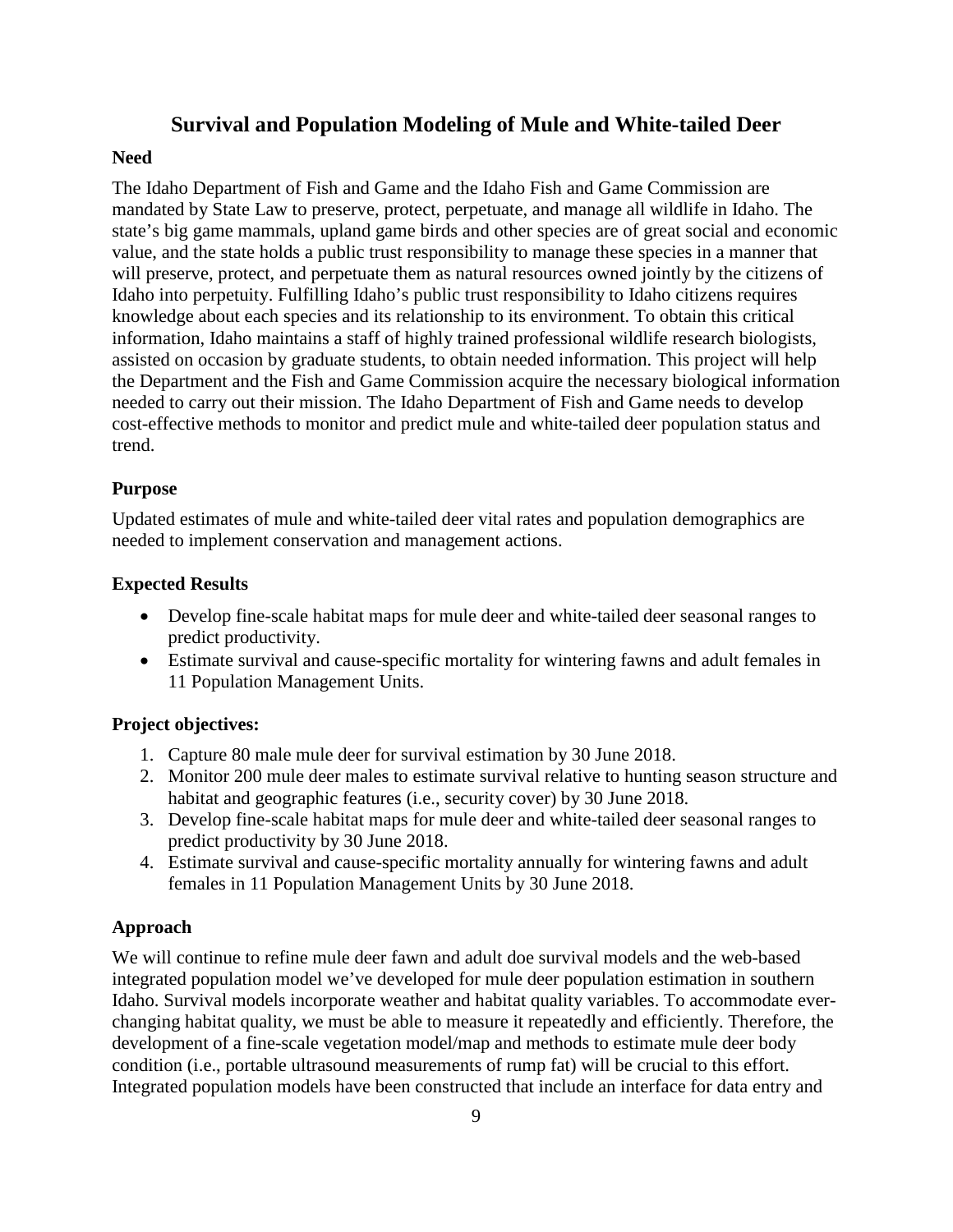predictive modeling scenarios. These Bayesian state-space models allow for the combination of several metrics (i.e. survival, fawn ratios, population estimates) with inherently varying data quality. Data quality, importance to population estimation, and cost effectiveness will be evaluated with respect to estimate bias and variance of the predicted population size and trend. This analysis will provide a measure of minimum cost tools and gain in precision as additional funds are expended on each monitoring technique. The online interface will be improved to incorporate fawn and adult survival models and other data acquisition and analysis interfaces (e.g., harvest data, sightability models, etc.). The final product will include a detailed manual including instructions for data acquisition and model usage.

#### **Alternative Monitoring Methods**:

We will test and evaluate alternative methods to monitor mule deer. At a minimum, this evaluation will include scat collection for genetic mark-resight modeling, noninvasive genetic surveys, UAVs equipped with infrared (thermal) imaging for estimating presence and abundance, aircraft mounted infrared imaging, and ground-based surveys, among others. These techniques will be evaluated during scheduled aerial surveys for comparison. This evaluation will also include the continued development of methods involving remote cameras to estimate abundance and occupancy from unmarked animals and the further development of model-based aerial survey methodology that would allow us to utilize habitat and geographic variables to accurately estimate deer and elk abundance with aerial survey flight time. We will also evaluate new technologies for monitoring wildlife movements and survival, including solar-powered GPS transmitters in an eartag attachment package.

#### S**easonal Range and Migration Modelling**:

We have developed modeling techniques that use machine learning to estimate mule deer summer and winter ranges, and transitional habitats for mule deer across areas were we have location data. These seasonal range and transition habitat maps have been 'updated' using location data 'streams' provided by current GPS collaring efforts. Migration habitat has been estimated for mule deer and we are developing methods that estimate prioritized migration routes by mule deer elk numbers occurring in the vicinity. Further work in the coming year will include analysis of population spatial structure, updating covariates with more accurate information, and further scenario prediction (for example bad winter vs good winter, infrastructure development assessment). This work is complementing other studies on ungulate movement patterns for wildlife vehicle collisions, interstate ungulate range and movement (ID and adjacent areas of neighboring WY and MT), and regional ungulate range assessment. It will also be used to refine Idaho's big game management units/zones to more accurately reflect biological populations.

#### **Habitat Change and Connectivity Modelling**:

This is a long term project to evaluate the effects of habitat change on survival and landscape connectivity. Subprojects include: 1) evaluation of population level effects of deer-vehicle collisions and the effectiveness of mitigation efforts, 2) evaluation of landscape connectivity for multiple species and potential barriers to movement, and 3) evaluation of large-scale agricultural landscape habitat changes (i.e., CRP vs ag vs native) and how populations are influenced. These questions will be addressed using existing deer population demographics and movement data (e.g., radio and GPS collar data) and fine-scale spatial data (e.g., fine-scale vegetation map) and analyses. We will look for opportunities to collaborate with other State agencies and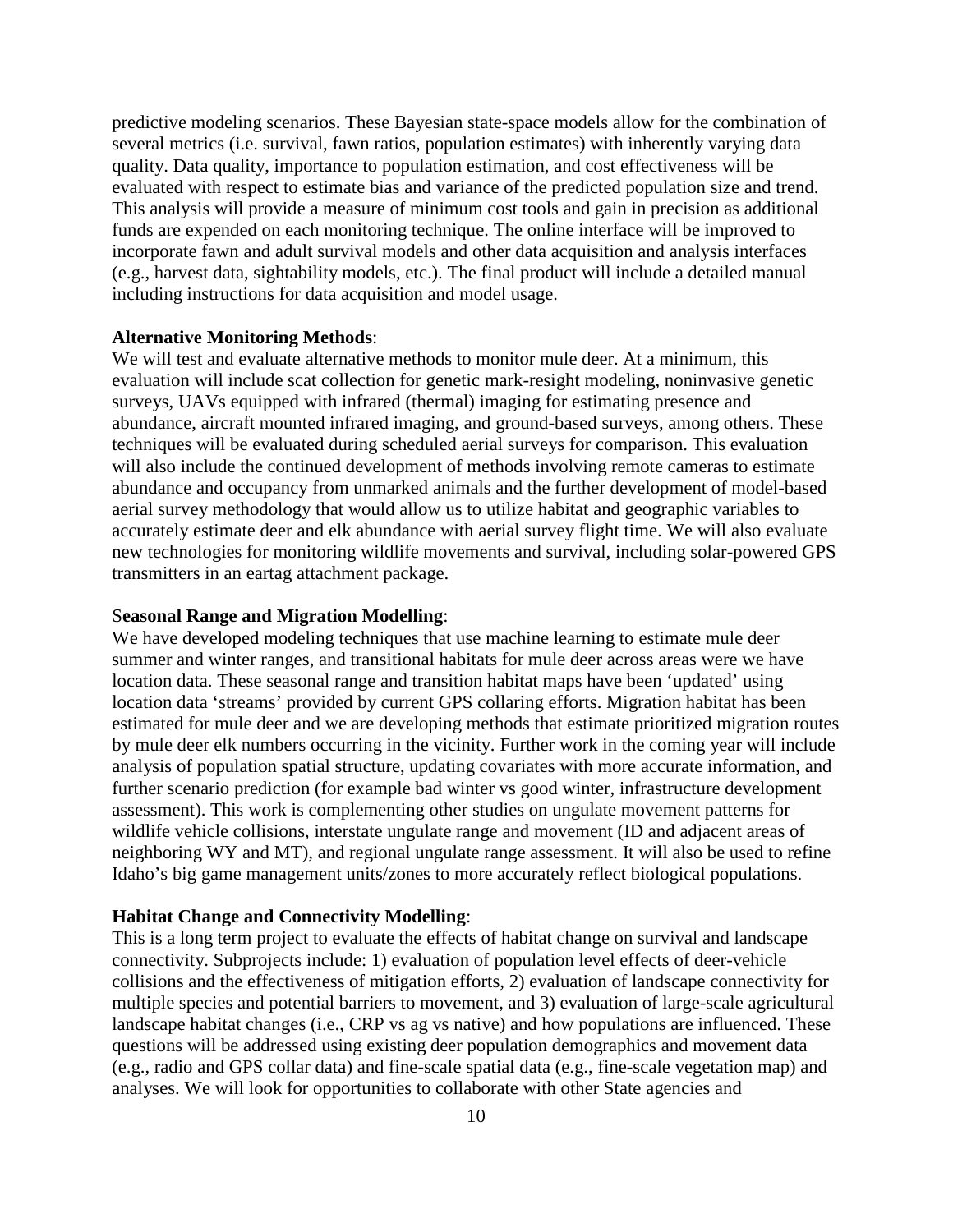conservation organizations to incorporate additional data and broaden the applicability of the results and products. This research will help us better predict impacts of development (urban, roads, habitat modification), increasing the reliability of our information when we consult with other agencies and private landowners.

#### **Buck Vulnerability**:

We will initiate a project designed to predict the effects of hunting season structure and habitat security on male mule deer survival. Because one season type or structure will not produce the same mortality results in Game Management Units (GMU) of different hunter access and security cover, we will alternate through tests of season type and habitat security while maintaining adequate control GMUs. This project will utilize the ongoing statewide vegetation model/map project to provide vegetation security cover estimates. We will capture, collar, and monitor movements and cause-specific mortality of male mule deer of various ages in GMUs throughout southern Idaho that represent varying levels of human access, hunting season structure, and vegetation composition. Helicopter drive-nets (Beasom et al. 1980) will be used to capture deer but occasionally a netgun fired from a helicopter (Barrett et al. 1982) or clover traps (Clover 1956) were also used. Deer were physically restrained and blindfolded during processing with an average handling time of < 6 minutes. Male mule deer will be captured during statewide capture efforts for mule deer survival monitoring, using the same capture techniques described above. Males will be monitored with eartag transmitters, GPS collars, or a combination of both to allow monitoring of all age classes. A blood sample, body measurements, and ultrasound estimation of fat accumulation will be taken from each captured male for relation to habitat characteristics and survival rates. The research will provide managers with objective estimates of the effects of changing hunting season structure or habitat security, with the goal of maintaining hunter opportunity.

#### <span id="page-15-0"></span>**Project accomplishments**

*Objective 1*: Capture 80 male mule deer for survival estimation by 30 June 2018.

We captured and radio-collared 117 6-month-old male fawns and 2 yearling males in January 2018 for survival and cause-specific survival estimation in conjunction with work described in F16AF00888 Mule Deer. These captures were distributed across 7 mule deer population management units (PMU) in the State. Within 3 of these PMUs, 18 males were also marked with new experimental solar-powered GPS eartags from the GPS Collars Unlimited. Both GPS collar and eartag allowed us to evaluate the performance of the new eartags with regard to successful GPS location capture and automated upload to servers. The eartag performance was less than desired, only the eartags in close proximity to Boise reliably uploaded. The company determined the GSM cellular modem was not adequate for areas with limited cell phone coverage and thus have worked with IDFG to solve these issues by redesigning the tags to allow access to all cellular networks and 4G data sources. The company has provided IDFG with 20 of the next generation eartags and we are currently testing these for a full deployment in December 2018.

*Objective 2*: Monitor 200 mule deer males to estimate survival relative to hunting season structure and habitat and geographic features (i.e., security cover) by 30 June 2018.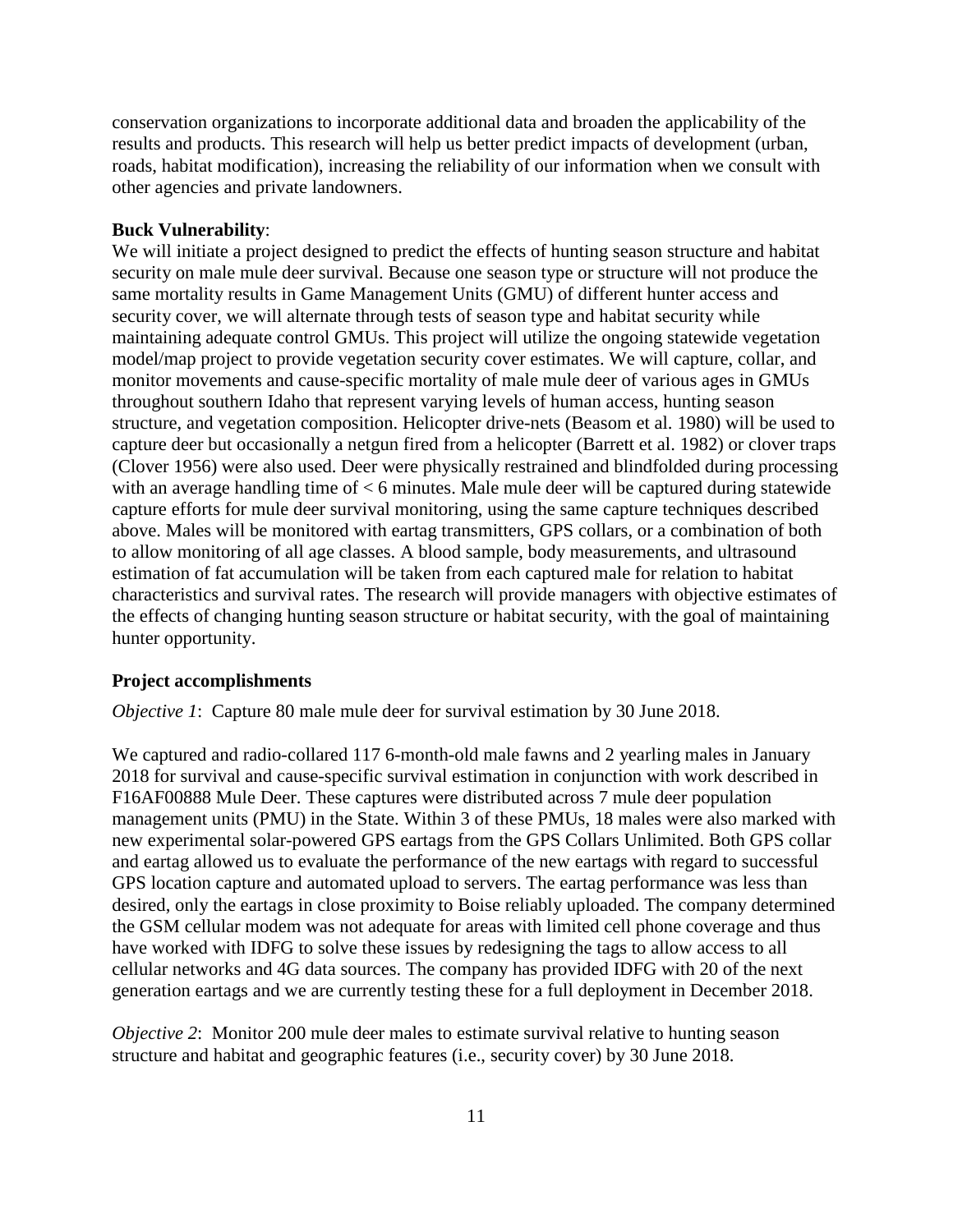We monitored 117 male mule deer fawns and 13 adult males since January of 2018. Forty-three percent of the fawns died prior to 1 June. The largest source of mortality was coyote or lion predation, accounting for 47% of the total mortalities. The marked mule deer males remaining on 30 August will be monitored for survival and movement through the hunting season. We have developed covariates for road density and topography to estimate the effects of hunter access on buck survival as the hunting season survival data is collected.

*Objective 3*: Develop fine-scale habitat maps for mule deer and white-tailed deer seasonal ranges to predict productivity by 30 June 2018.

Development of the fine-scale habitat map is progressing, requiring 4 processes to complete: 1) stand delineation though image segmentation using eCognition, 2) generation of landscapelevel covariates for use in predicting plant species presence, 3) producing a 1m resolution layer of structural shrub and tree overstory for use in predicting understory plant composition, and 4) predicting understory plant presence, abundance and composition of the stands identified in step 1.

*Stand Delineation* - We collaborated with the University of Idaho to develop initial image segmentation products for stand delineation using eCognition and artificial intelligence software. We received those products from U of I in FY17 and have completed quality control checks and data manipulations to be able to associate field data and remotely sensed data (e.g., topographic characteristics from digital elevation models) to delineated stands in FY18.

*Landscape level covariates* - We reclassified Land Fire Existing Vegetation Type (EVT, <https://www.landfire.gov/evt.php> ) to include dominant overstory vegetation classes. The Land Fire forage classification has been developed for the entire state of Idaho, plus 120 miles into adjacent states, so analyses of transboundary ungulate movements will not be burdened by covariate data ending at state boundaries. These forage classifications will be used for a variety of vegetation specific spatial covariates across the State. We have also developed soil characteristics, topography, climate, and potential vegetation type covariates to be used in predicting the vegetation composition of a stand.

*Fine-scale vegetation structure models* - We are developing vegetation structure models across the state of Idaho that are derived from NAIP 2014 imagery  $(1m^2)$ . Previously, NAIP imagery was 'segmented' into groups of near continuous physiognomic classes (classes of similar structure) but upon model development it was determined that these modeling base units needed to incorporate more explicit information on these structural components. Meaning, a polygonal segment needed data on the amount and percent of bare ground, grass, shrub and tree cover, in order to more accurately estimate the presence and abundance of understory plant species. To do so, NAIP imagery had an additional 'normalized difference of vegetation index' (NDVI) band added to the original 4-band NAIP imagery. NDVI is used to help discriminate shrub from tree cover, with trees having a presumed higher NDVI from foliage. Working from the 5-band NAIP imagery, 100,000 USGS quadrangles were evaluated for different classification techniques that would be most accurate in estimating bare ground, mesic grass, xeric grass, mesic shrub, xeric shrub, conifer canopy, broadleaf deciduous canopy, and open water classes. We found that more traditional maximum likelihood classifications (MLC) were more accurate then newer techniques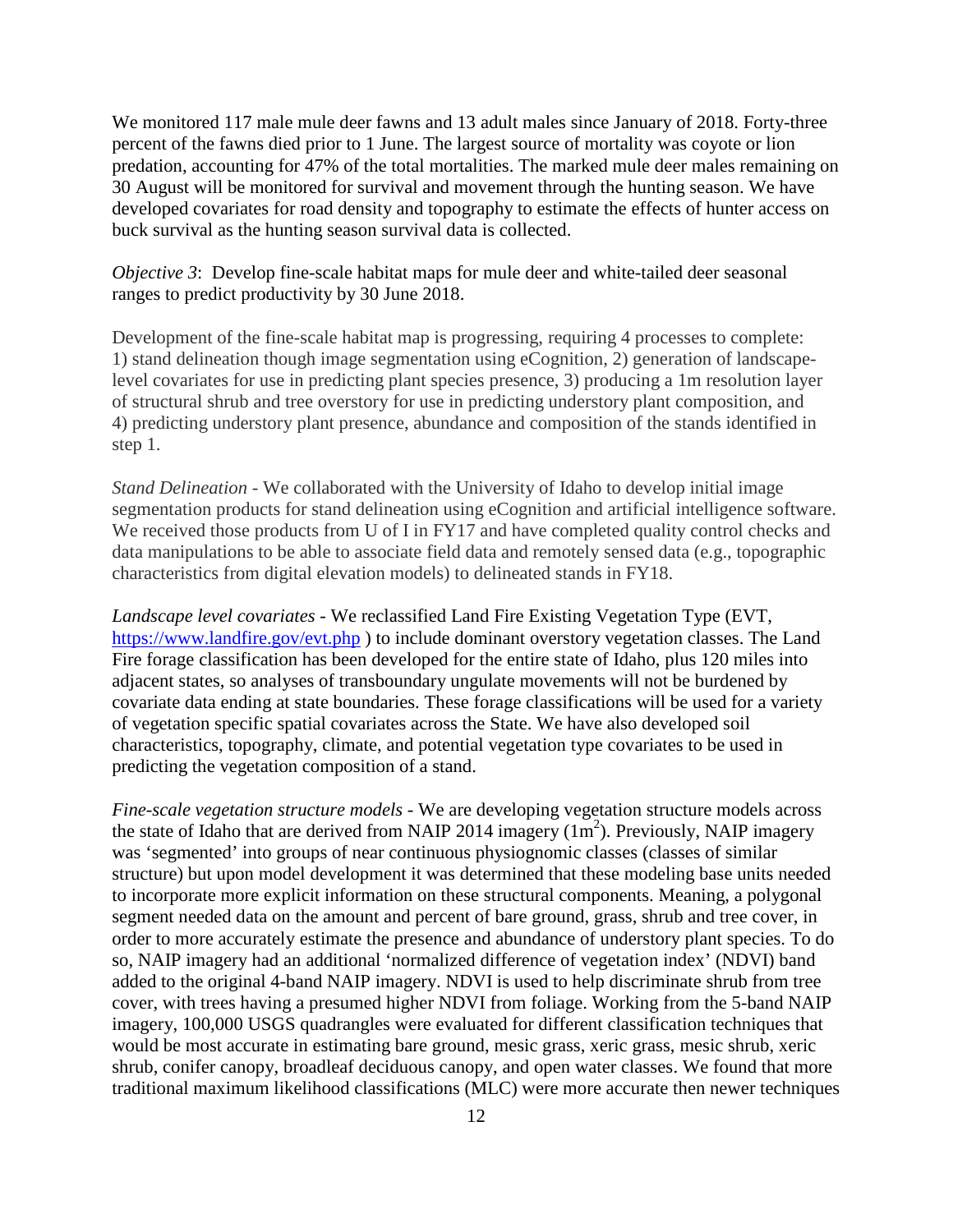(such as 'support vector machines' and 'random forest' techniques), but required higher personnel time in order to acquire class signatures. One reason for this is from the wide seasonality of the aerial image collection, where the NAIP imagery could contain images from different dates or even seasons adjacent to each other (e.g., an aerial image acquired in June is spatially adjacent to an image taken in November). This introduced seasonal reflectance variability increased the inaccuracy of more automated techniques. Approximately 50% of the state has since been classified using MLC techniques.

*Fine scale vegetation modeling* - The computer code was developed and tested for modeling understory plant species composition and abundance, using a Bayesian hierarchical modeling framework, for each of the 130 candidate understory species. The best predictive models using the above covariates will be produced when the structural modeling is complete. The models will then be combined to estimate plant composition of each stand identified in the previous sections. After the fine-scale vegetation model is complete, we will begin the final stage of this project to estimate forage quality within mule deer and white-tailed deer summer ranges. This vegetation quality can then be linked to survival and carry capacity. Vegetation phenology is an important aspect in the annual forage quality estimate and we are being forced to change our typical methods due to changing technology. Seasonal vegetation growth (from satellite derived NDVI) has recently been monitored in Idaho using the MODIS series of satellites in operation since 2000. Recently, USGS EROS data center discontinued one of the MODIS data streams (eMODIS derived from the Terra satellite platform). We'll need to transfer monitoring data to 8 day NASA surface reflectance composite products (lpdac: MOD09Q1) and derive NDVI from these image databases to provide a reliable stream of data for our forage quality models.

*Objective 4*: Estimate survival and cause-specific mortality annually for wintering fawns and adult females in 11 Population Management Units by 30 June 2018.

We continue to make improvements to our population modeling software, PopR, to include features that provide enhanced estimate tools and more user options. In FY18, we changed the interface to a dashboard style where the user can see all of the input data prior to running models, allowing for better data quality control prior to modeling. We have changed survival modeling from a monthly survival status to a higher frequency status update to coincide with our ability to more-frequently determine survival status with the new GPS collars we are using on deer. We have provided a survival tab for automated survival modeling. We have modified the aerial survey estimation to simplify data entry and provide additional models (elk).

Using PopR, we estimated age-specific survival and abundance for 10 of our mule deer PMUs. We estimated cause specific mortality for 248 fawns and 553 adult females in 7 PMUs in conjunction with project number F16AF00888 Mule Deer of the Survey and inventory grant. Winter fawn mortality was 43% and adult doe winter mortality was low at 6%. The primary cause of mortality in both age classes was predation, which is common in low snowfall years.

#### <span id="page-17-0"></span>**Geographic Location**

Project activities will primarily be model and software development and assisting management biologists with mule deer capture, collaring, and monitoring in Adams, Washington, Payette,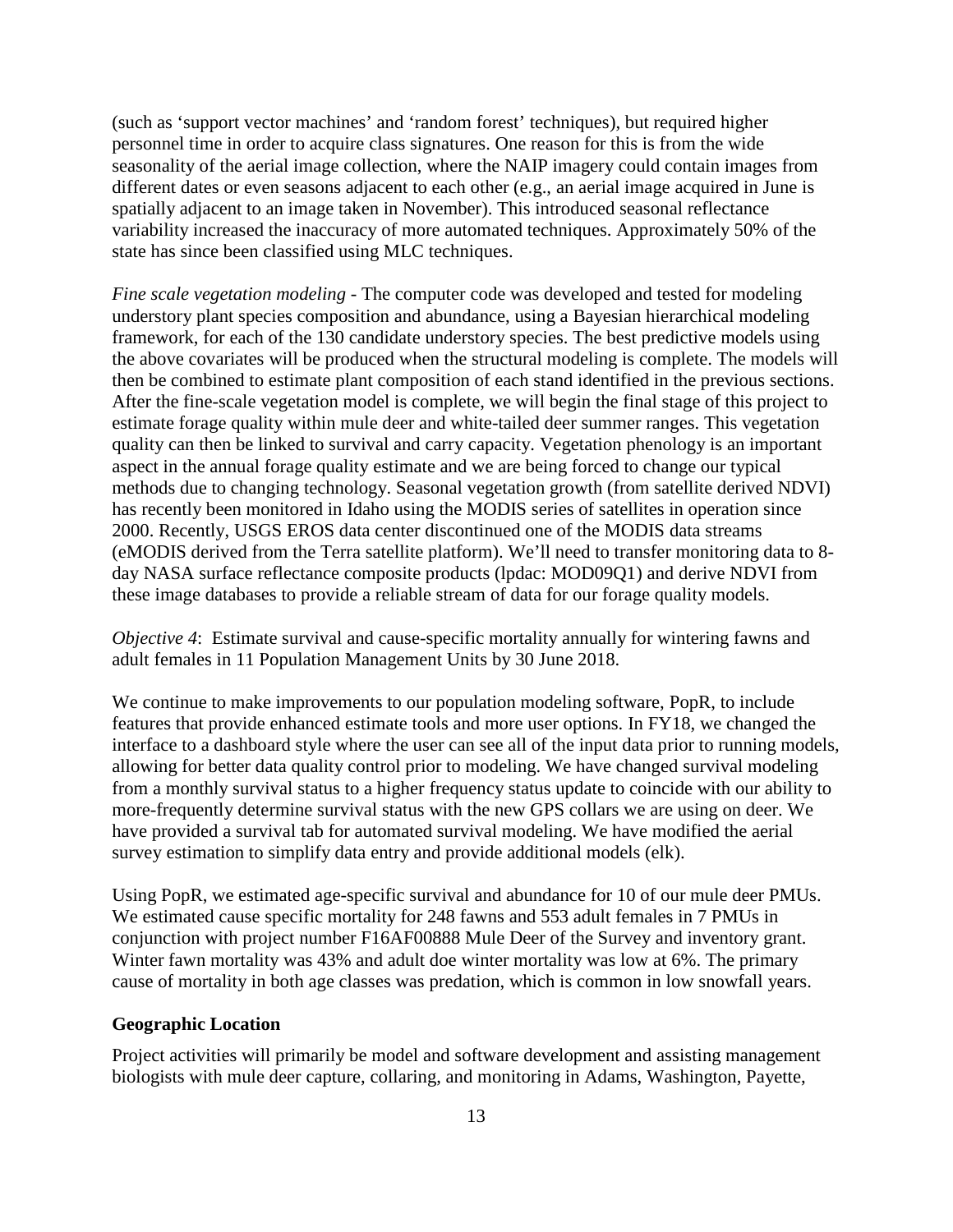Gem, Boise, Elmore, Valley, Custer, Lemhi, Clark, Butte, Blaine, Camas, Gooding, Lincoln, Twin Falls, Cassia, Power, Oneida, Bannock, Bingham, Bonneville, Caribou, Franklin, and Bear Lake counties. Capture of male mule deer will occur during, and in the same locations as, female and fawn mule deer capture for the statewide monitoring project with the exception of the addition of Owyhee County for male captures. The alternate monitoring methods will include additional areas that are scheduled for aerial survey population and/or survival estimates identified within the Project Statement for the Statewide Wildlife Surveys and Inventories grant.

**Prepared by**: Mark Hurley, Scott Bergan, Brendan Oates, Mark Hebblewhite, Paul Lukacs, Josh Nowak, and Charles Henderson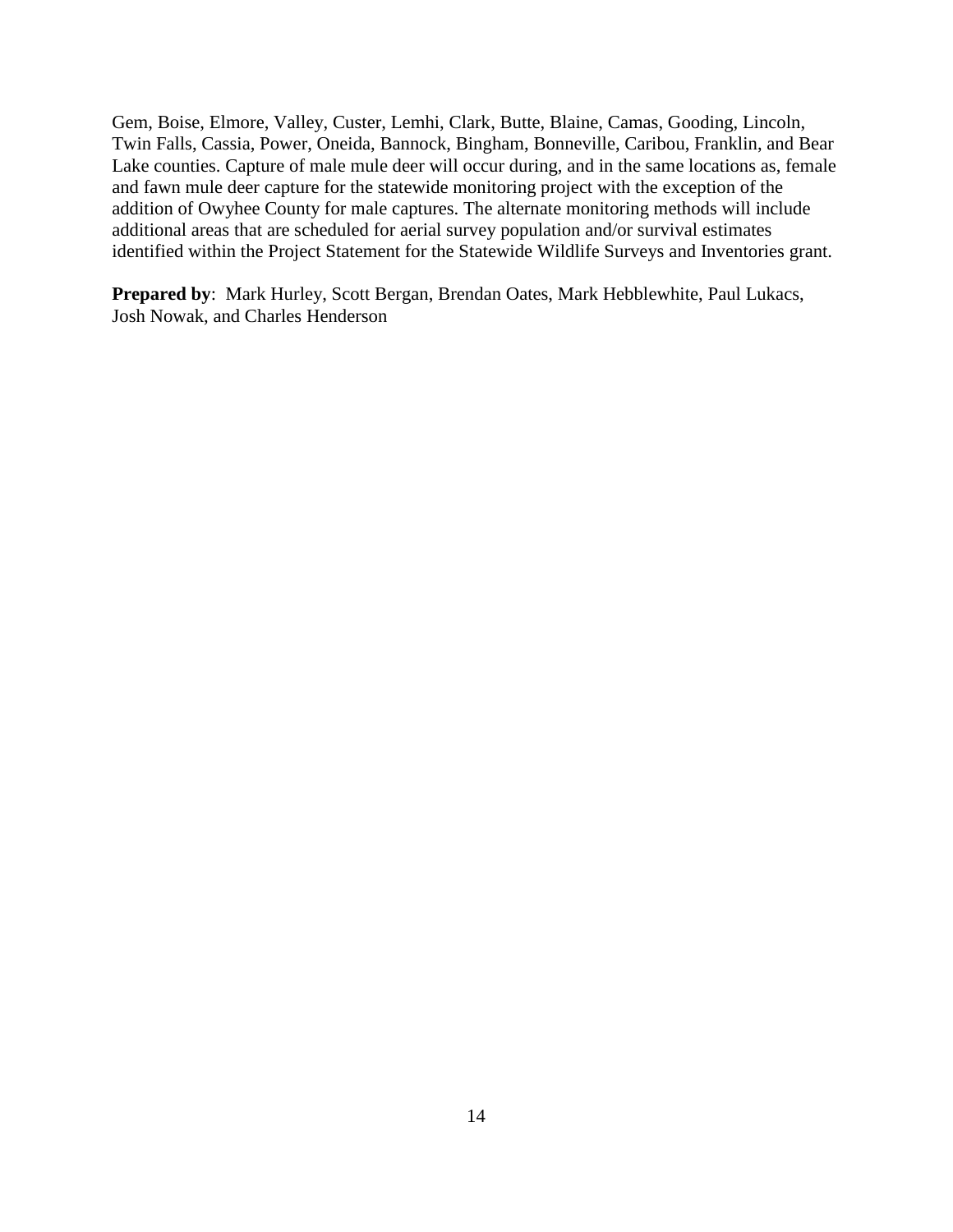## **Effects of Wolf Predation on Elk and Moose Populations**

## <span id="page-19-1"></span><span id="page-19-0"></span>**Need**

The Idaho Department of Fish and Game and the Idaho Fish and Game Commission are mandated by State Law to preserve, protect, perpetuate, and manage all wildlife in Idaho. The state's big game mammals, upland game birds and other species are of great social and economic value, and the state holds a public trust responsibility to manage these species in a manner that will preserve, protect, and perpetuate them as natural resources owned jointly by the citizens of Idaho into perpetuity. Fulfilling Idaho's public trust responsibility to Idaho citizens requires knowledge about each species and its relationship to its environment. To obtain this critical information, Idaho maintains a staff of highly trained professional wildlife research biologists, assisted on occasion by graduate students, to obtain needed information. This project will help the Department and the Fish and Game Commission acquire the necessary biological information needed to carry out their mission. The Idaho Department of Fish and Game needs to precisely estimate the effect of wolf predation on elk and moose to determine appropriate conservation and management actions, including harvest seasons.

## <span id="page-19-2"></span>**Purpose**

Collect, analyze, and report on winter calf and annual adult female survival and habitat use information. Implement a study plan to investigate the cause of moose decline in portions of Idaho. Pregnancy is an essential, but not easily obtained at the population scale, vital rate for modeling elk populations within the IPM framework. This research is evaluating several methods of estimating pregnancy from remote (e.g., NDVI from satellite) or non-invasive (e.g., fecal) methods. This work is designed to further investigate the cause of declining moose populations in Idaho and will help larger, North American research efforts by determining if habitat quality/nutrition may be playing a role in population performance.

## <span id="page-19-3"></span>**Expected Results**

- Develop a model of elk survival that incorporates the effects of wolf predation risk.
- Quantitatively evaluate the influence of other covariates (weather, vegetation condition, and alternate prey) on that relationship.
- Estimate survival and population demographics of moose with respect to predation, disease and parasites, and climate.
- Develop and implement a study plan to test and evaluate alternative methods to monitor elk and moose populations.

## <span id="page-19-4"></span>**Project objectives**

- 1. Develop one (manuscript) integrated population model for estimating wolf pack abundances through time by 30 June 2018.
- 2. Develop one draft manuscript on winter calf survival by 30 June 2018.
- 3. Develop one manuscript on annual adult female survival by 30 June 2018.
- 4. Develop one model-based approach manuscript for estimating elk abundance by 30 June 2018.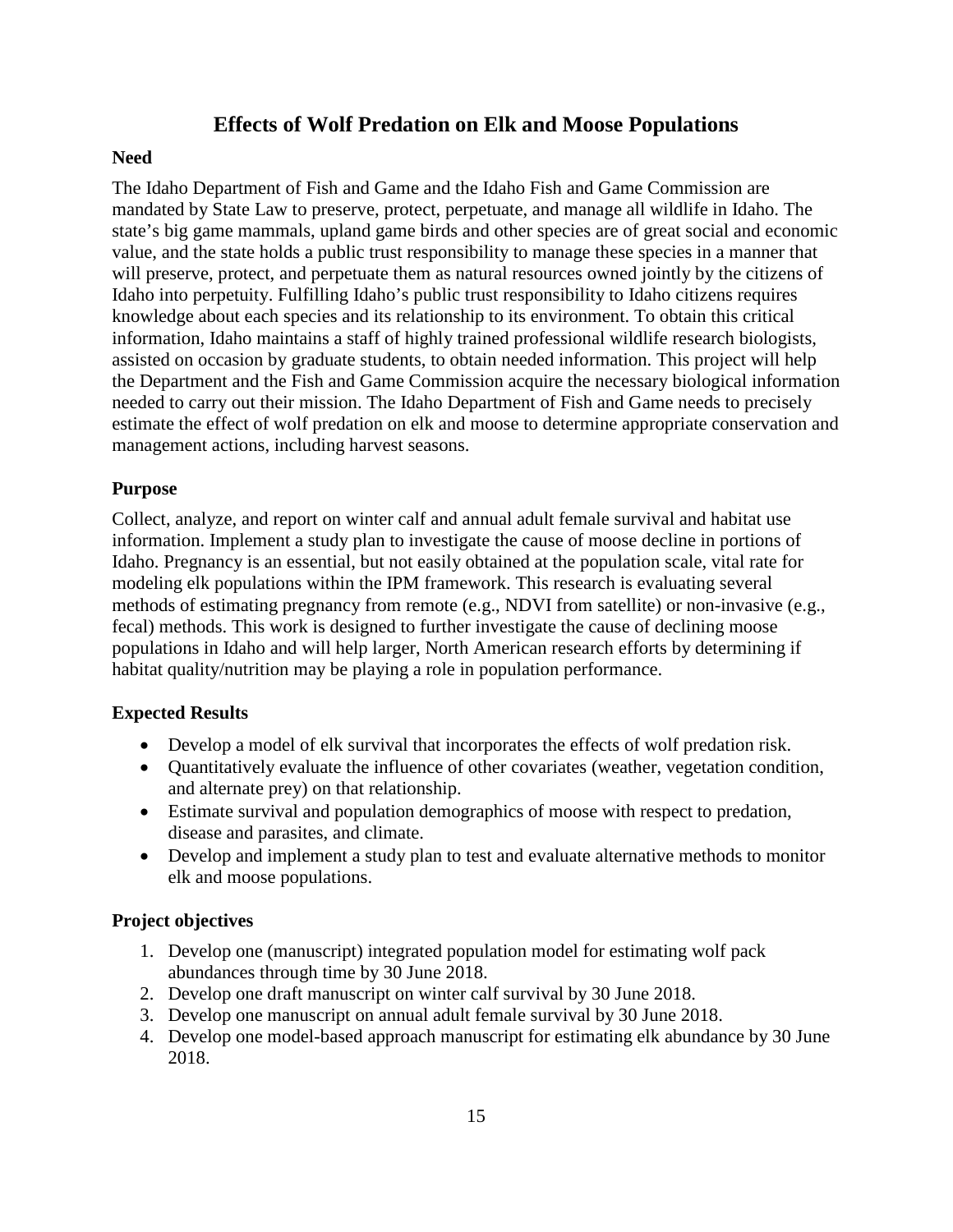- 5. Implement study plan to evaluate cause of moose decline in parts of Idaho by 30 June 2018.
- 6. Collect fecal samples through foot and motorized surveys to predict pregnancy with remotely-sensed spatial data or fecal diet selection data alone by 30 June 2018.
- 7. Complete 120 fecal pellet transects for moose by 30 June 2018
- 8. Complete 160 vegetation transects for moose by 30 June 2018.

#### <span id="page-20-0"></span>**Approach**

To date, we've compiled cause-specific survival data from 1,121 adult cow and 879 6-month-old calf elk collared statewide since 2004 and have developed an integrated population model to reconstruct wolf pack abundances based on ~275 collared wolves statewide. The wolf IPM will be used to spatially and temporally describe wolf abundance during the lives and deaths of collared elk. During FY18 we will construct final elk survival models, which consider wolf abundance and various other covariates that could affect survival (e.g., vegetation growth from NDVI) and/or the predator-prey relationship between elk and wolves (e.g., snowpack data from SNOTEL sites), and write a final report describing findings.

#### **Modeled Effects of Predator Harvest on Ungulate Survival**:

We will utilize all of the historic ungulate and predator population monitoring data in the State, new data collected during statewide elk and mule deer population monitoring, and data acquired from collaborating States and the scientific literature, to evaluate the effect of removing predators on prey populations, other predator populations, and the cascading effects on their prey populations. This modeling-only effort will estimate how the harvest of various predators (wolf, bear, or lion) will impact growth of ungulate populations. Models developed during this project will then be tested and refined as new ungulate and predator population data is acquired.

#### **Elk Population Modeling**:

The following integrated population model (IPM) development will be based on information collected primarily from elk radio-collared as part of the statewide elk monitoring program. We will assist management with helicopter net gunning, aerial or ground darting, or clover trap elk captures. Elk will be physically restrained or chemically-immobilized and blindfolded during processing with an average handling time of <6 minutes. During processing, we will collect age, body measurements, blood samples, and fecal samples. We will estimate elk survival and causespecific mortality across the range of major habitat types and productivity levels in Idaho by maintaining a sample of over 800 GPS-collared adult female and 6-month old male and female elk statewide. Collared elk will be allocated across the State based on habitat type/productivity and elk abundance. In addition to survival, we will measure elk pregnancy through blood collection and nutritional condition with rump fat measurements taken with a portable ultrasound unit. All of this information will be used to inform a web-based elk IPM similar to the one developed for mule deer.

#### **Predicting Elk Pregnancy**:

Pregnancy is an essential, but not easily obtained at the population scale, vital rate for modeling elk populations within the IPM framework. If we were able to accurately estimate pregnancy rates without collecting hundreds of blood samples each year it would dramatically improve our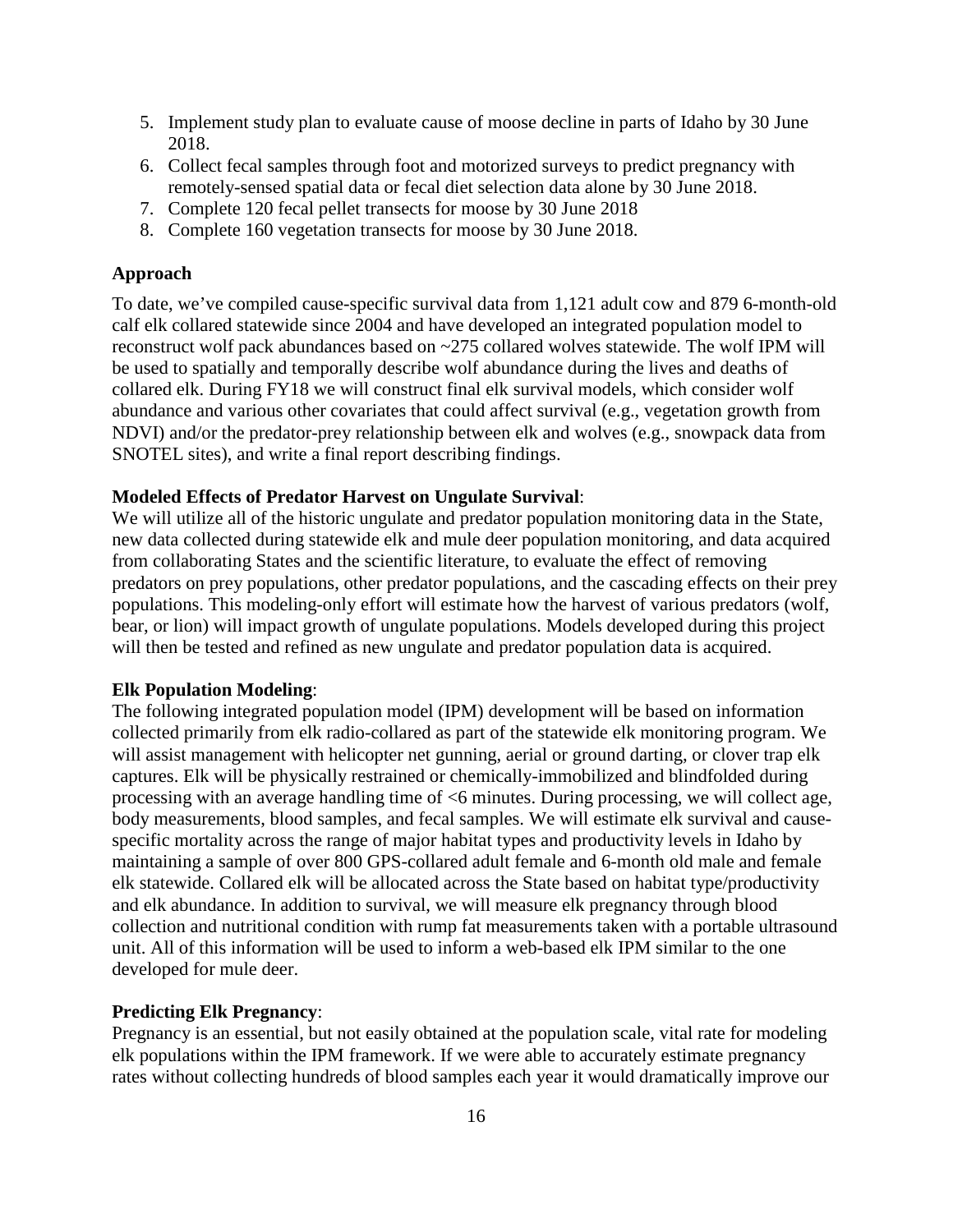efficiency. This research is evaluating several methods of estimating pregnancy from remote (e.g., NDVI from satellite) or non-invasive (e.g., fecal) methods. We will collect vegetation biomass, forage quality, and fecal samples from elk within at least three study site elk zones of differing habitat types and presumed different forage quality (Diamond Creek, Salmon, and Sawtooth elk zones). Vegetation sampling protocols will be similar to those outlined for the bighorn sheep nutrition, demographics, and movements project outlined previously, with the exception of biomass will be estimated on this project by clipping, drying, and weighing samples from each elk forage species. Like with the bighorn sheep vegetation collection, we will obtain all necessary permits from the land management agency and refrain from collecting specialstatus plants. We will attempt to collect fecal samples from both the population within each zone and from collared individuals so we can link diet selection back to individual pregnancy. We will collect fecal samples through foot and motorized surveys to observe elk. Motorized vehicles will remain on roads and trails open to motorized travel. We will relate pregnancy rate to habitat quality, diet selection, and remote measures of vegetation greenness (i.e., NDVI) with the ultimate goal of predicting pregnancy with remotely-sensed spatial data or fecal diet selection data alone.

#### **Seasonal Range and Migration Modelling**:

We have developed modeling techniques that use machine learning to estimate elk summer and winter ranges, and transitional habitats for elk across areas were we have location data. These seasonal range and transition habitat maps have been 'updated' using location data 'streams' provided by current GPS collaring efforts. Migration habitat has been estimated for elk and we are developing methods that estimate prioritized migration routes by elk numbers occurring in the vicinity. Further work in the coming year will include analysis of population spatial structure, updating covariates with more accurate information, and further scenario prediction (for example bad winter vs good winter, infrastructure development assessment). This work is complementing other studies on ungulate movement patterns for wildlife vehicle collisions, interstate ungulate range and movement (ID and adjacent areas of neighboring WY and MT), and regional ungulate range assessment. It will also be used to refine Idaho's big game management units/zones to more accurately reflect biological populations.

#### **Moose Population Performance**:

This work is designed to further investigate the cause of declining moose populations in Idaho and will help larger, North American research efforts by determining if habitat quality/nutrition may be playing a role in population performance. We are working collaboratively with other state moose researchers as part of a collaborative effort to understand North American moose population changes. Our main objectives in this study are to 1) estimate forage quality and quantity across study area with varying moose population performance and 2) link forage quantity and quality to moose body condition and population performance. For objective 1, we are using measurements taken from >250 vegetation transects, and associated vegetation clipping and forage quality analysis, to estimate total shrub biomass, willow (Salix spp.) biomass, and the relative quality of forage. For objective 2, we are estimating moose abundance with pellet counts and using fecal nitrogen from collected fecal samples to estimate digestible energy intake. Additional products will include 1) an estimation of changes in shrub biomass over time using measurements taken during this project and aerial imagery take during this project and in previous years to estimate changes in biomass, 2) maps of moose forage quality at each study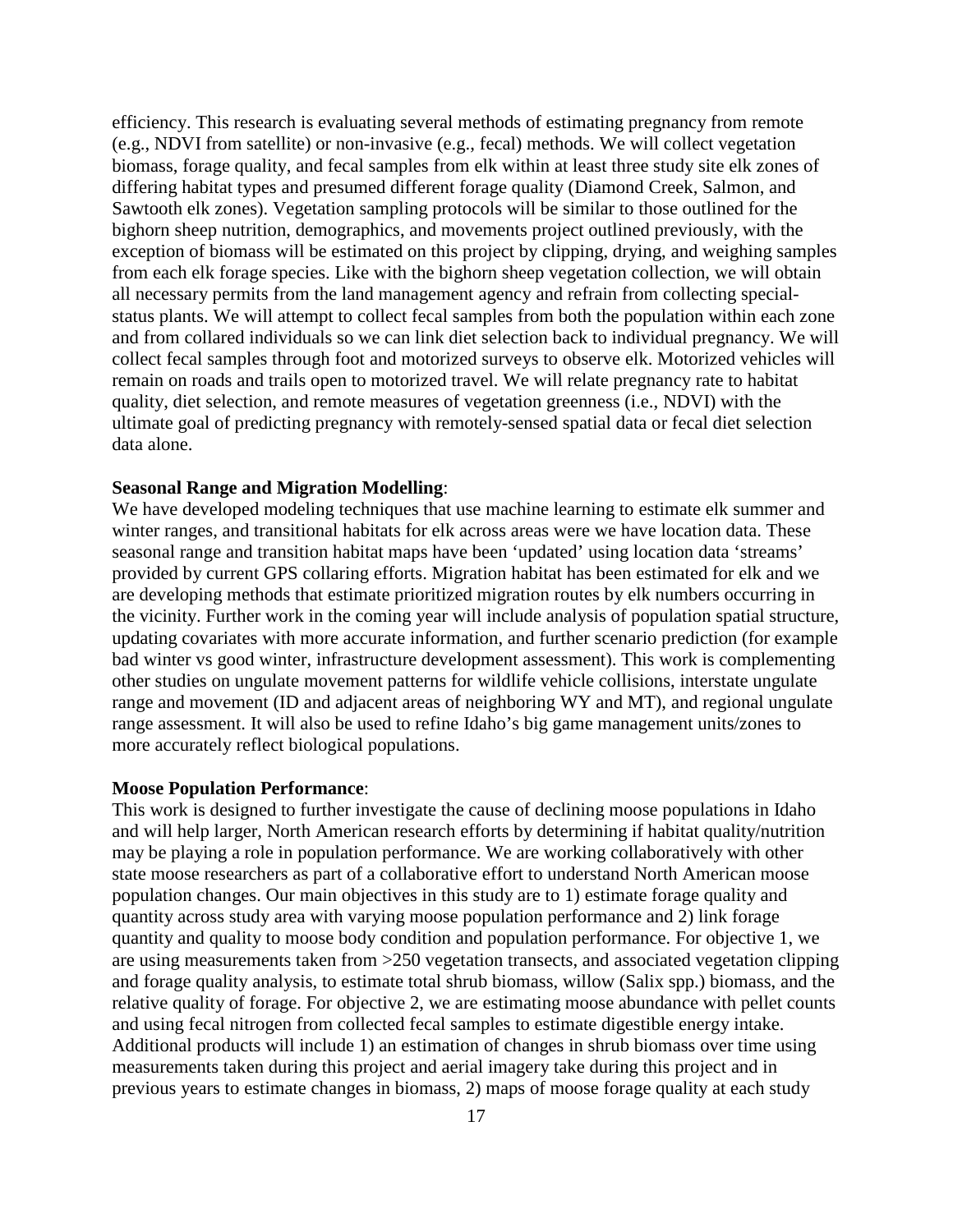area, and 3) a thorough species list of moose diet from fecal collections that can facilitate future work.

The current research in north Idaho will conclude during FY18 with all final analyses and a final report. Field work during FY18 will include continuation of work assessing the impacts of nutrition and habitat on moose population trajectory, with potential expansion of the project into additional moose habitat types in southeastern Idaho (i.e., aspen-dominated landscapes) where nutritional condition is presumed high but moose population performance has declined in during the last decade. We may also expand the project to examine relationships between habitat, movements, and parasites/disease.

## <span id="page-22-0"></span>**Project accomplishments**

*Objective 1*: Develop one (manuscript) integrated population model for estimating wolf pack abundances through time by 30 June 2018.

We completed and submitted a manuscript in March 2018 to the Journal of Wildlife Management describing an integrated population model (IPM) that we developed for estimating wolf pack abundances. In addition to providing monthly estimates of wolf pack sizes across Idaho from 2005 – 2016, the IPM also allowed us to estimate probabilities of harvest and dispersal as well as pup recruitment into packs. We used the IPM to determine trends in harvest, evaluate recruitment during periods with and without harvest, and estimate the degree to which harvest is additive versus compensatory.

*Objectives 2 & 3*: Develop one draft manuscript on winter calf survival and one manuscript on annual adult female survival by 30 June 2018.

Following submission of the wolf IPM manuscript, we incorporated the results of that model into the analysis of calf and cow elk survival. We completed the majority of a draft manuscript (introduction, methods and results) by the end of this reporting period. We decided not to write separate cow and calf manuscripts because they were closely related and combining them made for a more complete study. Anticipated submission of this manuscript is fall 2018. Our survival models for cows and calves allowed us to quantitatively predict the effects of changes in wolf pack size, snow depth, chest girth (calves), and age (cows) on elk survival.

*Objective 4*: Develop one model-based approach manuscript for estimating elk abundance by 30 June 2018.

We intended to evaluate a model-based approach for estimating elk abundance using aerial surveys. However, progress on this objective was contingent on securing a post-doc research scientist to work on the project. We were unable to secure an acceptable post-doc who had the skills to complete this objective. Thus, no progress was made on this objective during this reporting period.

*Objective 5*: Implement study plan to evaluate cause of moose decline in parts of Idaho by 30 June 2018.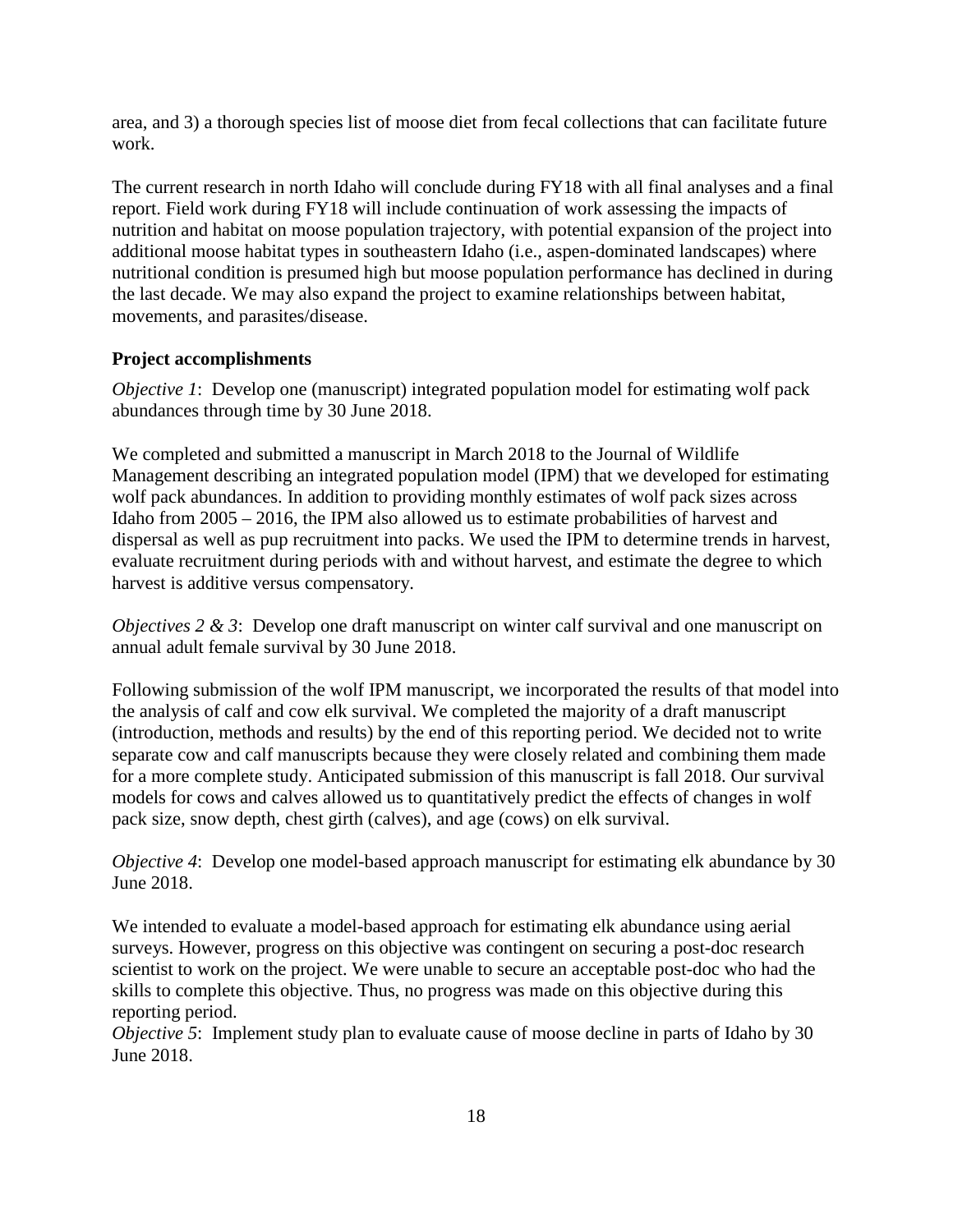To understand the causes of moose declines, it is first necessary to understand how abundance changes over time and space. Therefore, we developed and executed a pilot project to monitor moose abundance in GMUs 76 and 10A in southeast and north Idaho, respectively. In GMU 76, we deployed 45 trail cameras to a study area of 1.5  $km^2$  grid cells (approx. 207  $km^2$ ) during early March when moose are concentrated on winter range. Cameras were programmed to take photos using both motion-trigger and 2-minute time-lapse. In GMU 10A, we took advantage of an existing grid of cameras used for elk monitoring to assess whether we could monitor moose and elk simultaneously. In both study areas, we also captured and fitted adult female moose (n=5 in GMU 10A and n=8 in GMU 76) with GPS collars to better understand movement rates and habitat selection within each study area. We are currently processing and analyzing camera data to model abundance and ratios of adults to young in the study areas. Using the camera locations, we will be able to relate environmental factors (e.g., snow depth, drought conditions, NDVI, vegetation composition) to abundance to evaluate population performance.

*Objective 6*: Collect fecal samples through foot and motorized surveys to predict pregnancy with remotely-sensed spatial data or fecal diet selection data alone by 30 June 2018.

We collected 80 additional blood and fecal samples for pregnancy status of adult cows in the Sawtooth and Diamond Creek elk zones and South Fork of the Clearwater drainage area during the 2017-2018 winter. Late season hunters were helpful in collecting samples in both zones. We are currently working on mapping the nutritional landscape, with biomass regressions completed for each study area, and the FRESH nutrition model completed for the Diamond Creek Zone. Our expected completion date for all analyses is mid-October 2018.

*Objectives 7 & 8*: Complete 120 fecal pellet transects and 160 vegetation transects for moose by 30 June 2018.

Moose fecal collections and vegetation transects occurred during FY17. During FY18, the graduate student project utilizing the fecal pellets and vegetation transects to assess relationships between moose diet selection, forage quality and availability, and population declines was completed. The following is the citation for the resulting thesis.

Schrempp, T. 2017. Diet selection, forage quality, and forage availability: could forage limit moose populations in northern Idaho? M.S. Thesis, University of Idaho, Moscow.

During the project we evaluated diet selection with fecal samples, analyzed forage shrubs for nutritional quality, conducted field sampling to model forage availability, and looked for evidence of forage limitations. Moose in northern Idaho exhibited greater selection for forage species that are of moderate to high quality and highly available on the landscape. Variation in predicted forage quantity among GMUs was correlated with variation in indices of population performance. Results suggest that forage is an underlying factor in moose population performance trends observed across northern Idaho. This information can be used to shape forest management strategies and harvest recommendations, and to direct future research into proximate factors influencing Shiras moose throughout their range.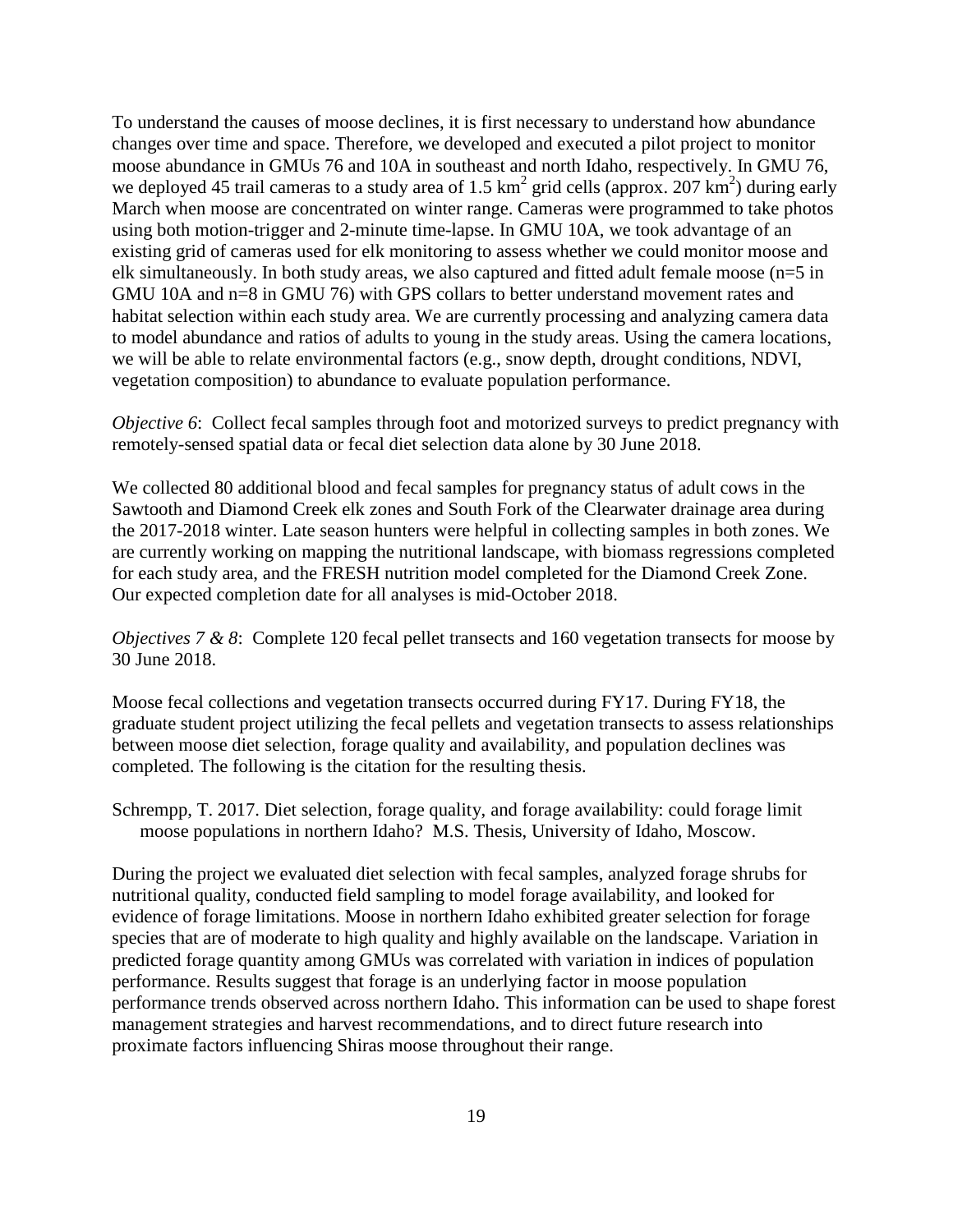#### *Additional accomplishments*:

We cleaned our elk GPS location database and removed duplicates to Sept. 2016. We are using this data to identify, quantify, and qualify movement corridors statewide (and beyond the state lines for areas of transboundary ungulate movement, WY and MT). We used the net squared displacement technique to delineate winter range, spring migration, summer range, and fall migration statewide for available locations. We also developed an integrated model that calibrates and prioritizes elk movement corridors according to their estimated use (e.g., numbers of elk likely using the corridor). Elk numbers were estimated from winter count and composition surveys (2000-present). Winter and summer range locations were estimated using a maximum entropy (machine learning algorithm) to estimate these ranges using landscape composition, meteorological, and phenological spatially explicit covariates. Once start and end points were identified from net squared displacement seasonal ranges, elk were simulated to cross a 'resistance surface' to the corresponding migration end point. The resistance surface values were estimated using maximum entropy derived estimates from elk migrating within the region in a circuit theory estimation framework. Resulting migration route spatial estimates were then calibrated from the number of elk likely to use them and summed across all elk populations being estimated in the region. This tool will be useful in estimating potential ungulate movement corridors where location data is sparse but regional assessment of ungulate spatial behavior is available.

## <span id="page-24-0"></span>**Geographic Location**

Elk survival and population modeling work will occur in Boundary, Bonner, Shoshone, Kootenai, Clearwater, Idaho, Valley, Adams, Washington, Boise, Elmore, Custer, Camas, Blaine, Gooding, Lincoln, Butte, Lemhi, Clark, Bonneville, Bingham, Caribou, and Bear Lake counties. Moose population performance work will occur in Kootenai, Clearwater, Idaho, Bonneville, Bingham, Caribou, and Bear Lake counties.

**Prepared by**: Jon Horne, Scott Bergan, Brendan Oates, Tom Schrempp, and Sierra Robatcek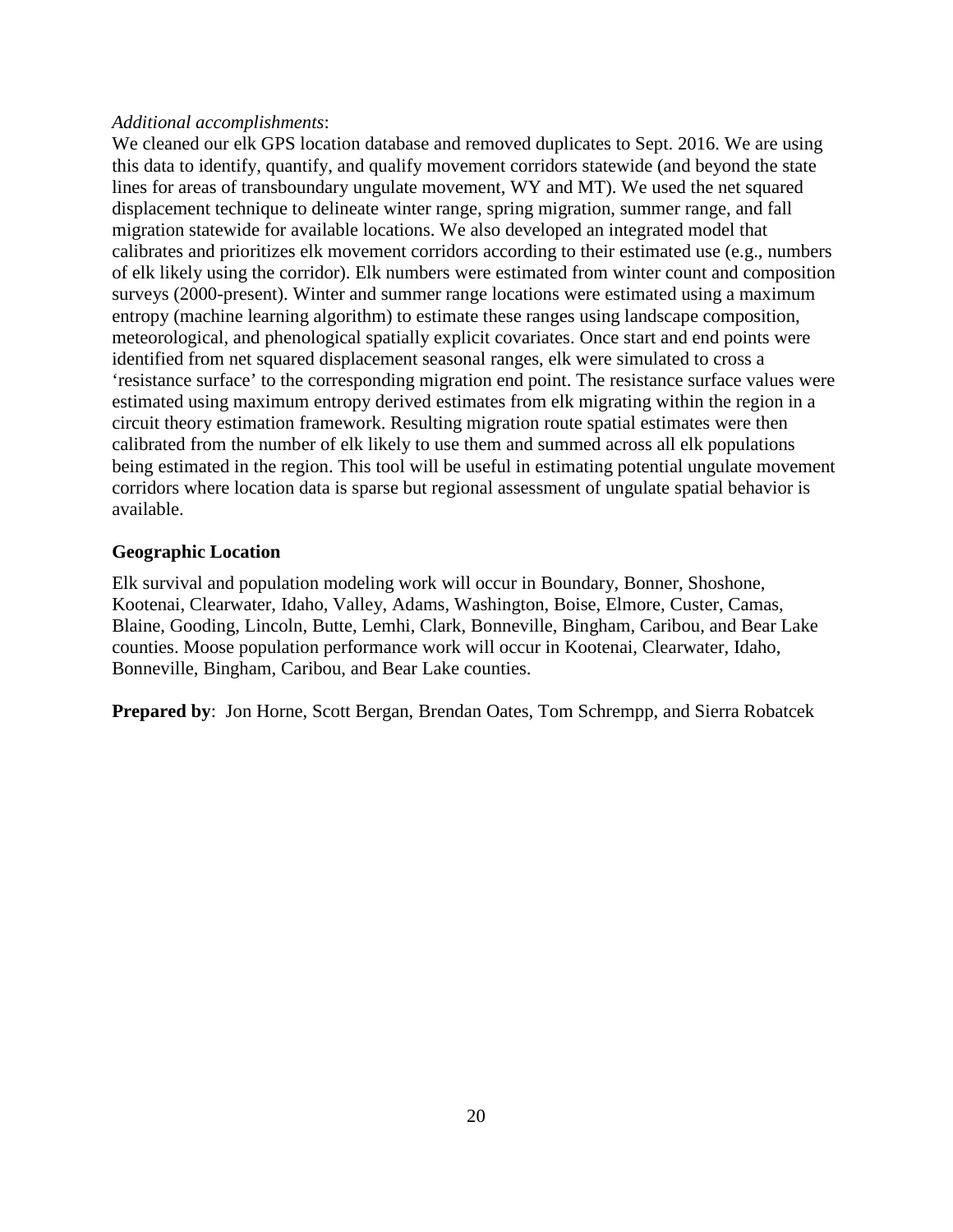## **Greater Sage-grouse Ecology and Management**

### <span id="page-25-1"></span><span id="page-25-0"></span>**Need**

The Idaho Department of Fish and Game and the Idaho Fish and Game Commission are mandated by State Law to preserve, protect, perpetuate, and manage all wildlife in Idaho. The state's big game mammals, upland game birds and other species are of great social and economic value, and the state holds a public trust responsibility to manage these species in a manner that will preserve, protect, and perpetuate them as natural resources owned jointly by the citizens of Idaho into perpetuity. Fulfilling Idaho's public trust responsibility to Idaho citizens requires knowledge about each species and its relationship to its environment. To obtain this critical information, Idaho maintains a staff of highly trained professional wildlife research biologists, assisted on occasion by graduate students, to obtain needed information. This project will help the Department and the Fish and Game Commission acquire the necessary biological information needed to carry out their mission. The Department needs knowledge on factors affecting sagegrouse populations, including land-use practices and environmental factors, to make sciencebased recommendations for conservation and management.

## <span id="page-25-2"></span>**Purpose**

Conduct research on 4 study areas and monitor VHF radio-collared female sage-grouse to investigate effects of livestock grazing on vital rates and population demographics. Prepare manuscript assessing habitat requirements for sage-grouse. The greater sage-grouse population within the greater Curlew area of Idaho has been declining during recent years, prompting IDFG to close sage-grouse hunting seasons in most of Oneida and Power counties. We plan to provide technical assistance for study design, data analysis, and reporting and financial support of GPS data acquisition to the BLM, USFS, and IDFG regional management biologists undertaking the data collection aspects of the project.

## <span id="page-25-3"></span>**Expected Results**

- Investigate effects of livestock grazing on sage-grouse vital rates to guide habitat conservation/improvement efforts.
- Assessment of sage-grouse production, habitat use, and movements within high-elevation sagebrush habitats.

## <span id="page-25-4"></span>**Project objectives**

- 1. Capture, mark with VHF radios, and monitor 465 (250 in FY18) sage-grouse to estimate vital rates and population demographics by 30 June 2018.
- 2. Conduct nondestructive vegetation sampling on 450 (350 in FY18) vegetation plots to estimate habitat relationships for nesting and brood rearing for sage-grouse by 30 June 2018
- 3. Prepare one manuscript describing habitat requirements for sage-grouse by 30 June 2018.
- 4. Conduct spring helicopter aerial surveys to determine the current distribution and status of occupied and historic sage-grouse leks in the greater Curlew area by 30 June 2018.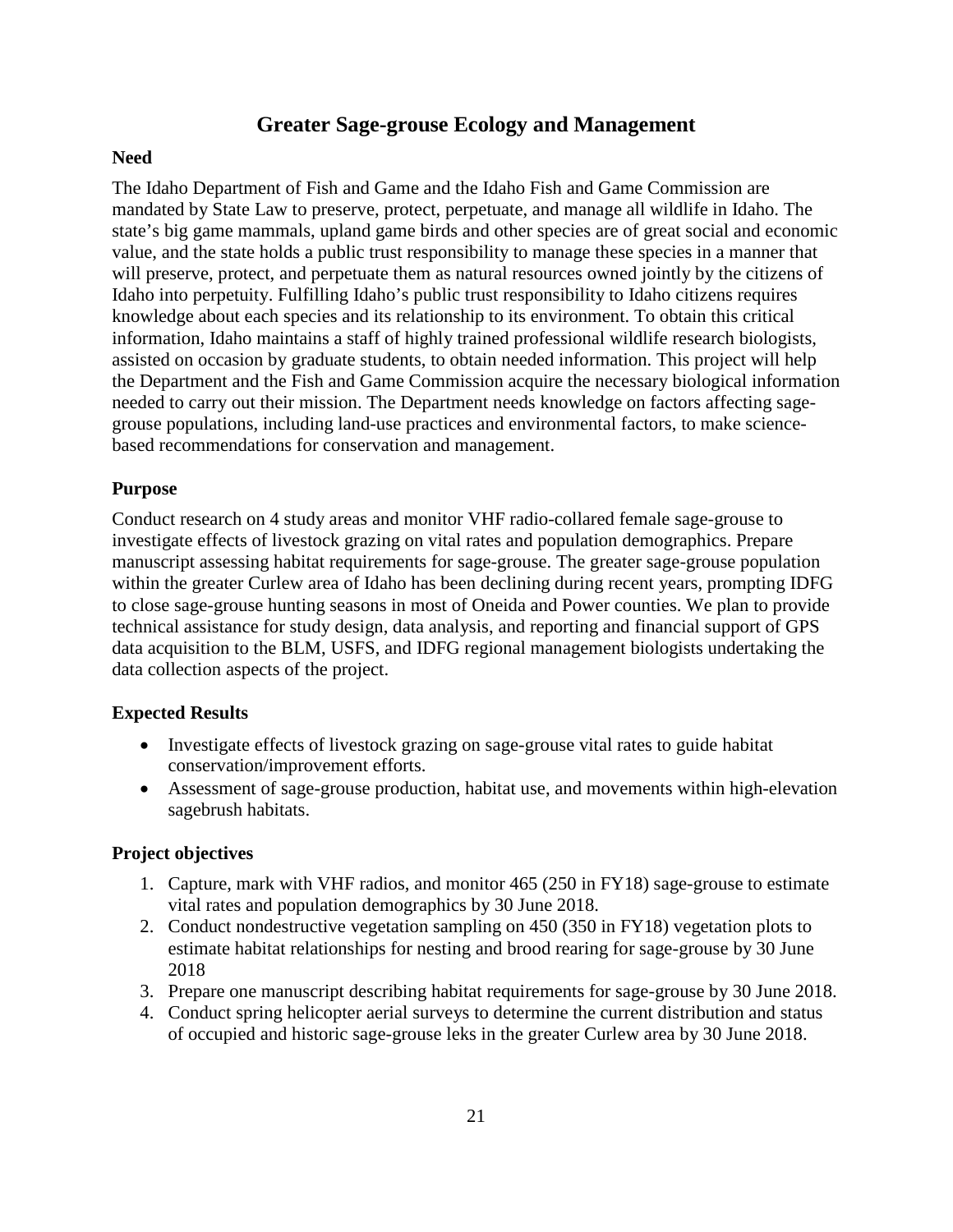- 5. Conduct habitat assessments using BLM HAF methods at sage-grouse use sites (nests) and at random locations throughout available shrub-steppe habitat in the greater Curlew area by 30 June 2018.
- 6. Maintain a sample of at least 30 adult sage-grouse (all female if possible) fitted with GPS transmitters (PTT) throughout the study area to assess adult survival, nest site selection, nest success, brood success, and seasonal movements by 30 June 2018.
- 7. Provide 25 days field and technical support for high-elevation and Curlew sage-grouse projects by 30 June 2018.

#### <span id="page-26-0"></span>**Approach**

#### **Effect of Livestock Grazing**:

Greater sage-grouse were once widespread within sagebrush-grassland ecosystems of western North America, but populations have declined since the mid-1960s (Schroeder et al. 2004, Garton et al. 2011). Land-use practices including livestock grazing within sage-grouse breeding habitat will continue to be closely scrutinized because the major threats to sage-grouse populations include reduction in the quantity and quality of their habitat Livestock grazing is the most extensive land use within greater sage-grouse habitat and the effect of grazing on sagegrouse is controversial (Beck and Mitchell 2000). Despite many studies of sage-grouse habitat requirements, we know surprisingly little about the effects of livestock grazing on sage-grouse populations and habitat characteristics. As a result, various groups make claims about the presumed effects of livestock grazing on sage-grouse, and litigation over this issue is common. A thorough review of the effects of grazing on sage-grouse habitat reported a lack of rigorous information and the need for replicated field experiments to determine the effects of grazing on sage-grouse demographic traits (Beck and Mitchell 2000). Thirteen years have passed since that review, but replicated grazing experiments have not been conducted. Several current studies are evaluating the relationship between cattle grazing and sage-grouse, but these studies are taking different approaches to evaluate the effects of grazing on sage-grouse. A current study in Montana is designed to: 1) measure the effects of a rest-rotation grazing system (where cattle typically spend <2 weeks in a pasture before they are moved) on vegetation parameters that likely influence nest-site selection and nest survival of sage-grouse, and

2) evaluate whether patterns of nest placement and nest survival of radio-marked hens differ among continually grazed pastures and two types (currently rested and currently grazed) of restrotation pastures. A study in Utah is comparing demographic traits between two sites, one site with a rotational grazing system and a second site with annual grazing that will be switched over to rotational grazing in the third year of the study. However, nesting propensity was low (32%) and a higher-than-expected number of the radio-marked hens moved long distances and did not nest within the two treatment areas. Hence, the sample sizes available to evaluate grazing effects on sage-grouse are limited in the Utah study. This gap in our knowledge prevents federal land managers from instituting science-based management plans on public lands that harbor sagegrouse populations. To address this need, we proposed a rigorous large-scale set of replicated experiments to examine the effects of different levels of spring cattle grazing on a suite of sagegrouse behavioral and demographic traits. We will focus on spring grazing because grazing could potentially affect sage-grouse via multiple mechanisms during spring and early summer.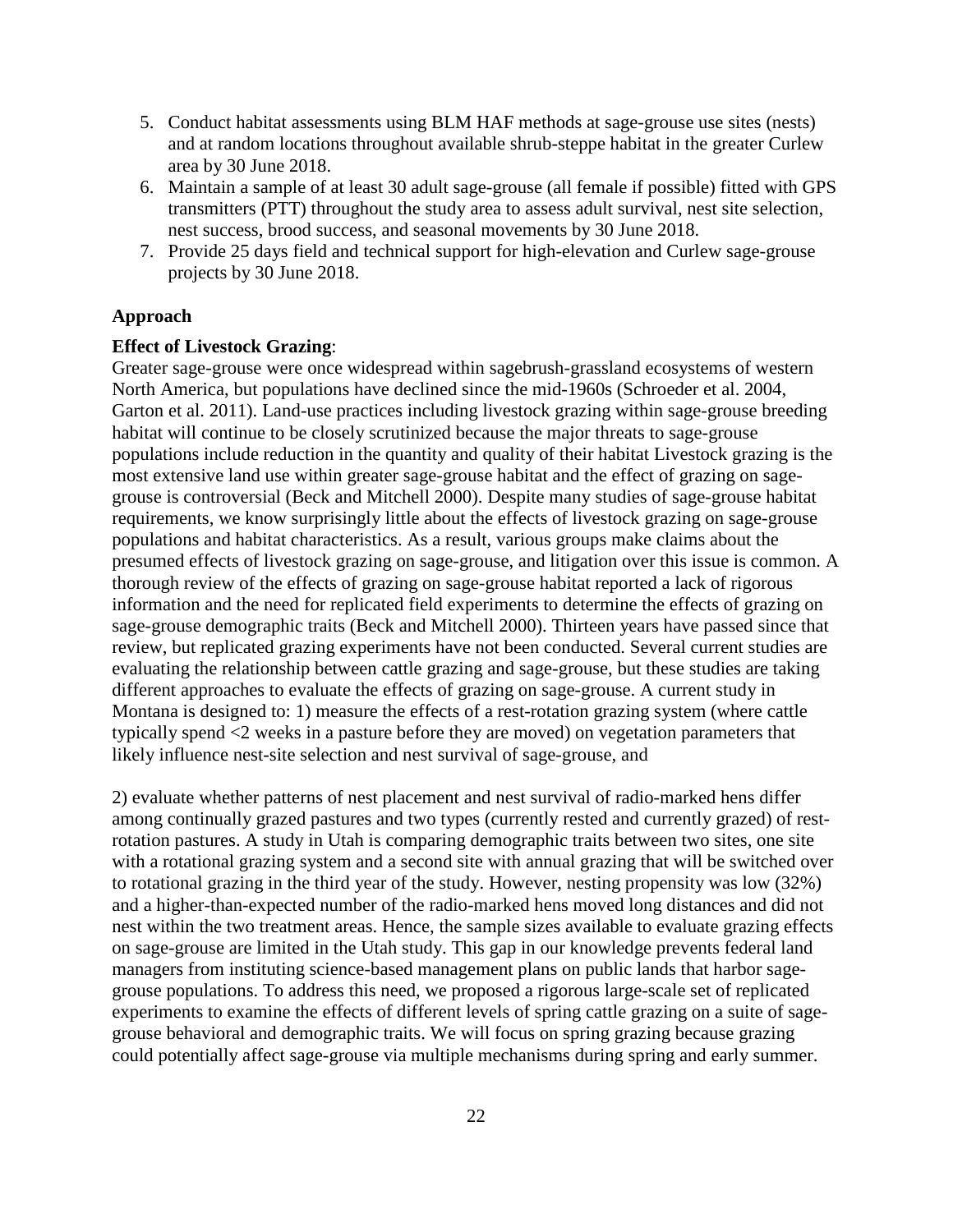This study will provide the first rigorous assessment of the effects of cattle grazing on sagegrouse populations.

#### **Objectives**:

We will pursue the following 3 objectives that examine the effects of grazing on sage-grouse. The field work required to address all 3 objectives will be conducted in the same study sites.

- 1. Document the effects of different levels of cattle grazing intensity on sage-grouse demographic and behavioral traits including: nesting propensity, nest initiation date, clutch size, daily nest survival, re-nesting rate, brood size, brood survival, post-fledging movements, natal recruitment, hen survival, inter-annual nest-site fidelity, and site occupancy.
- 2. Document the effects of different levels of cattle grazing intensity on density and diversity of insects (species common in sage-grouse diets) within sage-grouse breeding habitat.
- 3. Document the effects of different levels of cattle grazing intensity on nest concealment, sagebrush canopy cover, density and diversity of grasses and forbs, and other vegetation features that contribute to sage-grouse habitat suitability.

#### **Methods**:

For these objectives, we will employ a two-tiered approach (correlative and experimental) to evaluate effects of different intensities of spring cattle grazing on sage-grouse habitat selection, insect abundance and diversity, and a suite of sage-grouse demographic and behavioral traits including: nesting propensity (likelihood that a radio-collared female initiates a nest), nest initiation date, clutch size, daily nest survival, re-nesting rate (probability that a radio-collared hen whose nest fails initiates a new nest the same season within the same area), brood size, brood survival, post-fledging movements, natal recruitment (probability that a banded chick that fledged from a nest is detected as an adult the subsequent year), and hen survival (probability that a banded or radio-collared hen that nested in an area is detected the subsequent year). For the correlative approach, we will document the relationships between spatial foraging patterns of cattle and our suite of sage-grouse response variables (see list above). We will then use the information on sage-grouse nest placement gained from the correlative portion of the study to identify areas where we will experimentally alter the extent of herbaceous offtake by cattle and assess the effects of these changes on our suite of response variables. We will compare areas where up to 40% of the available forage has been taken by herbivores to areas that are not grazed for three consecutive years. The exact location of these experimental grazing treatments at each site will be identified at the end of the initial, correlative phase of the study (once we know where hens typically place nests at each site). We will use water, salt, herding, topography, and fencing (existing and new temporary electric fencing) to alter grazing intensity in our treatment areas. We will also include the duration of spring cattle grazing as a covariate in the analysis to account for variation in duration of grazing among allotments which may influence the extent to which spring grazing affects sage-grouse populations.

In addition to sage-grouse demographic traits, we will also measure the following sage-grouse habitat characteristics, both before and after treatment: sagebrush canopy cover and height, cover and height for other shrub species, cover, height, and diversity of grasses and forbs, frequency of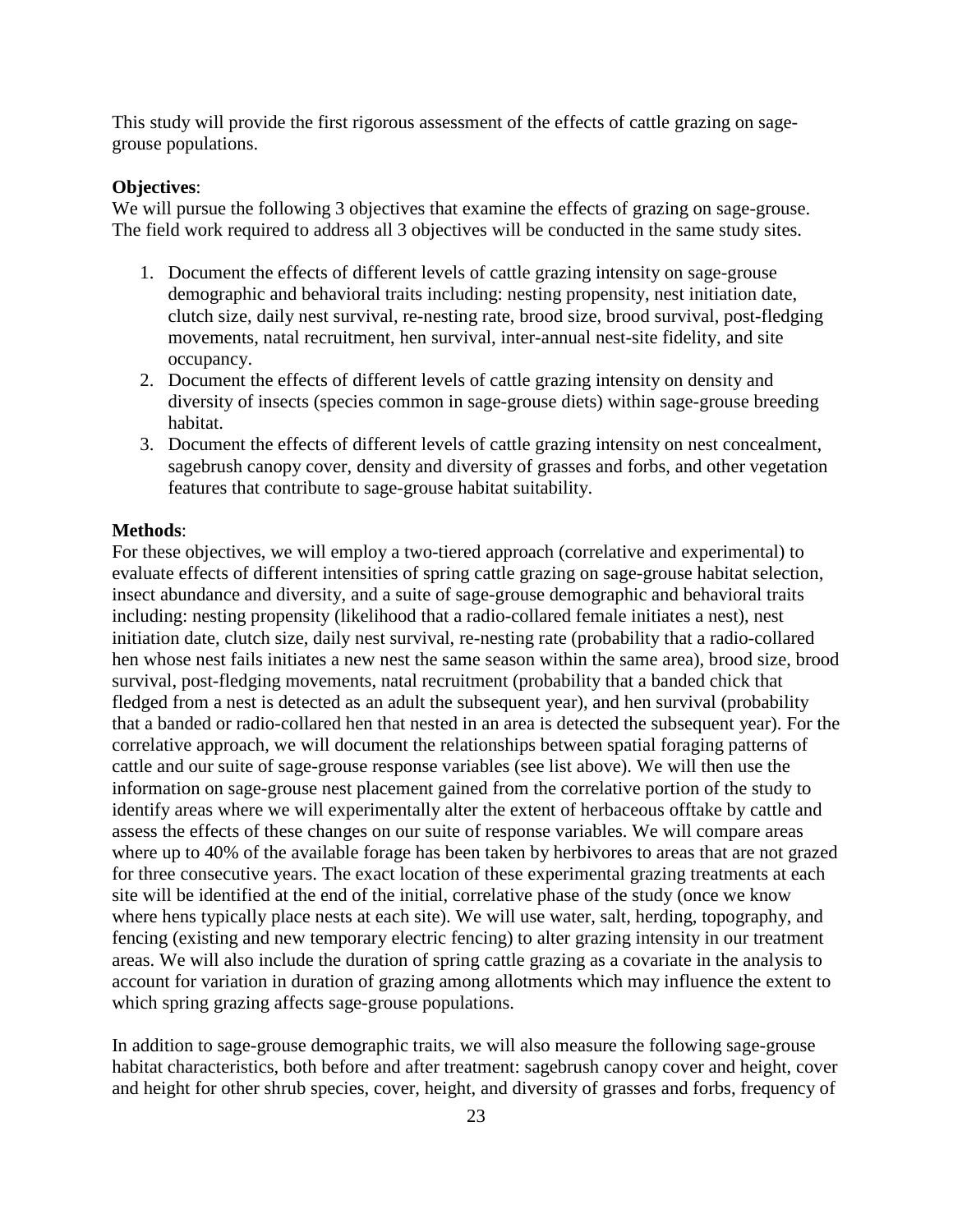herbaceous species, litter, bare ground, and insect abundance. We will compare habitat characteristics, both before and after grazing treatments are implemented, to values reported in peer-reviewed literature for other populations of sage-grouse.

Properly evaluating the effects of experimental changes in grazing on sage-grouse reproductive parameters is challenging for an animal where individuals move such great distances between breeding site (lek), nest site, and brooding-rearing site. Success of this project will depend on: 1) a sufficient number of replicates (study sites); 2) a commitment to monitor response variables at each study site for numerous years before and after experimental manipulation of grazing intensity; and 3) collaboration among many individuals and organizations, including experts in sage-grouse ecology, GIS, rangeland management, botany, entomology, and plant/wildlife nutritional ecology.

#### **Sage-grouse fitness in high-elevation sagebrush habitats**:

We are cooperating on a BLM-led project examining sage-grouse habitat selection and fitness in high-elevation sagebrush habitats of eastern Idaho. We plan to provide field support, support for PTT data acquisition, technical advice, and analysis and writing support for this research project.

Sage-grouse inhabiting mountain foothill, higher-elevation habitats (i.e., dominated by mountain big sagebrush and/or low sagebrush above 1,500 m elevation; hereafter high-elevation sagebrush) may or may not interact with their habitat similarly to sage-grouse inhabiting the more-studied, lower-elevation habitats of southern Idaho (i.e., dominated by Wyoming big sagebrush). In recent years there have been numerous, independent efforts to document locationspecific sage-grouse movements and seasonal habitat use throughout high-elevation sagebrush habitats in eastern Idaho. This project seeks to pool survival, reproduction, location, and vegetation data across these locales to model the relationship between sage-grouse fitness and habitat and model movement corridors in these unique habitats. This coordinated modeling effort will provide useful information for habitat management and restoration efforts that will have population-level impacts and negate the need to monitor birds in every specific high-elevation sagebrush habitat locale. Analyses conducted at multiple spatial scales (i.e., traditional microsite habitat characteristics plus macrosite or landscape scale habitat evaluation) will facilitate application of research results within the landscape scale at which federal agencies manage habitats. Model results identifying the attributes of high-elevation sagebrush habitats where sagegrouse are successful at recruiting young and surviving will be compared to attributes of habitat at manipulated sites (e.g., burns of varying age/type, grazing of various types/intensities) to evaluate the benefits or detriments of various management activities on sage-grouse production and persistence, thereby informing future management actions.

#### **Objectives**:

The following are our objectives for researching sage-grouse production, habitat use, and movements within high-elevation sagebrush habitats of eastern Idaho:

1. Model sage-grouse nest and brood site selection and success in relation to habitat, climatic, landscape, and anthropogenic variables to identify source and sink habitats across three high-elevation sagebrush study sites in eastern Idaho.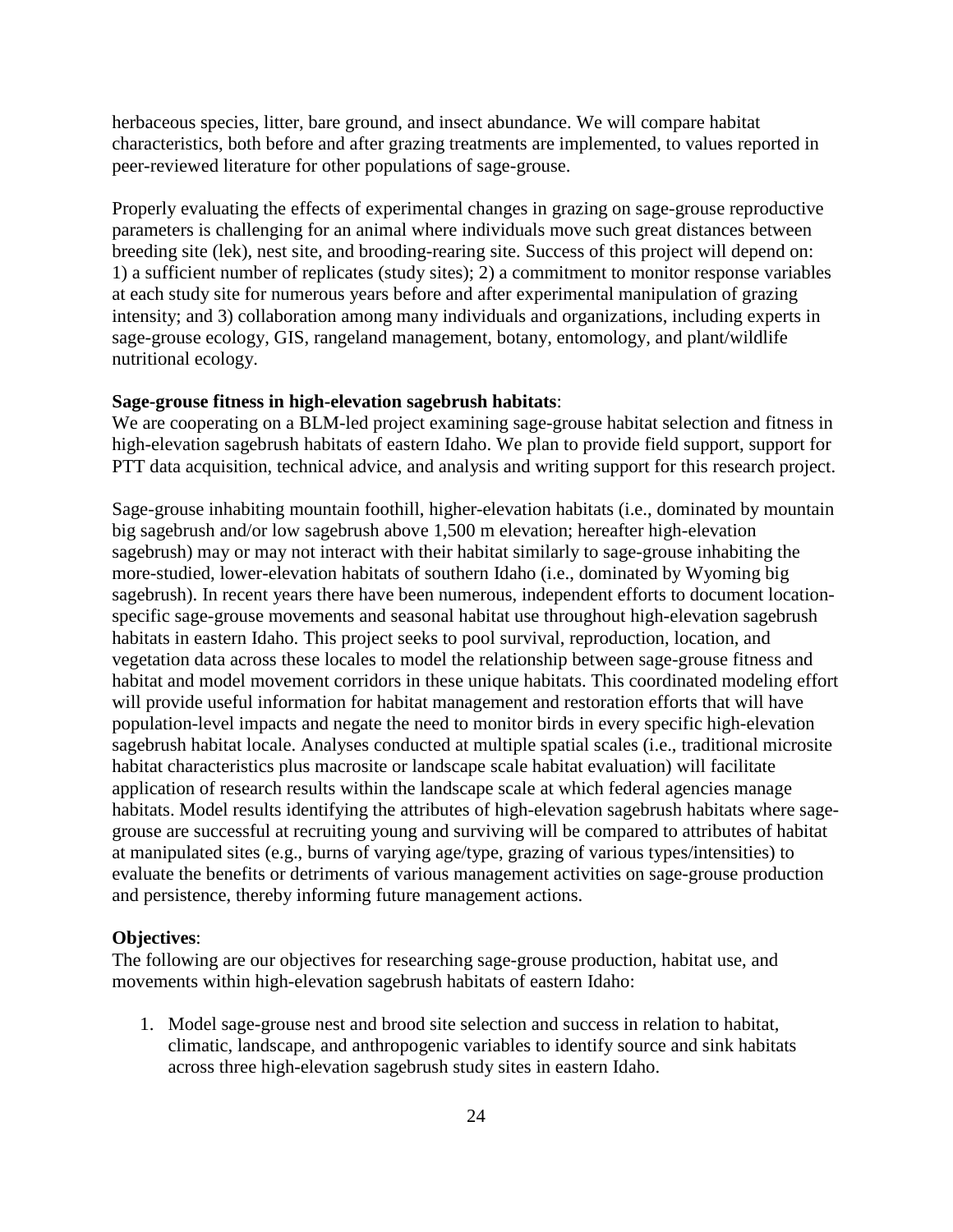- 2. Compare characteristics of source and sink habitats identified in #1 to habitats manipulated with various management prescriptions (e.g., prescribed fire of various age, wildfire of various age, varying grazing regimes, etc.) to evaluate management action benefits and detriments to sage-grouse population dynamics.
- 3. Identify sage-grouse seasonal habitat use areas (i.e., breeding, early brood rearing, late brood rearing, wintering) and movement corridors throughout each high-elevation study site.

#### **Methods**:

We will capture sage-grouse on and near leks with standard spotlighting techniques or rocket netting. Captured hens will be weighted, aged, leg-banded, fitted with either a rump-mounted, GPS platform terminal transmitter (PTT) or VHF radio-collar and released on site. Captured males will be weighed, aged, leg-banded and released on site. PTTs will be programmed to collect 6 locations per day for approximately 2 years. Our goal is to monitor at least 30 hens/year at each of the three study sites (Sand Creek, Lemhi, Pahsimeroi). We will monitor hens from capture to mortality or collar failure to document nesting attempts, nest success, brood success (survival to 42 days of age), and annual survival. Inspection of nest remains after the hen has left the nest or during incubation recesses will be used to determine nest status/fate. Vegetation measurements at nests and random sites will be conducted within 7 days hatching or at expected hatch date (27 days from start of incubation), after the hen has departed the area. Hens with successful nests will be flushed at 42-days post-hatch and surviving chicks counted. Otherwise, all attempts will be made to not disturb birds during monitoring.

We will define available nesting/early brood-rearing habitat (hereafter nesting habitat) for each study site as all suitable sage-grouse habitat—as identified by the 2013 Idaho Sage-grouse Habitat Planning Map cooperatively developed between IDFG, U.S. Forest Service, Idaho National Laboratory, Idaho Sage-grouse Local Working Groups and other cooperators—within 18 km of capture leks. Within available nesting habitat, we will use orthophotography, soils information, fire history, grazing history, habitat delineations (e.g., Idaho GAP land cover) and other available spatial data to delineate polygons of likely monotypic vegetation type and structure. Then we will conduct line transect surveys using the BLM's Habitat Assessment Framework (HAF) protocols to describe vegetation type and structure within each delineated polygon. Polygons will then be attributed with HAF plot data in GIS, forming a fine-scale map of available nesting habitat for each study area that includes polygon-specific shrub, forb, and grass density and diversity that can be used in subsequent habitat analyses. These habitat maps will be used to assess macrosite or landscape-scale habitat selection for nests and broods and how that selection may influence success or failure. We will also conduct HAF transects at each nest site (HAF transect centered on nest site at random bearing) to assess microsite nest characteristics. Microsite characteristics at nests will be compared to characteristics of one or more random HAF plots within the study area.

We will use resource selection functions to evaluate nest and brood habitat selection with respect to habitat, anthropogenic, and topographic variables and Cox proportional hazards modeling to evaluate the influence of these variables on nest and brood success. Then we will combine the selection results (i.e., habitat with high probability of use as nest or brood habitat) with the success results (i.e., habitat where nests or brood were successful) to identify habitats that are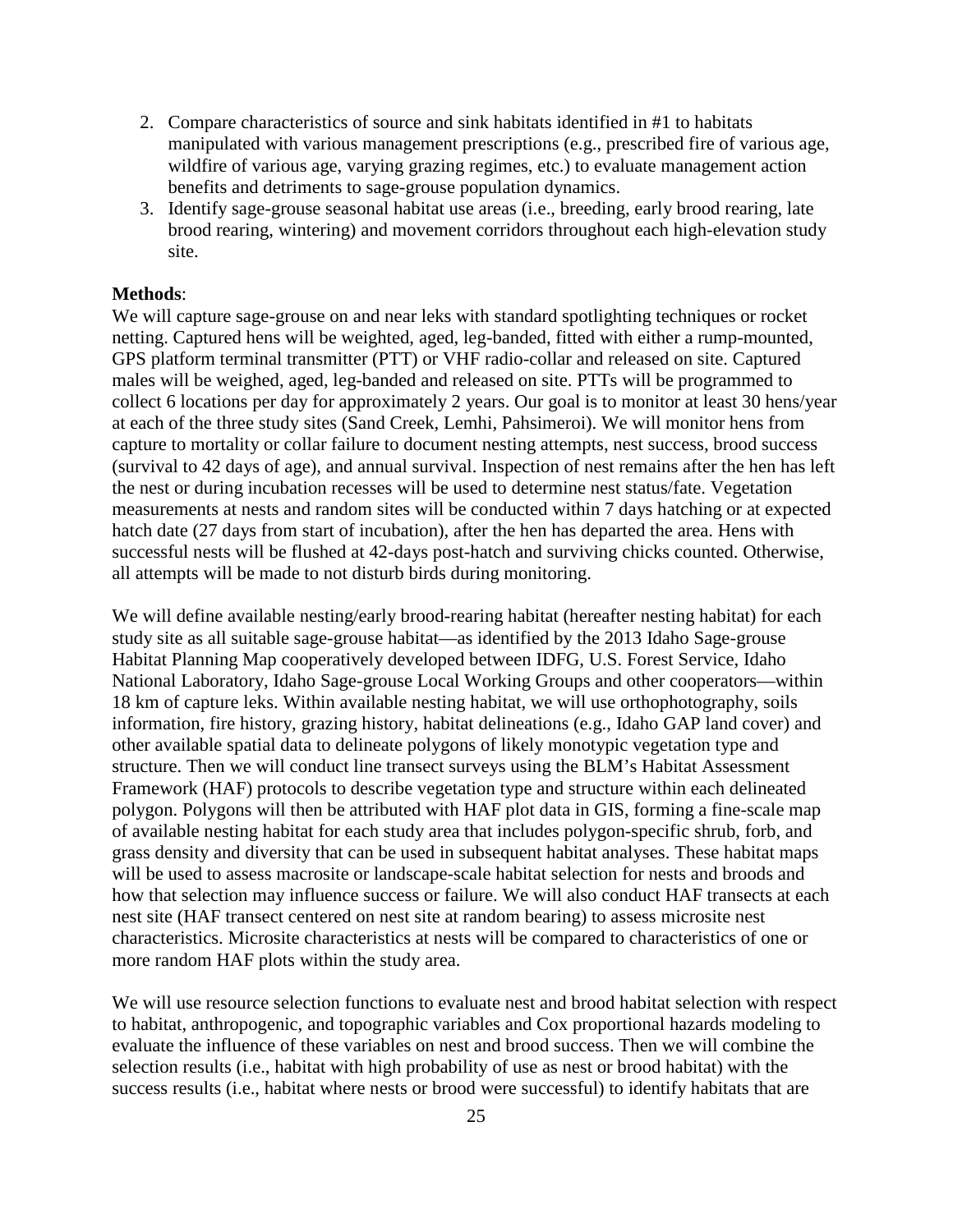both selected and beneficial to success (i.e., source habitat) versus habitats that are selected but not beneficial to success (i.e., sink habitat). We will map source and sink habitats across each study area using GIS. We can then overlay layers of past management prescriptions (i.e., prescribed fire, grazing pastures, etc.) on the source-sink map to assess each specific prescription's impact on sage-grouse fitness. We will assess home ranges, seasonal movement paths, and important stopover sites with Brownian Bridge Movement Models (BBMM).

#### **Demographics and Lek Distribution in the Curlew**:

The greater sage-grouse population within the greater Curlew area of Idaho has been declining during recent years, prompting IDFG to close sage-grouse hunting seasons in most of Oneida and Power counties. The BLM and U.S. Forest Service (USFS) have initiated research to determine what factors are contributing to the decline and investigate why the population seems unable to rebound in years when other populations are increasing. We plan to provide technical assistance for study design, data analysis, and reporting and financial support of GPS data acquisition to the BLM, USFS, and IDFG regional management biologists undertaking the data collection aspects of the project.

The specific objectives of the project are to 1) conduct spring helicopter aerial surveys to determine the current distribution and status of occupied and historic sage-grouse leks in the greater Curlew area, 2) conduct habitat assessments using BLM HAF methods at sage-grouse use sites (nests) and at random locations throughout available shrub-steppe habitat in the greater Curlew area, and 3) maintain a sample of at least 30 adult sage-grouse (all female if possible) fitted with GPS transmitters (PTT) throughout the study area to assess adult survival, nest site selection, nest success, brood success, and seasonal movements.

Sage-grouse will be captured on or near leks using standard spotlighting and rocket net techniques during the spring breeding season. Captured birds will be fitted with a rump-mounted, solar PTT GPS transmitter or VHF collar and released at the site of capture. Inspection of nest remains after the hen has left the nest or during incubation recesses will be used to determine nest status/fate. Vegetation measurements at nests and random sites will be conducted within 7 days hatching or at expected hatch date (27 days from start of incubation), after the hen has departed the area. Hens with successful nests will be flushed at 42-days post-hatch and surviving chicks counted. Otherwise, all attempts will be made to not disturb birds during monitoring.

#### <span id="page-30-0"></span>**Project accomplishments**

*Objective 1*: Capture, mark with VHF radios, and monitor 465 (250 in FY18) sage-grouse to estimate vital rates and population demographics by 30 June 2018.

We captured, marked, and monitored 209 female greater sage-grouse for the grazing sub-project and 82 females for the high elevation sub-project during FY18.

*Objective 2*: Conduct non-destructive vegetation sampling on 450 (350 in FY18) vegetation plots to estimate habitat relationships for nesting and brood rearing for sage-grouse by 30 June 2018.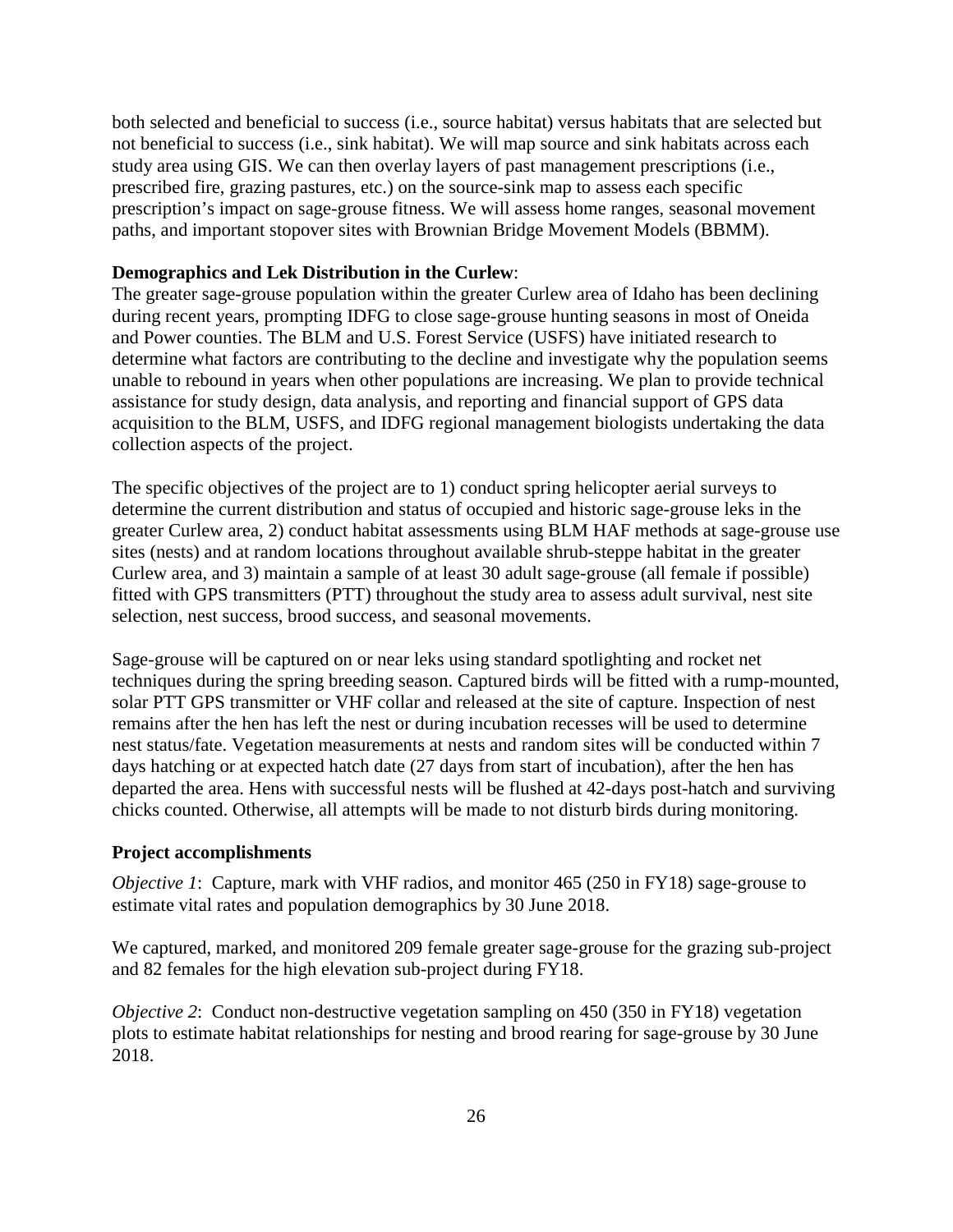We sampled vegetation at 151 nest plots, 433 independent random plots, and 3,987 utilization plots for the grazing sub-project. In addition, we sampled 178 plots for insects using pitfall traps and sweep net transects for the grazing sub-project. We sampled vegetation at 72 nests and 28 random plots for the high elevation sub-project.

*Objective 3*: Prepare one manuscript describing habitat requirements for sage-grouse by 30 June 2018.

One manuscript describing nesting requirements of sage-grouse and developing new methods to quantify vegetation for sage-grouse was submitted to the Journal of Fish and Wildlife Management. A revision of the manuscript is currently underway and it will be resubmitted for peer-reviewed publication in FY19.

*Objective 4*: Conduct spring helicopter aerial surveys to determine the current distribution and status of occupied and historic sage-grouse leks in the greater Curlew area by 30 June 2018.

Four mornings of helicopter surveys were conducted in the Curlew study area in spring 2017 (FY17) to document current lek distribution and abundance for comparison to past survey data. No aerial lek surveys were planned or flown in FY18.

*Objective 5*: Conduct habitat assessments using BLM HAF methods at sage-grouse use sites (nests) and at random locations throughout available shrub-steppe habitat in the greater Curlew area by 30 June 2018.

Vegetation was sampled at 26 nest plots and 26 random plots using the BLM HAF/AIM sampling protocol. Data will be used to analyze vegetation characteristics of nests relative to available habitat and better understand differences in vegetation characteristics between successful and unsuccessful nests.

*Objective 6*: Maintain a sample of at least 30 adult sage-grouse (all female if possible) fitted with GPS transmitters (PTT) throughout the Curlew study area to assess adult survival, nest site selection, nest success, brood success, and seasonal movements by 30 June 2018.

Monitored 40 PTT-marked female greater sage-grouse in the Curlew study area for survival, nest site selection, nest success, brood success, and seasonal movements.

*Objective 7*: Provide 25 days field and technical support for high-elevation and Curlew sagegrouse projects by 30 June 2018.

IDFG wildlife research staff provided 25 days of technical support to the high-elevation and Curlew sage-grouse sub-projects.

#### <span id="page-31-0"></span>**Geographic Location**

Study areas include the Shoshone Basin, Big Desert, Jim Sage Mountains, Sheep Creek, Pahsimeroi River Valley, Sand Creek desert, Lemhi River, Rockland Valley, Arbon Valley, and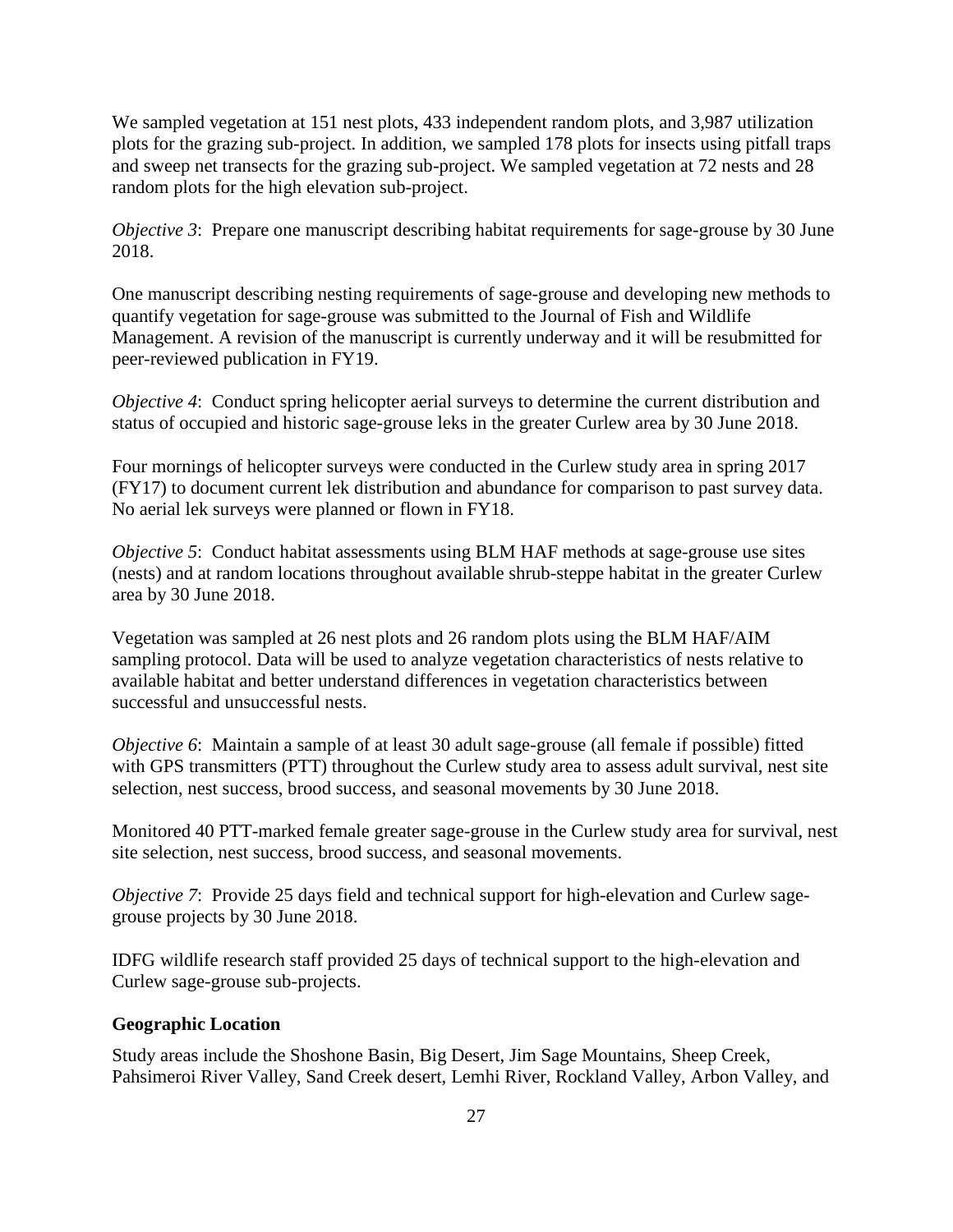the Black Pine area. Idaho counties include Twin Falls, Cassia, Minidoka, Owyhee, Oneida, Blaine, Power, Butte, Cassia, Custer, Clark, Fremont, and Lemhi counties.

**Prepared by**: David Musil and Shane Roberts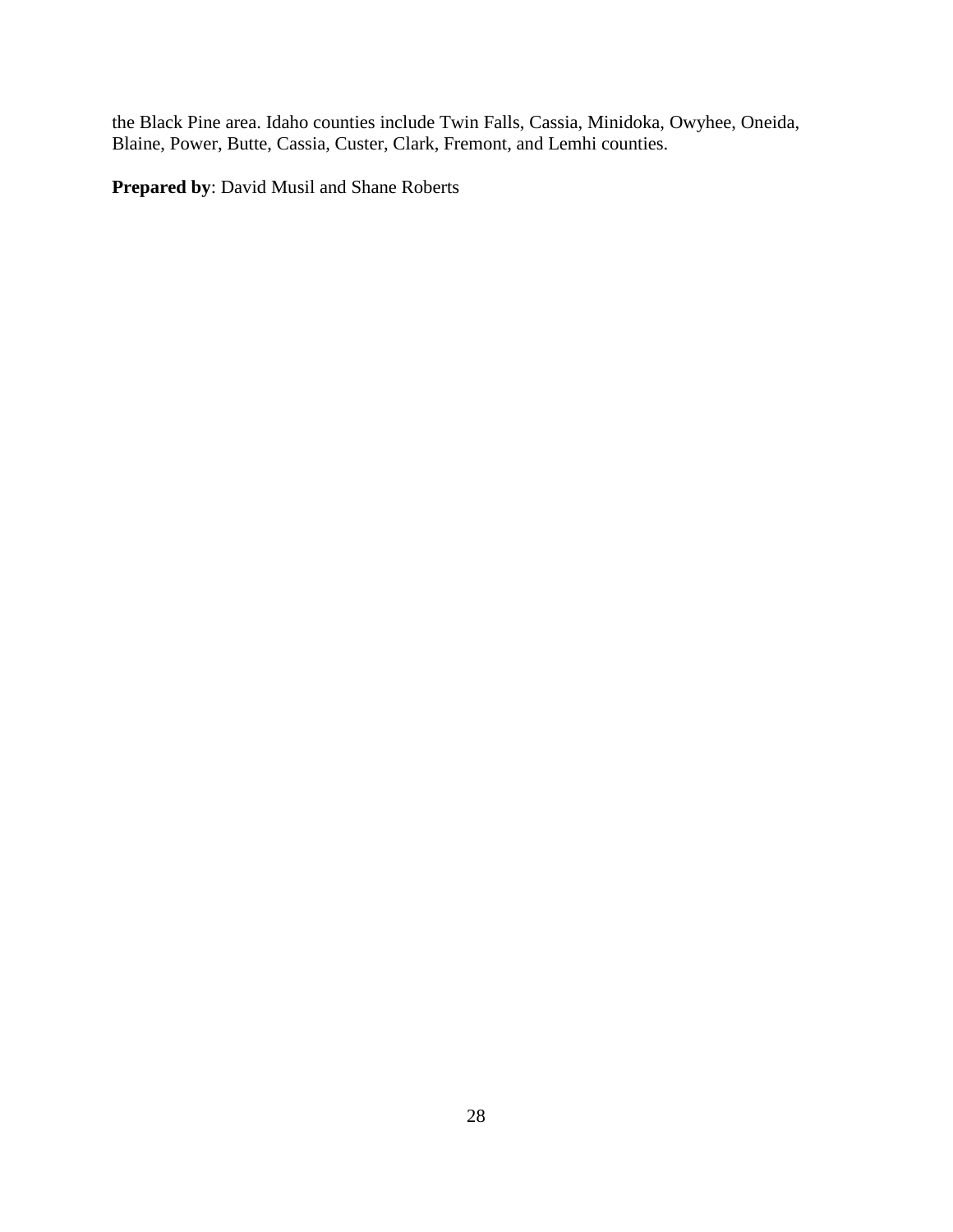## **Columbian Sharp-tailed Grouse Research**

## <span id="page-33-1"></span><span id="page-33-0"></span>**Need**

The Idaho Department of Fish and Game and the Idaho Fish and Game Commission are mandated by State Law to preserve, protect, perpetuate, and manage all wildlife in Idaho. The state's big game mammals, upland game birds and other species are of great social and economic value, and the state holds a public trust responsibility to manage these species in a manner that will preserve, protect, and perpetuate them as natural resources owned jointly by the citizens of Idaho into perpetuity. Fulfilling Idaho's public trust responsibility to Idaho citizens requires knowledge about each species and its relationship to its environment. To obtain this critical information, Idaho maintains a staff of highly trained professional wildlife research biologists, assisted on occasion by graduate students, to obtain needed information. This project will help the Department and the Fish and Game Commission acquire the necessary biological information needed to carry out their mission. The Department needs to understand the ecology of Columbian sharp-tailed grouse and the effects of landscape uses.

## <span id="page-33-2"></span>**Purpose**

Provide personnel and operating support for the Columbia Sharp-tailed Grouse research project (F13AF01005).

## <span id="page-33-3"></span>**Expected Results**

Allow PR funded research staff support for ongoing Columbian sharp-tailed grouse research projects in eastern Idaho (F13AF01005).

## <span id="page-33-4"></span>**Project objective**

- 1. Provide 15 personnel and operating support days for the research project evaluating effects of CRP-SAFE on Columbian Sharp-tailed Grouse by 30 June 2018
- 2. Provide 10 personnel and operating support days for the Tex Creek WMA Columbian Sharp-tailed Grouse research project by 30 June 2018.

## <span id="page-33-5"></span>**Approach:**

Analysis of statewide Columbian sharp-tailed grouse habitat, demographic, and harvest data collected through upland game survey and inventory management program.

## <span id="page-33-6"></span>**Project accomplishments**

*Objective 1*: Provide 15 personnel and operating support days for the research project evaluating effects of CRP-SAFE on Columbian Sharp-tailed Grouse by 30 June 2018

Wildlife research staff provided 15 days of personnel and operating support for research evaluating CRP-SAFE plantings and their impact on Columbian sharp-tailed grouse. Efforts included analyses and final report preparation for the NRCS Conservation Innovation Grant associated with the research, examinations of methods to utilize unmanned aerial vehicles to assess CRP-SAFE planting structure and composition, coordination with Idaho State University staff collaborating on UAV work, and test flights of UAVs in CRP-SAFE habitats.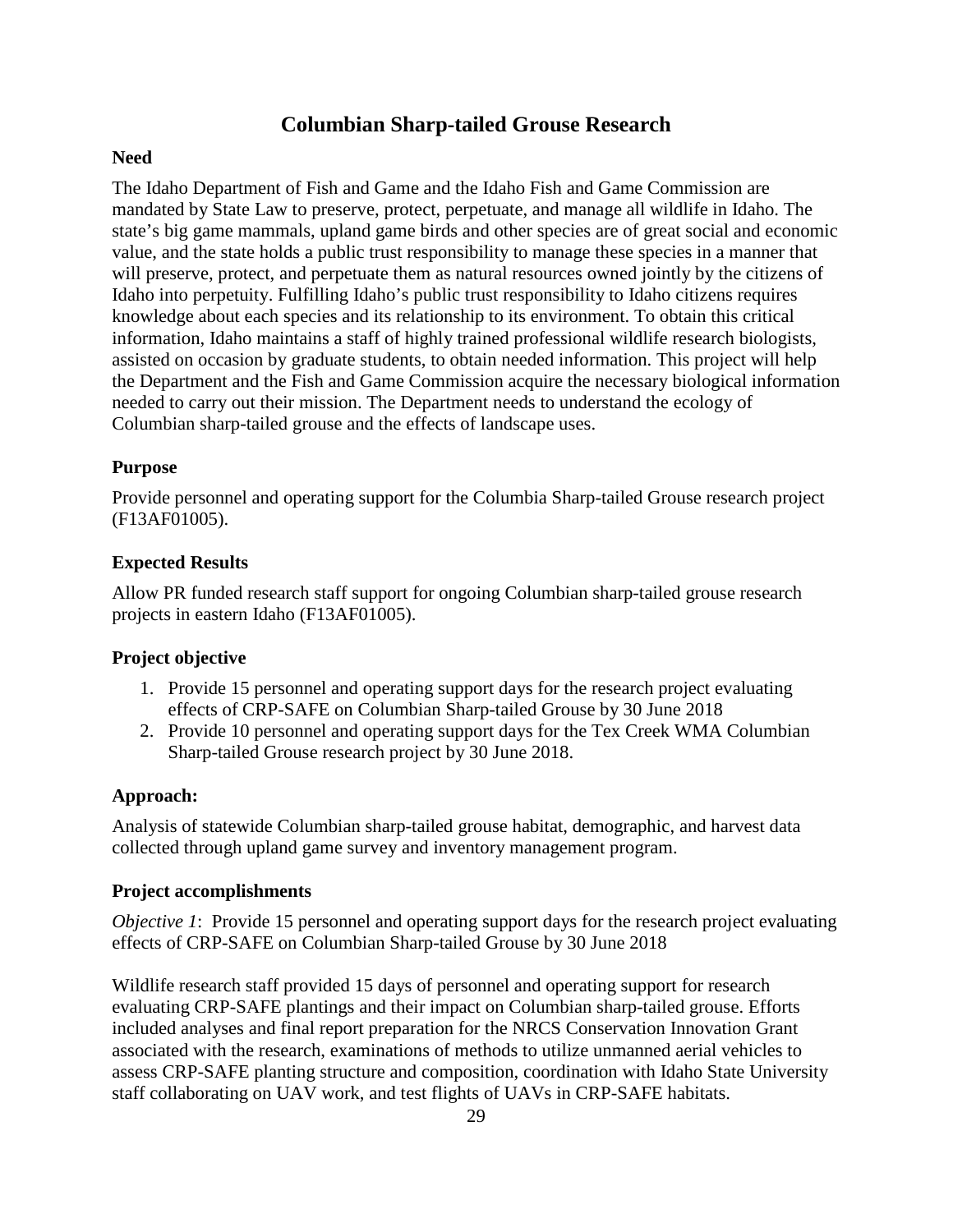*Objective 2*: Provide 10 personnel and operating support days for the Tex Creek WMA Columbian Sharp-tailed Grouse research project by 30 June 2018.

Wildlife research staff provided over 10 days of personnel support conducting analyses and assisting with preparation of a manuscript describing Columbian sharp-tailed grouse nest site selection and success in eastern Idaho that was submitted for publication in the Journal of Wildlife Management. The manuscript is currently proceeding through the peer-review process.

## <span id="page-34-0"></span>**Geographic Location**

Bonneville, Power, Teton, Jefferson, and Fremont counties, Idaho

**Prepared by**: Shane Roberts and David Musil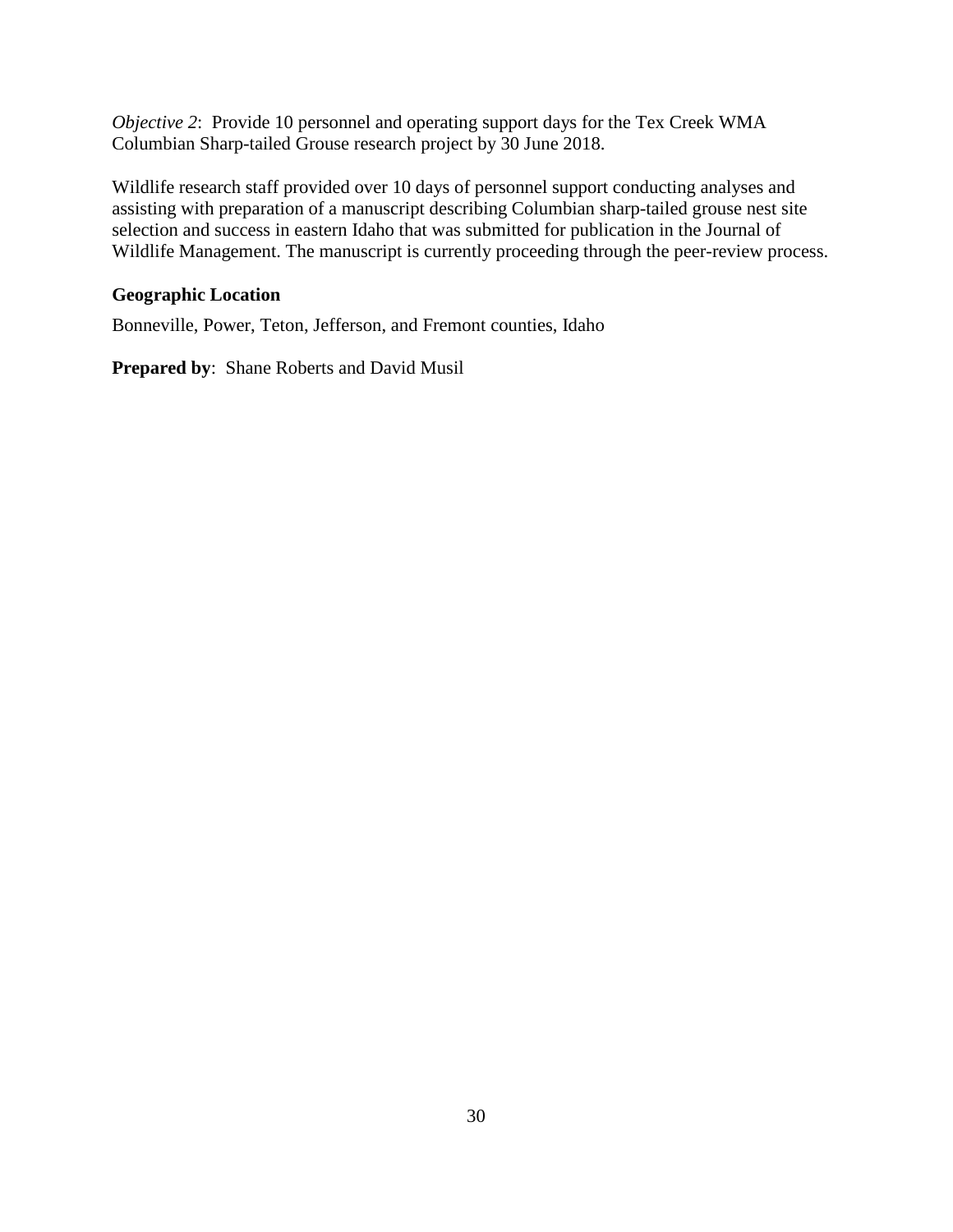## **Evaluating effects of CRP-SAFE on sharp-tailed grouse vital rates**

## <span id="page-35-1"></span><span id="page-35-0"></span>**Need**

The Idaho Department of Fish and Game and the Idaho Fish and Game Commission are mandated by State Law to preserve, protect, perpetuate, and manage all wildlife in Idaho. The state's big game mammals, upland game birds and other species are of great social and economic value, and the state holds a public trust responsibility to manage these species in a manner that will preserve, protect, and perpetuate them as natural resources owned jointly by the citizens of Idaho into perpetuity. Fulfilling Idaho's public trust responsibility to Idaho citizens requires knowledge about each species and its relationship to its environment. To obtain this critical information, Idaho maintains a staff of highly trained professional wildlife research biologists, assisted on occasion by graduate students, to obtain needed information. This project will help the Department and the Fish and Game Commission acquire the necessary biological information needed to carry out their mission. The Department needs to understand the effects of CRP-SAFE on sharp-tailed grouse to provide technical support and guidance for farm bill program implementation to benefit upland game birds.

## <span id="page-35-2"></span>**Purpose**

To provide personnel support for F13AF10005 and other approved Columbian Sharp-tailed Grouse Research projects and evaluate the influence of CRP-SAFE projects on Columbian Sharp-tailed grouse populations.

## <span id="page-35-3"></span>**Expected Results:**

- Determine if vegetation in CRP-SAFE fields have met objectives to establish native grasses, forbs, and shrubs beneficial to Columbian sharp-tailed grouse
- Determine vital rates and population trends for Columbian sharp-tailed grouse associated with CRP-SAFE fields.

## <span id="page-35-4"></span>**Project objectives:**

1. Complete data analysis and develop a comprehensive report on the findings from this project by 30 June 2018

## <span id="page-35-5"></span>**Approach:**

We will complete data analysis and develop a comprehensive report on the findings from this project.

## <span id="page-35-6"></span>**Project accomplishments**

*Objective 1*: Complete data analysis and develop a comprehensive report on the findings from this project by 30 June 2018.

We completed all data analyses and developed a comprehensive final report that was submitted to the project's primary funding source (NRCS Conservation Innovation Grant 68-0211-15-099) in FY18.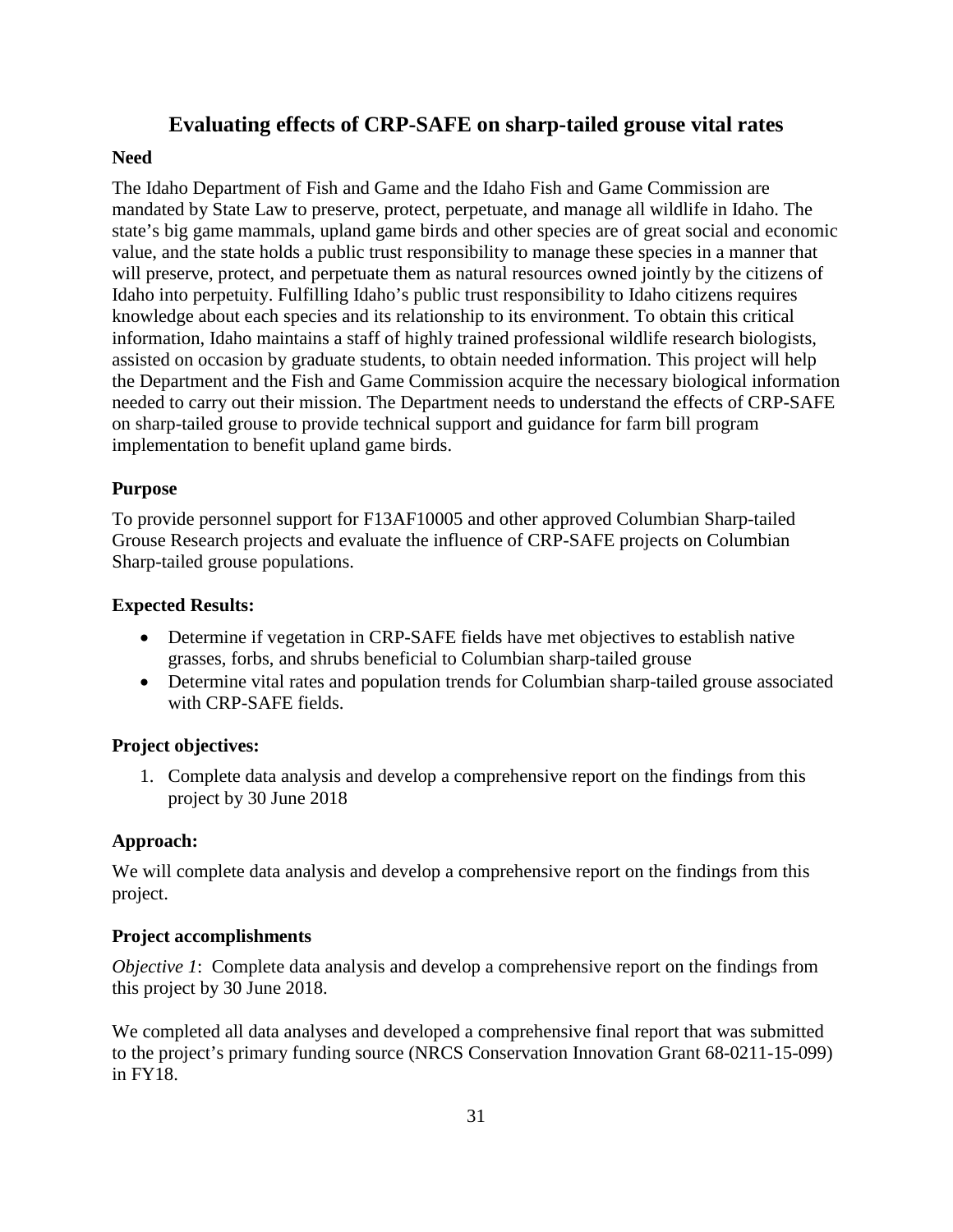## <span id="page-36-0"></span>**Geographic Location**

Power, Teton, Jefferson, and Fremont counties, Idaho

**Prepared by**: Shane Roberts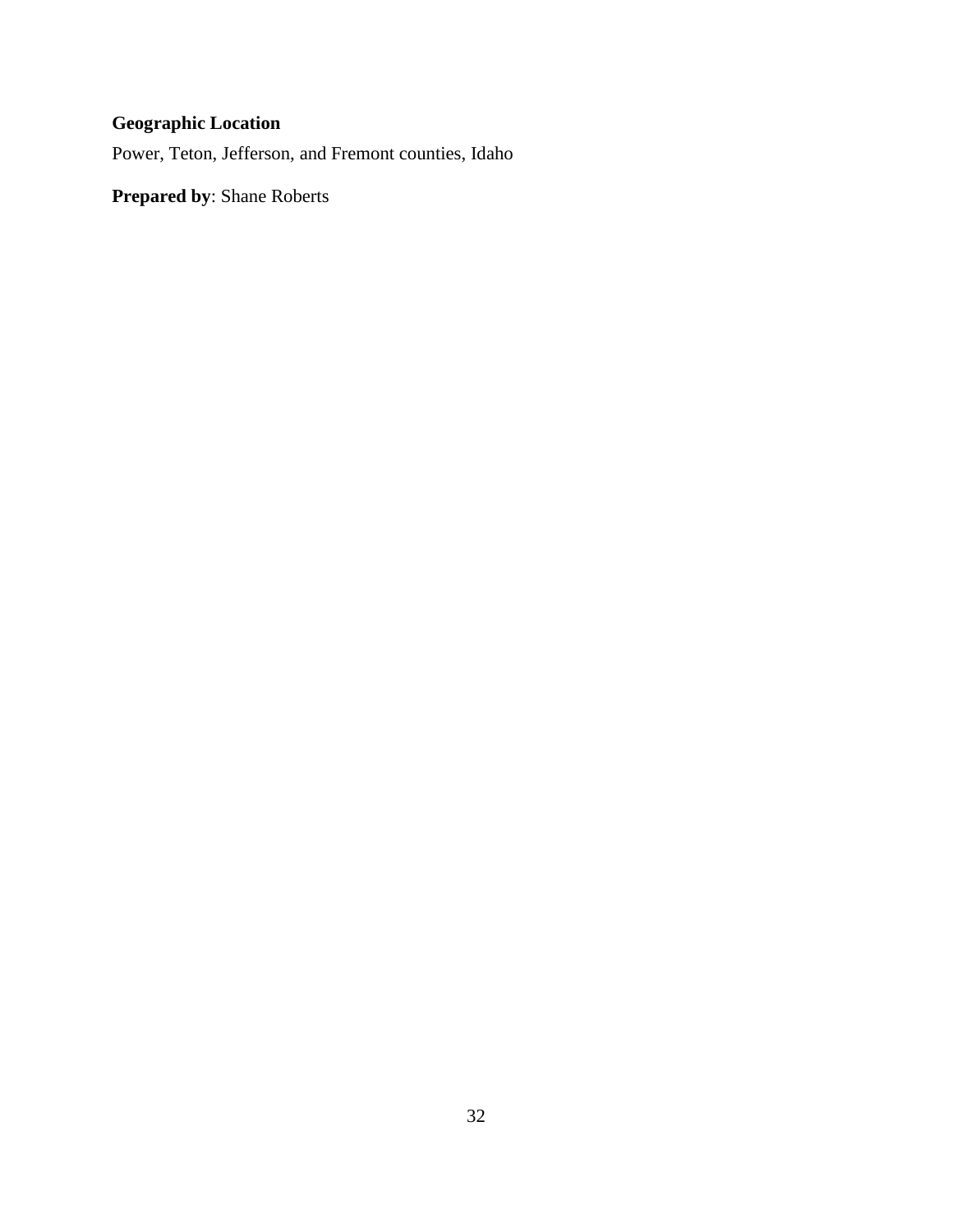## **Gray wolf monitoring and ecology**

## <span id="page-37-1"></span><span id="page-37-0"></span>**Need**

The Idaho Department of Fish and Game and the Idaho Fish and Game Commission are mandated by State Law to preserve, protect, perpetuate, and manage all wildlife in Idaho. The state's big game mammals, upland game birds and other species are of great social and economic value, and the state holds a public trust responsibility to manage these species in a manner that will preserve, protect, and perpetuate them as natural resources owned jointly by the citizens of Idaho into perpetuity. Fulfilling Idaho's public trust responsibility to Idaho citizens requires knowledge about each species and its relationship to its environment. To obtain this critical information, Idaho maintains a staff of highly trained professional wildlife research biologists, assisted on occasion by graduate students, to obtain needed information. This project will help the Department and the Fish and Game Commission acquire the necessary biological information needed to carry out their mission. The Department needs contemporary vital rate and population level information for conservation and management of gray wolves.

## <span id="page-37-2"></span>**Purpose**

Survey rendezvous sites to quantify number of wolves present. Develop manuscript for peerreviewed publication linking wolf harvest to pack size, recruitment, and territory size.

## <span id="page-37-3"></span>**Expected Results**

- Improve patch occupancy modeling for estimating wolf abundance and distribution.
- Evaluate link between wolf harvest level and pack size, recruitment, and territory size.
- Explore predator/prey relationships and how human harvest affects such interactions.

## <span id="page-37-4"></span>**Project objectives**

- 1. Survey 400 (200 in FY18) rendezvous sites for presence and quantifiable number of wolves by 30 June 2018.
- 2. Develop methodology to estimate statewide wolf abundance and deploy 850 (450 in FY18) remote camera stations by 30 June 2018.
- 3. Develop one manuscript to evaluate wolf harvest relative to pack size, recruitment, and territory size by 30 June 2018.

## <span id="page-37-5"></span>**Approach:**

1) Make patch occupancy model more robust for estimating wolf abundance and distribution. Increase efficiency and sample size of hunter survey: We want to implement a web-based survey that is sent electronically to all big game hunters in Idaho to document their wolf observations. Such an effort would allow for greater accuracy and precision in resulting patch occupancy model estimates. A web page can be established for big game hunters for which no email address is available.

a) Survey potential rendezvous site habitat for wolves: Harvest can change animal behavior and habitat selection. We re-evaluated a predictive habitat model in summer 2015 and found it remains useful for predicting the locations of wolf pack rendezvous sites. We will survey all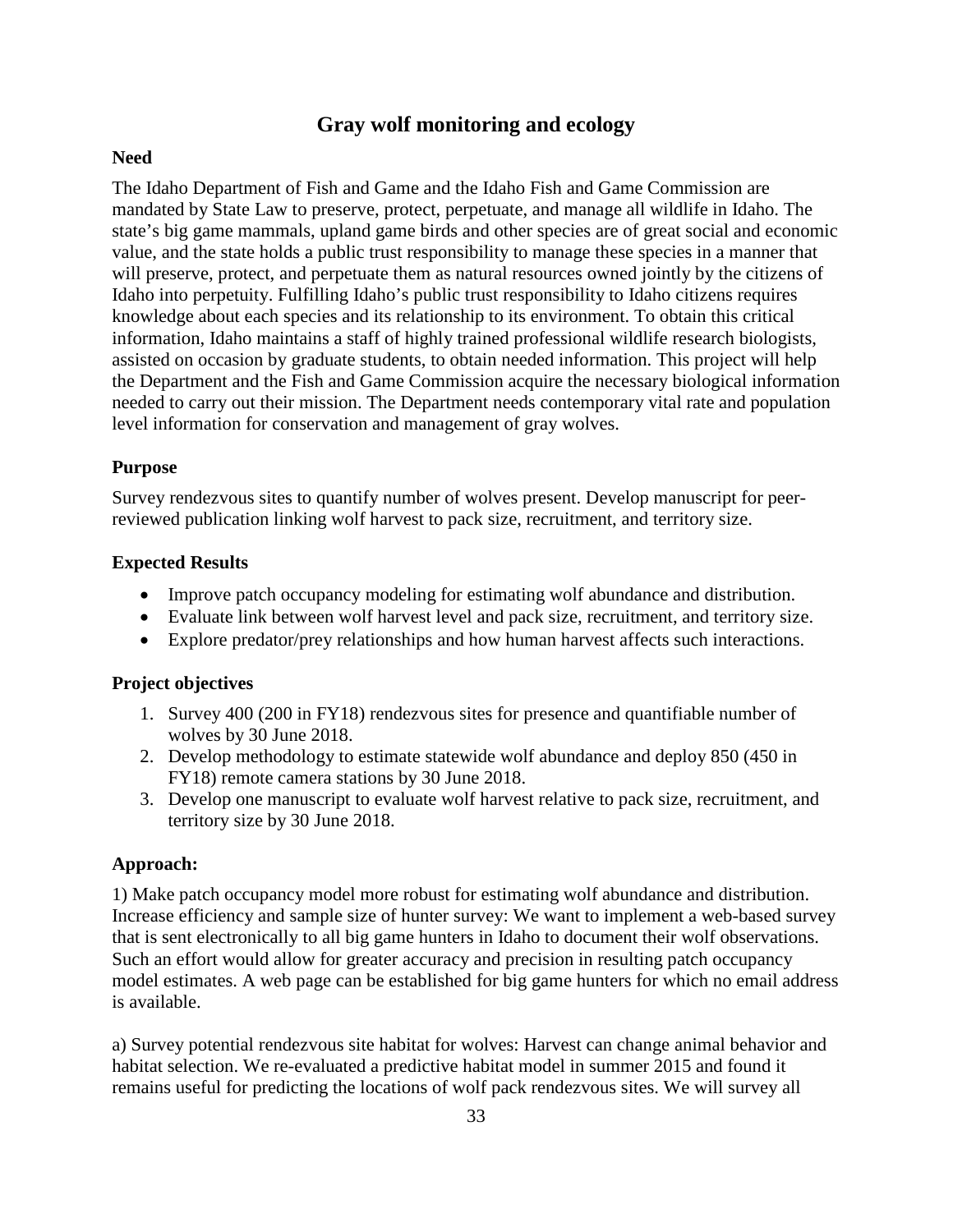historic and highly suitable rendezvous sites in GMUs 4, 28, 33, 34, and 35. We will conduct howl and sign surveys at all predicted rendezvous sites and record all wolf sign observed in the sites as well as any incidental sign encountered. When an active rendezvous site is found we will collect fecal samples from all pup and adult scats present. Scat samples will be sent to the University of Idaho's Conservation Genetics Lab for DNA genotyping. A major benefit of this approach is that, even when pups go undetected, genotypes from scat samples can still provide information about pack size as well as data useful for populating an overarching patch occupancy model. Lastly, fecal DNA can be coupled with genotypes of harvested wolves to estimate harvest levels, survival, and recruitment.

b) Statewide camera stations: During summer, we will deploy camera stations at historic and predicted rendezvous sites throughout Idaho. We placed a 686 km2 grid (26.2 km x 26.2 km) over the state and allocated 1 camera for each grid cell. We did not include several GMUs in southern Idaho that did not have strong management interest and have not been occupied by wolves since reintroduction in 1995. Grid cell size was chosen by estimating a wolf pack's territory size from satellite collared individuals in Idaho. This grid yielded 212 static camera stations with >90% power to detect a 20% statewide population change. We will also test the potential for estimating wolf abundance solely from cameras by deploying 1 camera/50 km2 in GMUs 4, 28, 33-35. We will compare estimates from camera stations to an independent estimate of abundance derived from rendezvous site surveys and subsequent genetic analyses. We will then compare estimates from rarefied camera station data (e.g., 1 camera/100 km2; 1 camera/200 km2, etc.) to an independent estimate of abundance and determine the most efficient camera station density for estimating wolf abundance. Cameras will be installed on existing vegetation (preferable large trees). When existing vegetation is not sufficient for camera mounting a t-post or fence post will be used. Any post installed for camera monitoring will be removed at the end of the study.

c) Combine data into a patch occupancy model: We will use wolf detection data from hunter surveys, rendezvous site surveys, camera stations, and radio-collared wolves (collared as part of management survey and monitoring efforts, not research) to populate a patch occupancy model that will estimate statewide wolf abundance and distribution. Currently the number of packs estimated from the model is multiplied by average pack size. Such an approach may lead to spurious population estimates if pack sizes are highly skewed and if small packs are more difficult to detect and accurately count. Incorporating pack size as a probability distribution that can incorporate all of the variation around pack size, rather than simply using an average, may be a good method to obtain more accurate abundance estimates. Furthermore, if management-led, radio-collar monitoring indicates there has been a change in average territory size or other patterns of space use the model can be appropriately adjusted to incorporate such new information. Lastly, we currently define an area as "occupied" if >2 wolves are detected. Simulations may show that different definitions of detection (e.g., >4 wolves) yield more accurate population estimates. Additionally, we propose to combine data from 2 concurrent study areas in southwest Alberta and southeast British Columbia to create a meta-patch occupancy model that can be used to explore how adjacent management entities actions might affect wolf occupancy in Idaho and Montana.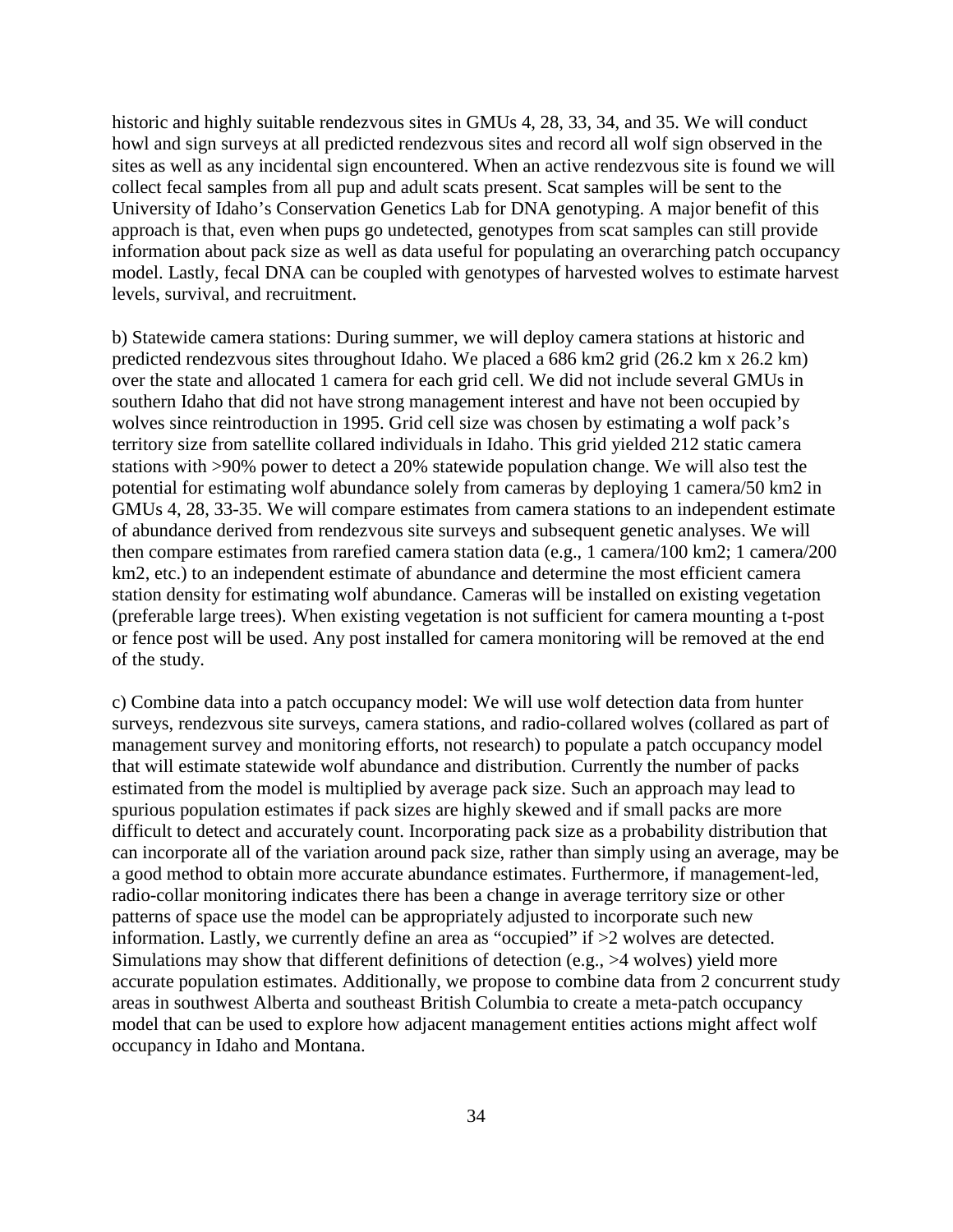d) Collaboration with MTFWP study: Montana Fish, Wildlife, and Parks (MTFWP) recently initiated a study employing two PhD students at the Montana Cooperative Wildlife Research Unit (MTCWRU) to explore the influences of territory and pack size on patch occupancy estimates. Further, they aim to expand a monitoring framework that uses patch occupancy and adaptive management to test hypotheses about the effects of harvest on gray wolf populations. Specifically, they plan to 1) improve estimation of recruitment, 2) improve and maintain calibration of abundance estimates generated through patch occupancy modeling, and 3) develop a framework for dynamic, adaptive harvest management based on achievement of objectives 1 and 2. The goals of this study will require empirical data for testing and our proposed study would collect such data. Both Montana and Idaho can likely learn far more by collaborating closely and sharing insights as these studies progress.

2) Evaluate link between harvest level, wolf recruitment, and pack and territory size. We will continue to collect tissue samples and genotype every harvested wolf. Matching genotypes of harvested wolves to those detected during rendezvous site surveys permits estimation of harvest level, survival, and recruitment in the focal study areas. The Department and MTCWRU have genetically sampled packs in GMUs 28, 33-35 each year since 2008 and the resulting data are allowing us to answer timely questions about how harvest affects pack composition, size, and recruitment. Coupling data from our proposed focal study areas with simultaneous satellite-collar work provides an ideal opportunity to explore relationships between harvest and pack size and recruitment. Additionally, such highly detailed genetic and spatial use data can allow us to explore potential links between breeder turnover events and fluctuations in territory size and subsequent occupancy rates.

3) Explore predator/prey relationships and how harvest affects those interactions. Our rendezvous site surveys in focal study areas can provide highly-detailed data for packs of management interest. As part of another project, numerous radiocollared wolves and elk are available in the focal study areas. By having large numbers of both predator and prey we hope to learn more about the influence of wolves on elk abundance and also how human harvest of both wolves and elk might affect those relationships. Stenglein et al. (2010) found rendezvous site surveys and the resulting genotypes yielded more accurate pack counts than radio telemetry. Rendezvous site information will be a critical piece for understanding the effect of harvest on wolves and, in turn, the potential effects of variable wolf densities on elk.

#### <span id="page-39-0"></span>**Project accomplishments**

*Objective 1:* Survey 400 (200 in FY18) rendezvous sites for presence and quantifiable number of wolves by 30 June 2018.

We surveyed 281 predicted rendezvous sites and collected 1,554 genetic samples from July 2017-June 2018. We will use data from rendezvous site surveys to generate an independent measure of abundance so that we can compare abundance estimates derived simultaneously from camera stations. An M.S. student at the University of Montana defended a proposal for this work on 17 September 2018. Further, DNA collected during rendezvous site surveys as well as tissue samples collected from harvested wolves allows us to estimate harvest rates for wolves in focal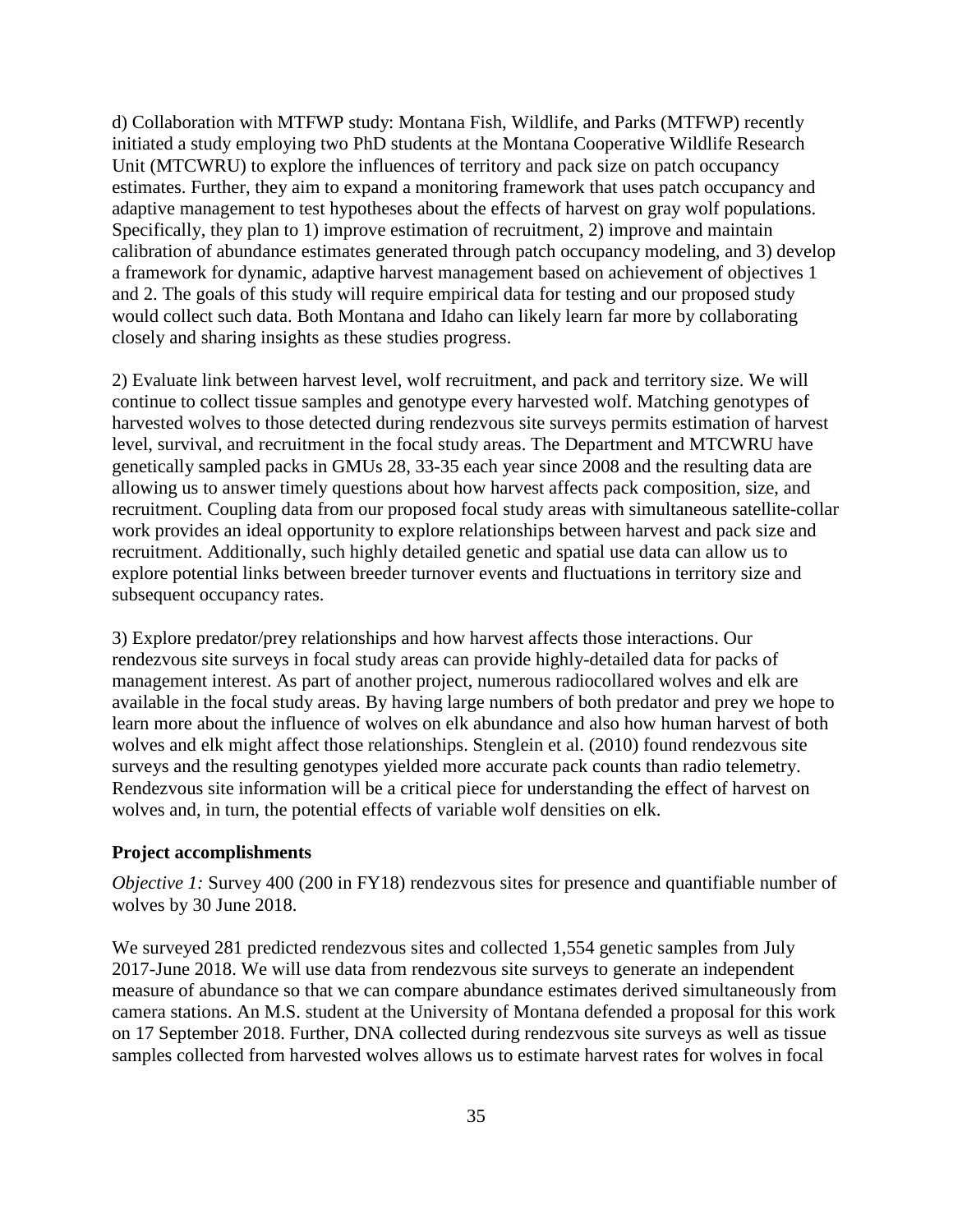study areas. Laboratory analyses for DNA collected in 2017-2018 have been completed and we expect to produce wolf group pedigrees in the coming months.

*Objective 2:* Develop methodology to estimate statewide wolf abundance and deploy 850 (450 in FY18) remote camera stations by 30 June 2018.

We deployed 463 cameras to test a method for estimating wolf abundance and for statewide wolf population monitoring from 1 July 2017 – 30 June 2018. All images taken by cameras were analyzed and categorized by species and number of animals present. Subsequent wolf detection data were used in a patch occupancy model to generate estimates of wolf occupancy by region statewide (Table 5). Additionally, we surveyed big game hunters for wolf sightings in spring 2018. Subsequent wolf observation data were used in a patch occupancy framework in an attempt to estimate wolf population trend statewide. Recent analyses indicated poor model performance using data from hunter surveys, thus we are assessing potential changes to our survey methodology and are also considering removing hunter survey data from our occupancy model.

|                       | 2016                | 2017                |
|-----------------------|---------------------|---------------------|
| Region                | Occupancy (95% CI)  | Occupancy (95% CI)  |
|                       | $0.49(0.45-0.56)$   | $0.65(0.64 - 0.68)$ |
| $\mathcal{D}_{\cdot}$ | $0.49(0.44-0.56)$   | $0.56(0.53 - 0.60)$ |
| 3 McCall              | $0.46(0.43-0.51)$   | $0.44(0.40-0.48)$   |
| 3 Nampa               | $0.37(0.35-0.44)$   | $0.42(0.41-0.44)$   |
| 4                     | $0.35(0.33 - 0.40)$ | $0.15(0.13-0.18)$   |
|                       | $0.02(0.01-0.05)$   | $0.01(0.00 - 0.02)$ |
| 6                     | $0.22(0.19-0.28)$   | $0.27(0.26-0.29)$   |
|                       | $0.46(0.43-0.51)$   | $0.38(0.36-0.41)$   |

<span id="page-40-0"></span>Table 5. Estimated wolf occupancy from a model using images of wolves captured at camera traps in Idaho, summers 2016 and 2017.

Images from cameras are also being used to test a method for estimating wolf density from cameras. Estimates of wolf density from cameras will be compared to estimates derived from DNA sampling during rendezvous site surveys (see above). This work is being conducted with Dr. Paul Lukacs at The University of Montana and is expected to conclude in 2019. Lastly, images from cameras were also used to examine spatial and temporal overlap between humans, wolves, bears, and lions. A manuscript of those findings is in its second stage of revision with a peer-reviewed journal.

*Objective 3*: Develop one manuscript to evaluate wolf harvest relative to pack size, recruitment, and territory size by 30 June 2018.

This objective was met through the development of several publications. We recently published a manuscript entitled "Integrated population model to improve knowledge and management of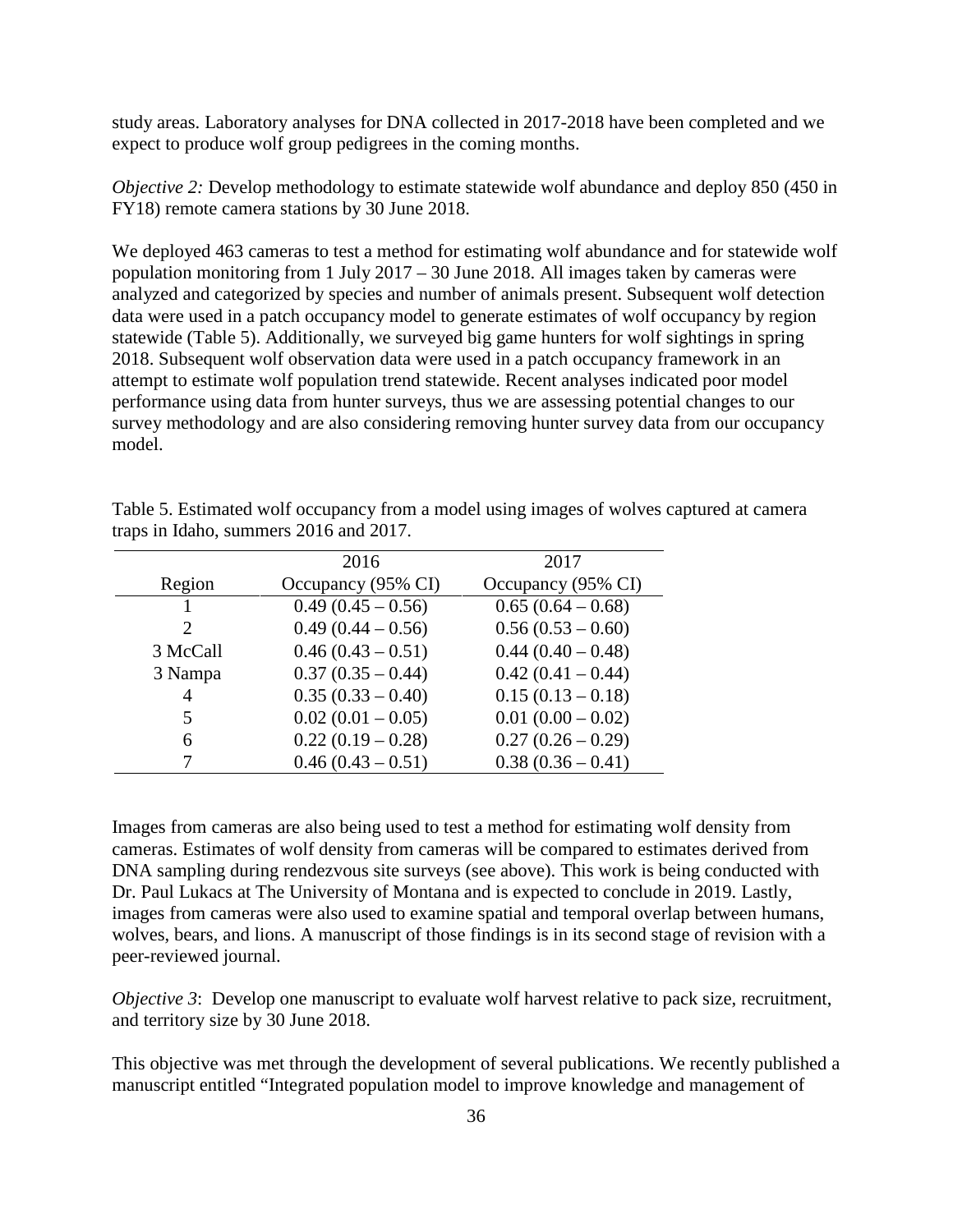Idaho wolves" in the Journal of Wildlife Management. This work explores the effect of wolf harvest on wolf demography in Idaho. We also submitted a manuscript entitled "Stable pack abundance and distribution in a harvested wolf population" to the Journal of Wildlife Management. This paper uses population modeling as well as genetics to explore the effects of wolf harvest on wolf group stability and growth. Lastly, we recently completed analyses examining the effects of wolf breeding pair duration and breeding "sneaker" males on recruitment as a function of wolf harvest rate. We plan to complete a manuscript and submit for peer-review in the coming months.

## <span id="page-41-0"></span>**Geographic Location**

Big game hunter surveys and camera stations will be deployed statewide but rendezvous site surveys will be conducted in IDFG GMUs 4, 28, 33, 34, and 35 (Counties: Shoshone, Lemhi, and Boise). Cameras will be deployed in all GMUs in the State of Idaho. These GMUs overlap focal areas where radio-collared wolves and elk exist. These study areas encompass variability in wolf densities and harvest mortality rates. By focusing efforts in these areas we can untangle the relationship between pack size, recruitment, and level of harvest. This design will also provide detailed wolf abundance data that are necessary as we attempt to further understand predator/prey relationships, and the influence of human harvest on those relationships, within these focal study areas.

## **Prepared by**: David Ausband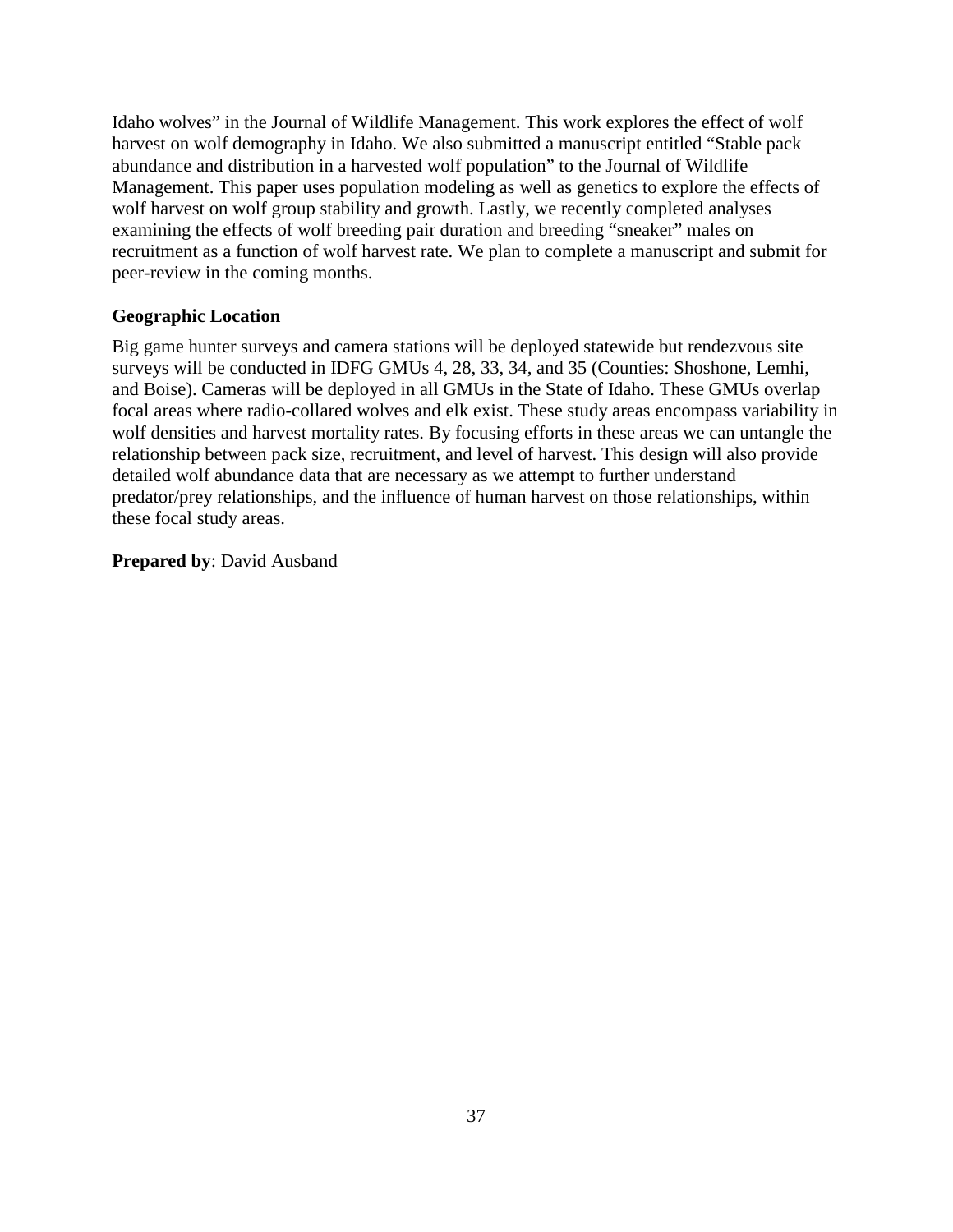## **Mountain lion population monitoring**

### <span id="page-42-1"></span><span id="page-42-0"></span>**Need**

The Idaho Department of Fish and Game and the Idaho Fish and Game Commission are mandated by State Law to preserve, protect, perpetuate, and manage all wildlife in Idaho. The state's big game mammals, upland game birds and other species are of great social and economic value, and the state holds a public trust responsibility to manage these species in a manner that will preserve, protect, and perpetuate them as natural resources owned jointly by the citizens of Idaho into perpetuity. Fulfilling Idaho's public trust responsibility to Idaho citizens requires knowledge about each species and its relationship to its environment. To obtain this critical information, Idaho maintains a staff of highly trained professional wildlife research biologists, assisted on occasion by graduate students to obtain needed information. This project will help the Department and the fish and Game Commission acquire the necessary biological information needed to carry out their mission. The Department needs baseline information on mountain lion population trend and potentiality abundance in Idaho.

#### <span id="page-42-2"></span>**Purpose**

Analyze and report on mountain lion data.

#### <span id="page-42-3"></span>**Expected Results:**

- Mountain lion detection and camera efficacy at stations.
- Data used to populate an occupancy model and generate statewide population estimates.

#### <span id="page-42-4"></span>**Project objectives:**

- 1. Survey deer & elk winter range for mountain lion presence and produce mountain lion abundance by 30 June 2018.
- 2. Collect DNA from captured or biopsy-darted mountain lion and produce mark-recapture abundance estimate for comparison with camera-based estimates of abundance by 30 June 2018.

## <span id="page-42-5"></span>**Approach:**

During September of each project year, in focal GMUs 33-35, 74, 75, and 77, we will move cameras used for wolf estimation to suitable habitat predicted by IDFG's mule deer and elk winter RSF model. We will affix cameras to existing vegetation where available or use t-posts or fence posts when vegetation is not suitable. Any post installed for camera deployment will be removed at the end of the study. Cameras will be active from 2 Oct – 30 April. Detections of mountain lions at camera stations will be used to estimate lion abundance with spatial markresight models. Mountain lion detection data will be rarified so that we can compare models populated with detections of single lions to extended models that include multiple states, including females with kittens as well as different time periods to assess closure. To provide a comparison and test of camera stations, we will tree lions in winter using hounds biopsy dart or chemically-immobilize them to obtain DNA samples (and radiocollar those immobilized) to generate an independent measure of abundance. We will attempt to enlist local hound hunters to tree lions and obtain samples by providing them with dart guns, sample kits, and reimbursement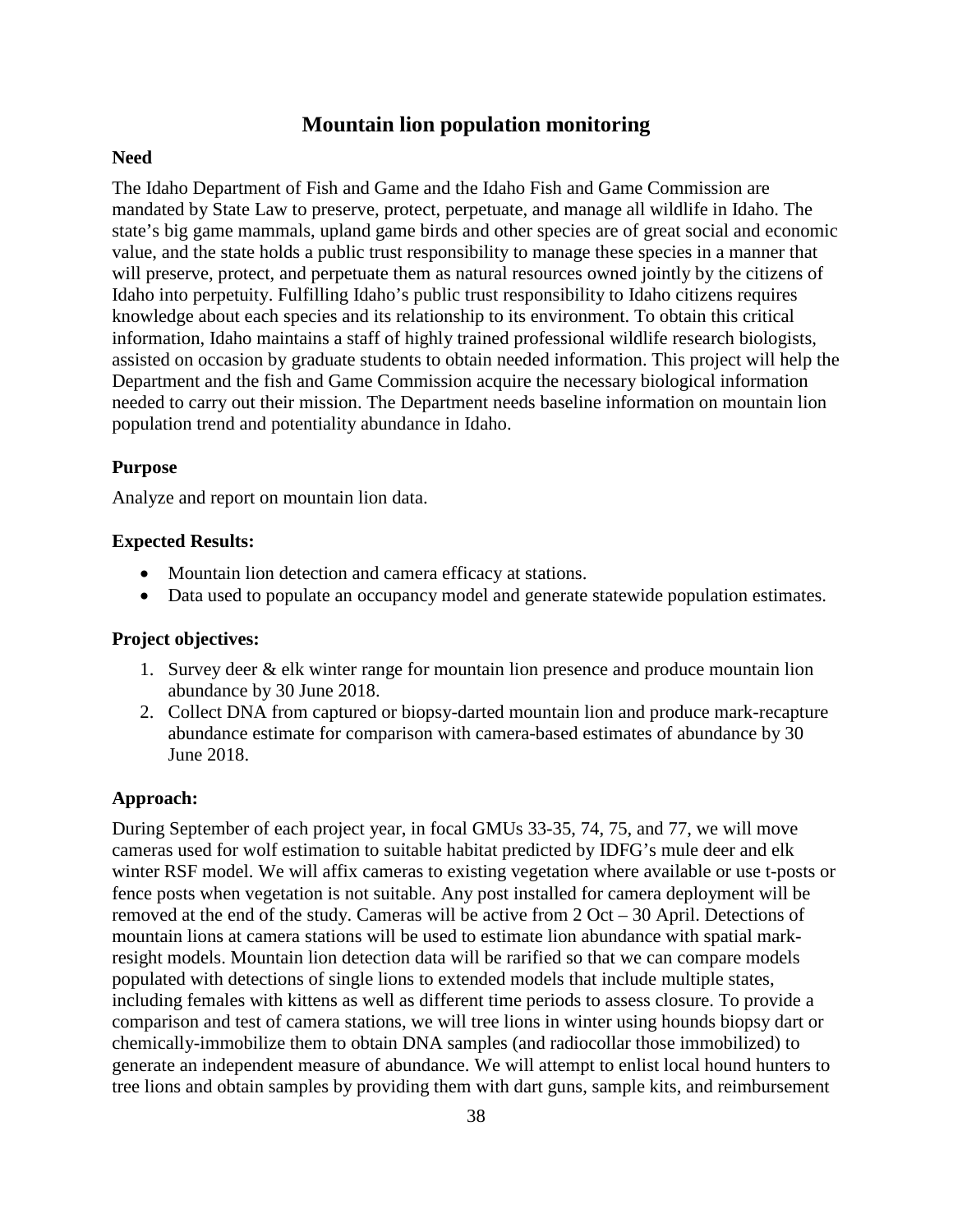for expenses while sampling. The radiocollared animals will provide measures of space use for the spatial mark-resight models. We estimate up to 75 capture events per year of which we plan to radio collar at least 32 (16 males and 16 females) of those captured. The radio-collared animals will provide measures of space use for the spatial mark-resight models. We will also use backtracking of cougar tracks until hair or scat samples are located to attain DNA samples for mark-resight estimation.

Comparisons of camera station model results to an independent measure of abundance will provide a test of whether cameras are useful for such a purpose. If justified, further analyses using rarified camera data can provide insights for the most efficient sampling approach to estimate mountain lion abundance from camera stations. If cameras are reliable for detecting lions and estimating lion abundance we will expand the pilot study to include other GMUs that capture variability in predictive covariates of lion occupancy across the state. Potential areas include GMUs in the northern Panhandle, Owyhees, and Middle Fork of the Salmon River. Data from such areas can be used to populate an occupancy model and generate statewide population estimates.

#### <span id="page-43-0"></span>**Project accomplishments**

*Objective 1*: Survey deer & elk winter range for mountain lion presence and produce mountain lion abundance by 30 June 2018.

During September 2017, we deployed 147 cameras in suitable habitat predicted by IDFG's elk winter resource selection function model in focal study area GMUs 33-35, 75 and 77. One camera was placed in each 10 km<sup>2</sup> grid cell and was active from 2 Oct – 30 April. Cameras yielded >400,000 images and an M.S. student at The University of Montana is analyzing these images. Additionally, the student successfully defended a research proposal in February 2018. Lastly, the student recently completed simulation work assessing how different movement rates of lions might affect population estimates derived from cameras.

*Objective 2*: Collect DNA from captured or biopsy-darted mountain lion and produce markrecapture abundance estimate for comparison with camera-based estimates of abundance by 30 June 2018.

In winter 2017/2018 we obtained 107 mountain lion DNA samples comprised of biopsy darts from treed lions as well as scat and hair from backtracking lions in the focal study areas (GMUs 33-35, 75 and 77). DNA analyses are currently underway at the University of Idaho. Estimates of lion density derived from DNA marking and camera images will be compared to assess potential biases and identify possible areas for improvement with these relatively new techniques.

#### <span id="page-43-1"></span>**Geographic Location**

Camera stations, captures, and backtracking will be conducted in Boise, Valley, Franklin, Bannock, Bear Lake, and Caribou counties.

**Prepared by**: David Ausband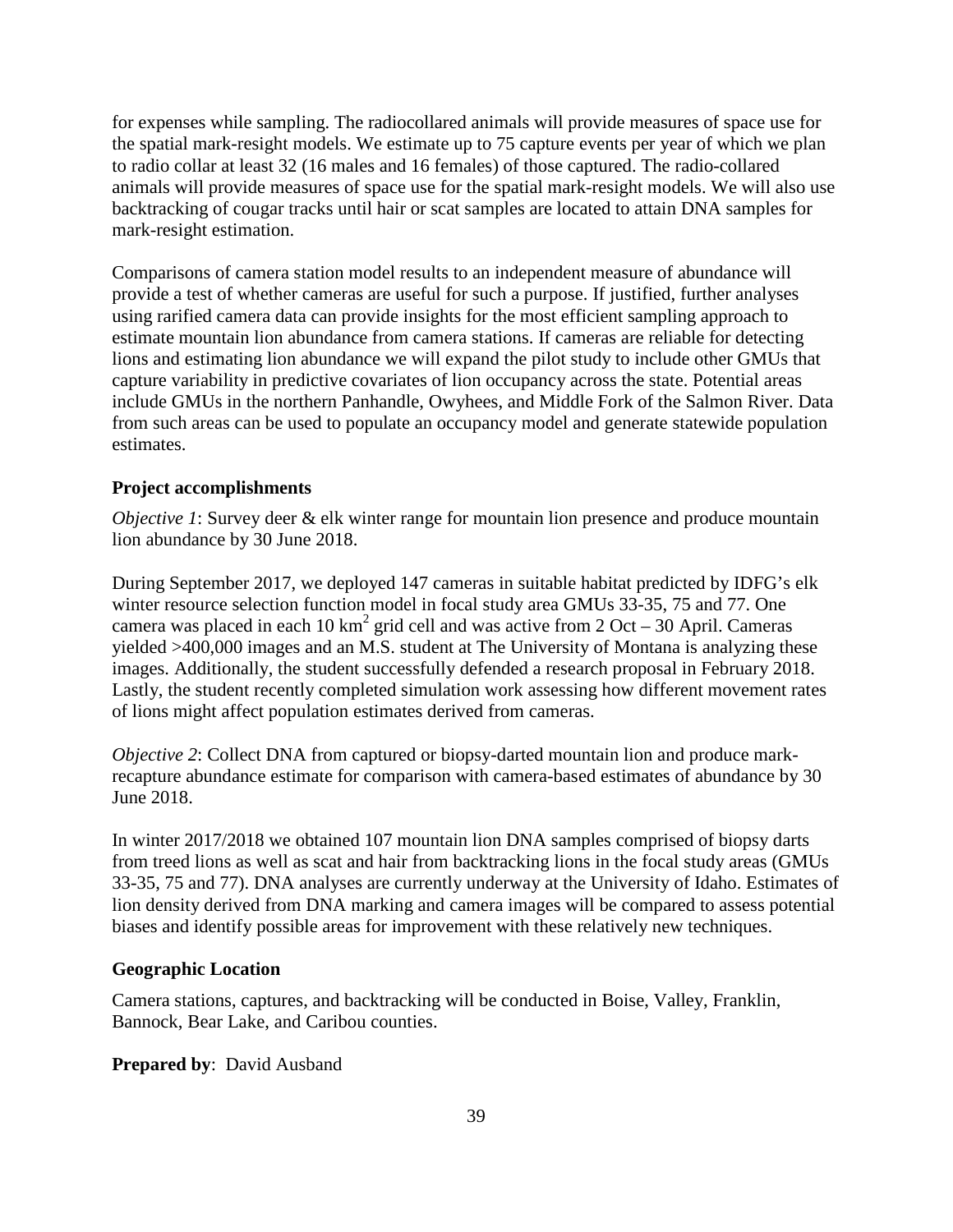## **Mountain goat population trend and/or abundance**

## <span id="page-44-1"></span><span id="page-44-0"></span>**Need**

The Idaho Department of Fish and Game and the Idaho Fish and Game Commission are mandated by State Law to preserve, protect, perpetuate, and manage all wildlife in Idaho. The state's big game mammals, upland game birds and other species are of great social and economic value, and the state holds a public trust responsibility to manage these species in a manner that will preserve, protect, and perpetuate them as natural resources owned jointly by the citizens of Idaho into perpetuity. Fulfilling Idaho's public trust responsibility to Idaho citizens requires knowledge about each species and its relationship to its environment. To obtain this critical information, Idaho maintains a staff of highly trained professional wildlife research biologists, assisted on occasion by graduate students to obtain needed information. This project will help the Department and the fish and Game Commission acquire the necessary biological information needed to carry out their mission. The Department needs to investigate the efficacy of methods for monitoring mountain goat populations that limit or eliminate the need for aerial-based data collection.

## <span id="page-44-2"></span>**Purpose**

We will investigate the efficacy of methods for monitoring mountain goat populations that limit or eliminate the need for aerial-based data collection. The approach will be to develop a ratioestimator of abundance.

## <span id="page-44-3"></span>**Expected Results:**

A method to estimate mountain goat population size without the use of aerial surveys.

## <span id="page-44-4"></span>**Project objectives:**

- 1. Produce 2 local mountain goat abundance estimates from new techniques, compared to estimates derived from traditional mark-resight techniques, for at least two mountain goat populations by 30 June 2018
- 2. Deploy 20 remote cameras in mountain goat habitat to develop mountain goat occupancy model by 30 June 2018.
- 3. Capture and collar 60 mountain goats for mark-resight abundance estimation by 30 June 2018.

## <span id="page-44-5"></span>**Approach:**

We will investigate the efficacy of methods for monitoring mountain goat populations that limit or eliminate the need for aerial-based data collection. The approach will be to develop a ratioestimator of abundance. The ratio-estimator consists of two-stage sampling within the distribution of a particular mountain goat population. As an initial step, we will develop an occupancy model to identify areas likely occupied by mountain goats. Data for the occupancy model will be derived from remote cameras placed in potential mountain goat habitat. Cameras will be attached to existing vegetation (e.g., trees) or removable t-posts installed to hold the camera. T-posts will only be used when existing vegetation is inadequate and will be removed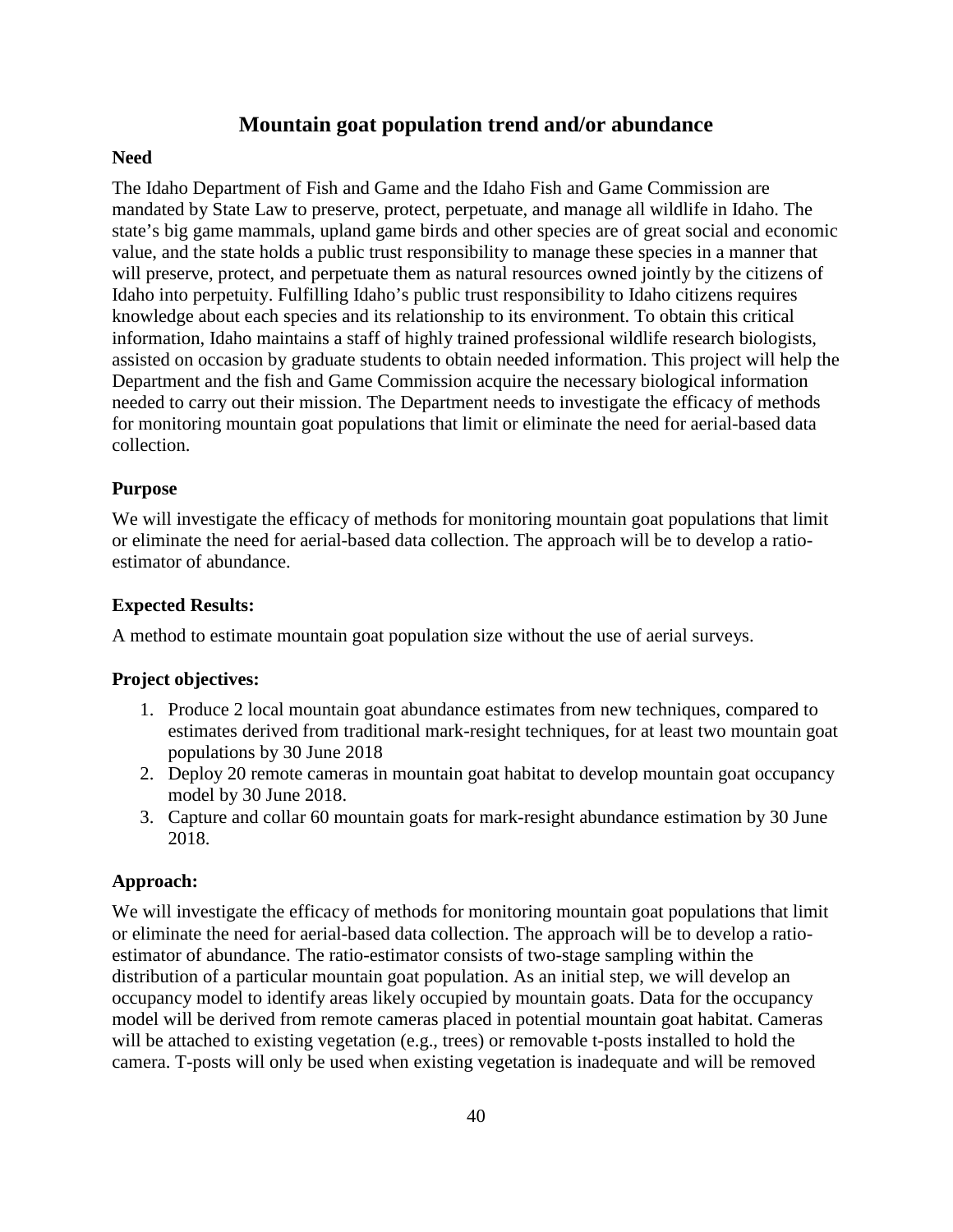after the study. We may also place salt/mineral licks to attract or position mountain goats in front of the camera.

Results of this occupancy model will be used to identify areas for the first stage of the ratioestimator: a broad scale survey to obtain a spatially explicit index of abundance. We plan to utilize IDFG personnel and/or a citizen science program in which volunteers will survey potential ranges of a particular mountain goat population. The second stage of the ratio-estimator will be a sample of areas within the identified potential range within which we will estimate mountain goat abundance. The ratio of the first stage to the second stage will be used to estimate range-wide abundance. We will investigate several methods for estimating local abundance for the second stage. These methods include newly developed approaches for estimating abundance of unmarked animals using remote cameras; mark-resight from fecal DNA; intensive surveys from ground observers or UAVs; or infrared surveys from fixed-wing aircraft or UAVs.

We will compare estimates from these local abundance estimation methods with mark-resight estimates derived from collared mountain goats. Mountain goats will be captured for collaring with a combination of aerial net-gunning and aerial and ground-based chemical immobilization via darting. Captured goats would be collared with a GPS or marking collar and body measurements and blood samples collected. Up to 30 mountain goats will be captured and marked per population during June through October.

#### <span id="page-45-0"></span>**Project accomplishments**

*Objective 1*: Produce 2 local mountain goat abundance estimates from new techniques, compared to estimates derived from traditional mark-resight techniques, for at least two mountain goat populations by 30 June 2018.

We began this fiscal year with an investigation of potential study sites, including assessments of mountain goat density, access to mountain goat terrain, resources available in the host region, and regional prior knowledge of populations at several locations across Idaho. We selected the Palisades Mountains in the Upper Snake Region for the first season of this research, as it met the above criteria the best. We used GPS collar data from mountain goats monitored during a prior research effort to identify the boundaries of the final study area within the Palisades Mountains. We hired 3 technicians to assist in executing the new field techniques for estimating mountain goat abundance and population trends. We decided to investigate the use of independent doubleobserver ground surveys and remote camera trap surveys to estimate mountain goat abundance and compare estimates from those methods with a minimum count obtained for an aerial helicopter survey. We randomly-selected 35 unique 500 x 500 m cells, within which to conduct ground and camera surveys, from a grid of cell overlaid across the entire study area. We ordered 35 cameras and accessories for remote camera trap surveys and continued to refine field protocols and methods for both survey methods. Due to the high-elevation habitats and associated snow pack limiting access until mid-summer and a delay in the remote camera order, all field work was delayed until the early part of FY19. Continued testing of protocols and production of population estimates will occur in FY19 and FY20.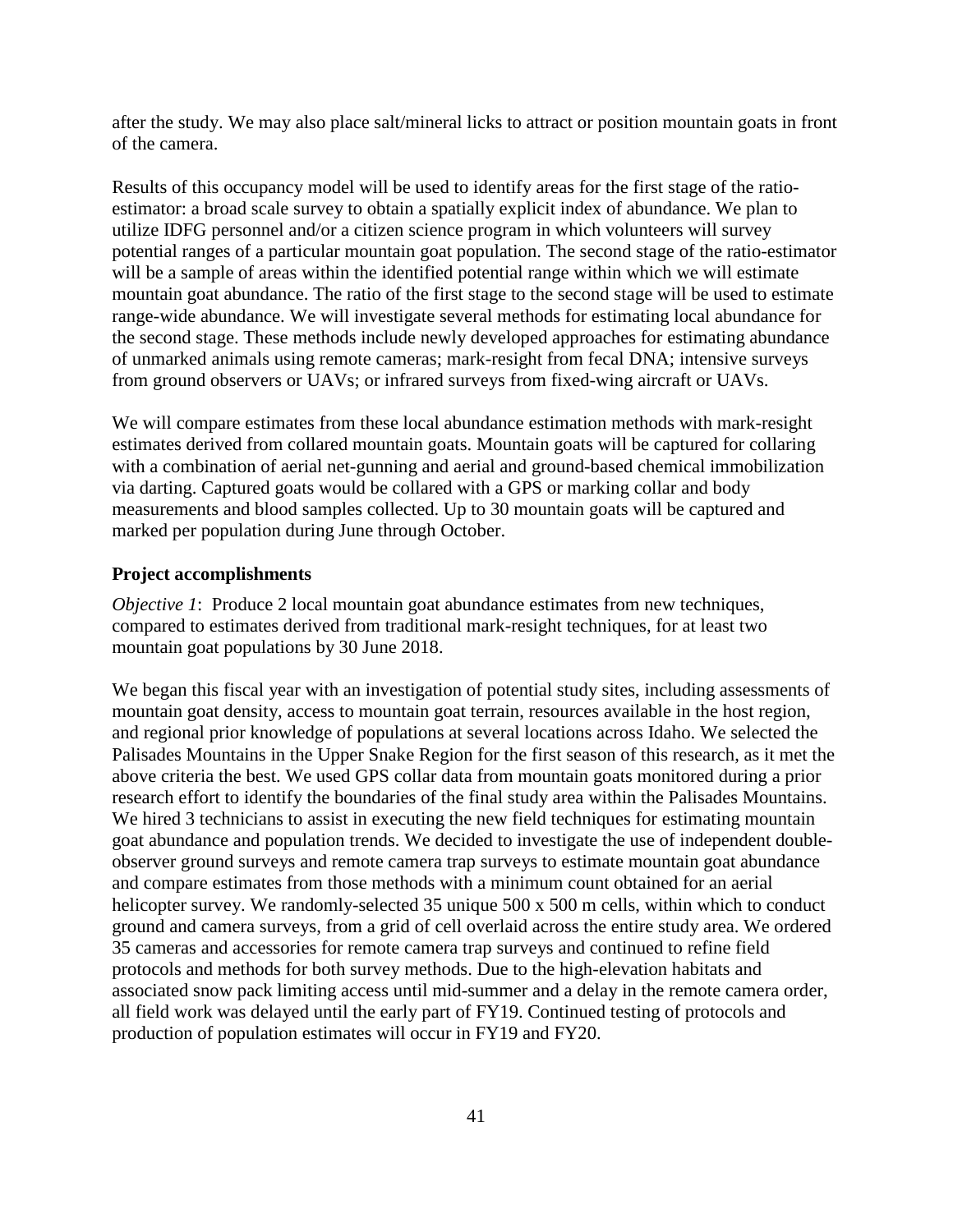*Objective 2*: Deploy 20 remote cameras in mountain goat habitat to develop mountain goat occupancy model by 30 June 2018.

As in Objective 1, the high-elevation study site and a delay in remote camera delivery resulted in all field work being conducted at the start of FY19 and will be reported in the next reporting cycle.

*Objective 3*: Capture and collar 60 mountain goats for mark-resight abundance estimation by 30 June 2018.

We modified the project objectives to utilize mountain goat abundance estimates from a helicopter aerial survey to compare with camera and ground survey-based mountain goat abundance estimates. This change negated the need to capture and collar mountain goats and allowed us to compare the development of new survey techniques to the current standard (aerial survey) of estimating mountain goat abundance in Idaho.

## <span id="page-46-0"></span>**Geographic Location**

Surveys, camera stations, DNA sampling, and capture may be conducted in Adams, Blaine, Boise, Bonner, Boundary, Bonneville, Clearwater, Custer, Elmer, Idaho, Lemhi, Shoshone, Valley, Teton, and Washington counties.

**Prepared by**: Molly McDevitt, Frances Cassirer, and Shane Roberts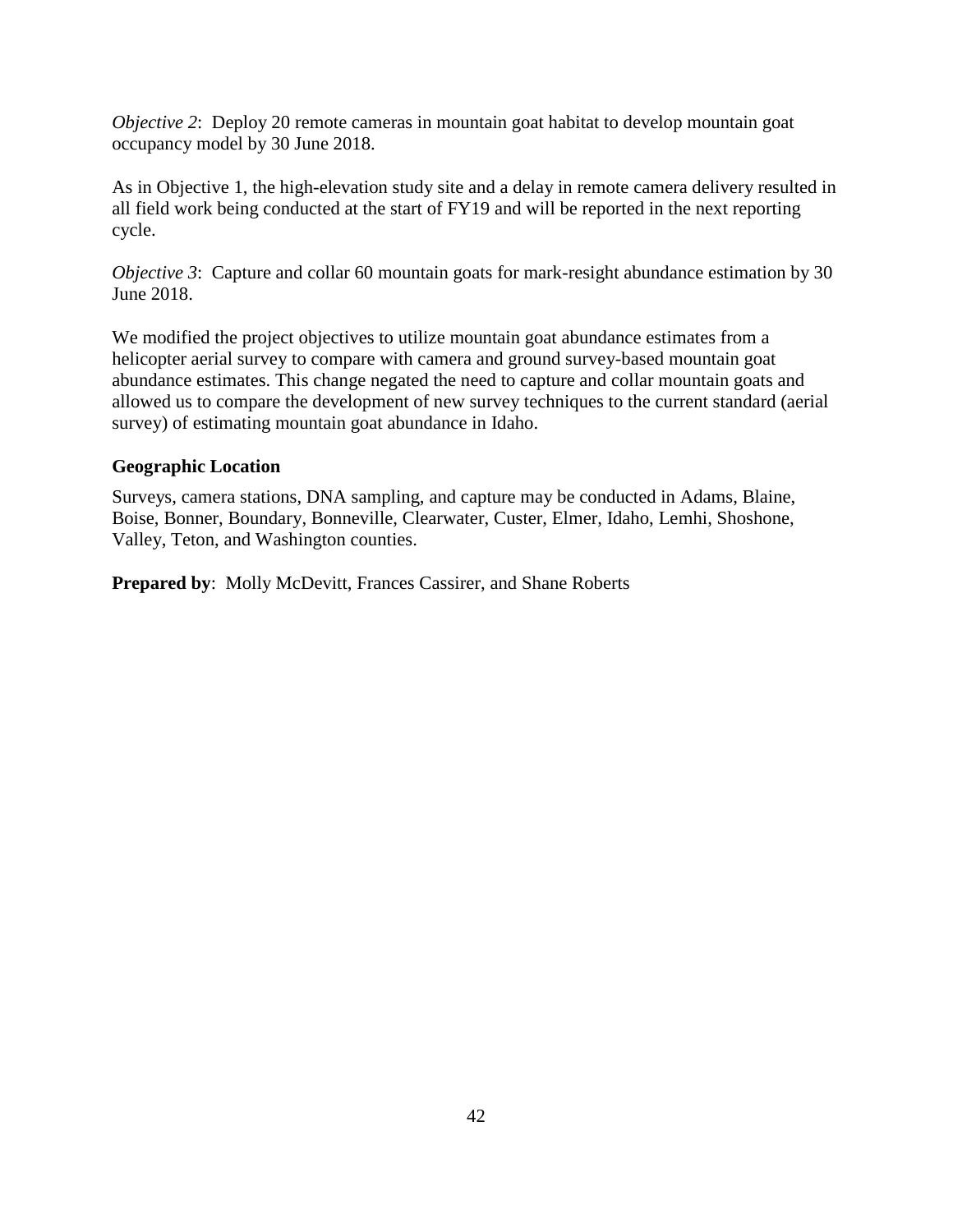Submitted by: IDAHO DEPARTMENT OF FISH AND GAME

Approved by:

Federal Aid Coordinator

Runeck

Toby Boudreau Scott Reinecker, Chief<br>
Federal Aid Coordinator Scott Reinecker, Chief<br>
Bureau of Wildlife